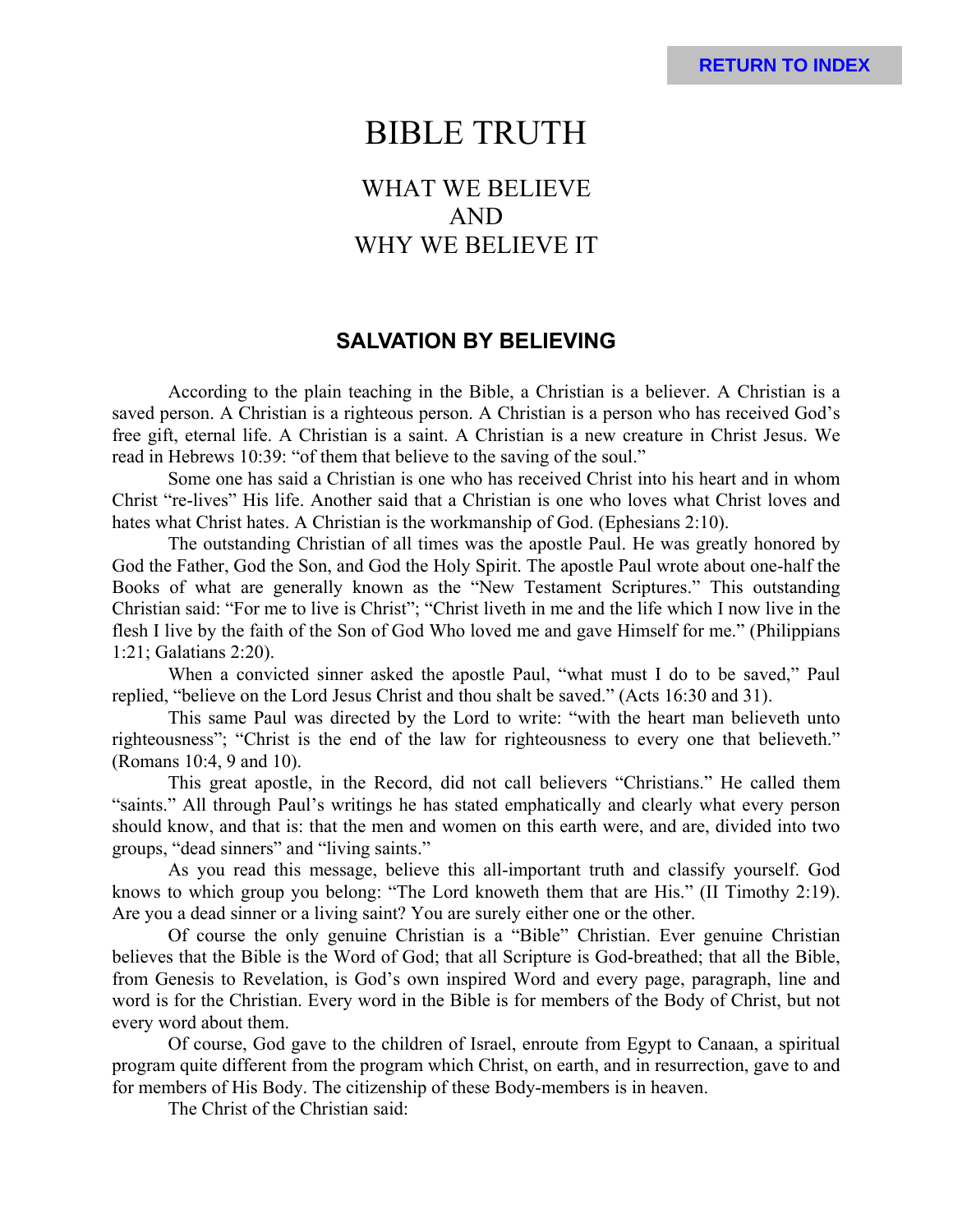"Verily, verily, I say unto you, He that believeth on Me hath everlasting life." John 6:47 He also said:

"I said therefore unto you, that ye shall die in your sins: for if ye believe not that I am He, ye shall die in your sins:" John 8:24.

He also said,

"Verily, verily, I say unto you, He that heareth My Word, and believeth on Him that sent Me, hath everlasting life, and shall not come into condemnation; but is passed from death unto life:" John 5:24

Note again:

"Jesus answered, and said unto them, This is the work of God, that ye believe on Him Whom He hath sent:" John 6:29.

In this Divine Record we read these solemn words:

"He that believeth on the Son hath everlasting life: and He that believeth not the Son shall not see life; but the wrath of God abideth on him:" John 3:36.

Whether we read the words of Christ or those of His apostles, we find the same great foundation truth, "believe on the Lord Jesus Christ and thou shalt be saved." "He that believeth not is condemned already, because he hath not believed in the name of the only begotten Son of God." John 3:18.

The words, "shall be saved," seem to speak of the future. It is true that the full glory of salvation will not be realized by the Christian until he receives his glorified, "resurrection" body and appears with Christ in glory. (Colossians 3:1 to 3 and Philippians 3:20 and 21). But Christ, in John 5:24, said that believers have eternal life. Note these statements in I John 5:11 and 12:

"And this is the Record, that God hath given to us eternal life, and this life is in His Son:" "He that hath the Son hath life; and he that hath not the Son of God hath not life."

Now note what the Lord Jesus Christ instructed the apostle Paul to write:

"Even when we were dead in sins, hath made us alive together with Christ, (by grace ye are saved). And hath raised us up together, and made us sit together in the heavenlies in Christ Jesus. That in the ages to come He might show the exceeding riches of His grace, in His kindness toward us, through Christ Jesus.

"For by grace are ye saved through faith; and that not of yourselves; it is the gift of God: Not of works, lest any man should boast. For we are His workmanship, created in Christ Jesus unto good worlds, which God hath before ordained that we should walk in them:" Ephesians 2:5 to 10.

The Christian has eternal life. The Christian has been made alive. The Christian has been saved by grace through faith. The Christian's salvation is not because of what he has done religiously, but because what God the Father, God the Son, and God the Holy Spirit have done. Then the Christian is to work out his own salvation with fear and trembling by letting God work in him. (Philippians 2:12 and 13). Note how the saved person helps the Triune God to save the believing sinner:

"For there is no difference between the Jew and the Greek: for the same Lord over all is rich unto all that call upon Him. But whosoever shall call on the name of the Lord shall be saved." How then shall they call on Him on Whom they have not believed? and how shall they believe in Him, of Whom they have not heard? and how shall they hear without a preacher?

"And how shall they preach, except they be sent? as it is written. How beautiful are the feet of them that preach the gospel of peace, and bring glad tidings of good things!" Romans 10:12 to 15.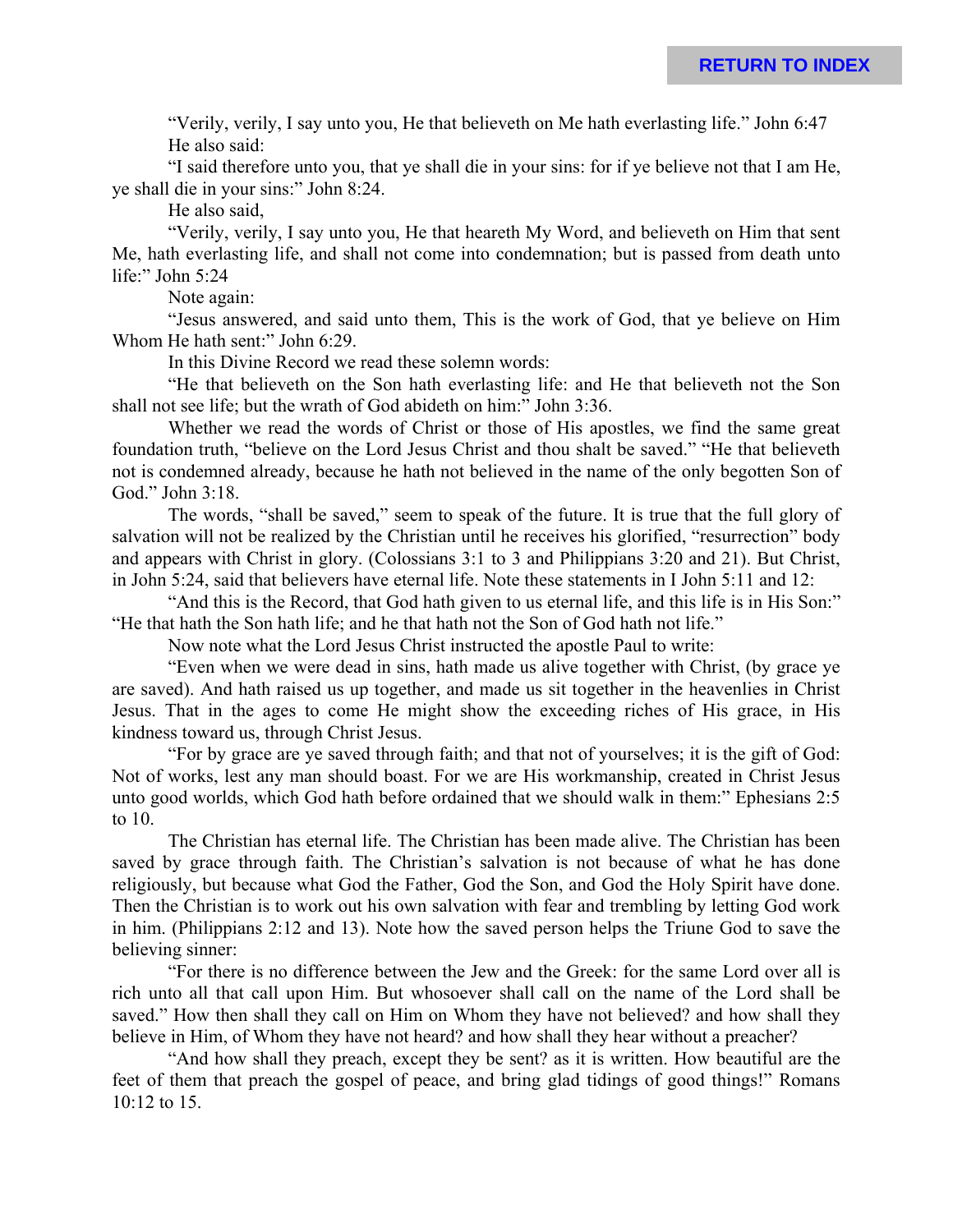What should the saint preach to the sinner? He might preach many Bible truths to the sinner but hear this most essential truth:

"But after that in the wisdom of God the world by wisdom knew not God, it pleased God by the foolishness of preaching to save them that believe:" "But we preach Christ crucified, unto the Jews a Stumblingblock, and unto the Greeks foolishness; But unto them which are called, both Jews and Greeks, Christ the power of God and the wisdom of God." I Corinthians 1:21, 23 and 24.

Here we have God's wisdom versus man's wisdom. Here we have God's saving message.

Before closing this chapter we want to present to you Romans 5:9 and 10, Ephesians 2:13, and I Timothy 2:4 to 6:

"Much more then, being now justified by His blood, we shall be saved from wrath through Him. For if, when we were enemies, we were reconciled to God by the death of His Son; much more, being reconciled, we shall be saved by His life." Romans 5:9 and 10.

"But now, in Christ Jesus, ye who sometime were far off are made nigh by the blood of Christ:" Ephesians 2:13.

"God Who will have all men to be saved, and to come unto the knowledge of the truth. For there is one God and one Mediator between God and men, the Man Christ Jesus; Who gave Himself a ransom for all, to be testified in due time." I Timothy 2:4 to 6.

So we learn that "believe on the Lord Jesus Christ," for salvation, means to believe the Record in the Bible concerning the Son of God. It means to accept Him as the eternal I AM. It means to go by faith to Calvary and there receive Christ and His once-for-all sacrifice for cleansing, forgiveness and justification. Note Hebrews 10:12 and Acts 13:39:

"But this Man, after He had of offered one sacrifice for sins for ever, sat down on the right hand of God."

"And by Him all that believe are justified from all things, from which ye could not be justified by the law of Moses."

To be saved means first of all to be saved from the penalty of sin, from the wrath to come. Note I Thessalonians 1:10:

"And to wait for His Son from heaven, Whom He raised from the dead, even Jesus, which delivered us from the wrath to come."

Yes, God will have all men to be saved. We learn that Jesus Christ on the cross gave Himself a ransom for all men. Let us think of what Christ said before He died:

"Therefore doth My Father love Me, because I lay down My life, that I might take it again. No man taketh it from Me, but I lay it down of Myself. I have power to lay it down, and I have power to take it again. This commandment have I received of my Father." (John 10:17 and 18).

"Now is the judgment of this world: now shall the prince of this world be cast out. And I, if I be lifted up from the earth, will draw all men unto Me." "This He said, signifying what death He should die." (John 12:31 to 33).

Christ laid down His life. He was lifted up on the cross to draw all men unto Himself:

"For Christ also hath once suffered for sins, the just for the unjust, that He might bring us to God, being put to death in the flesh, but quickened by the Spirit." I Peter 3:18.

Christ took up His life:

"But is now made manifest by the appearing of our Saviour Jesus Christ, Who hath abolished death, and hath brought life and immortality to light through the gospel." II Timothy 1:10.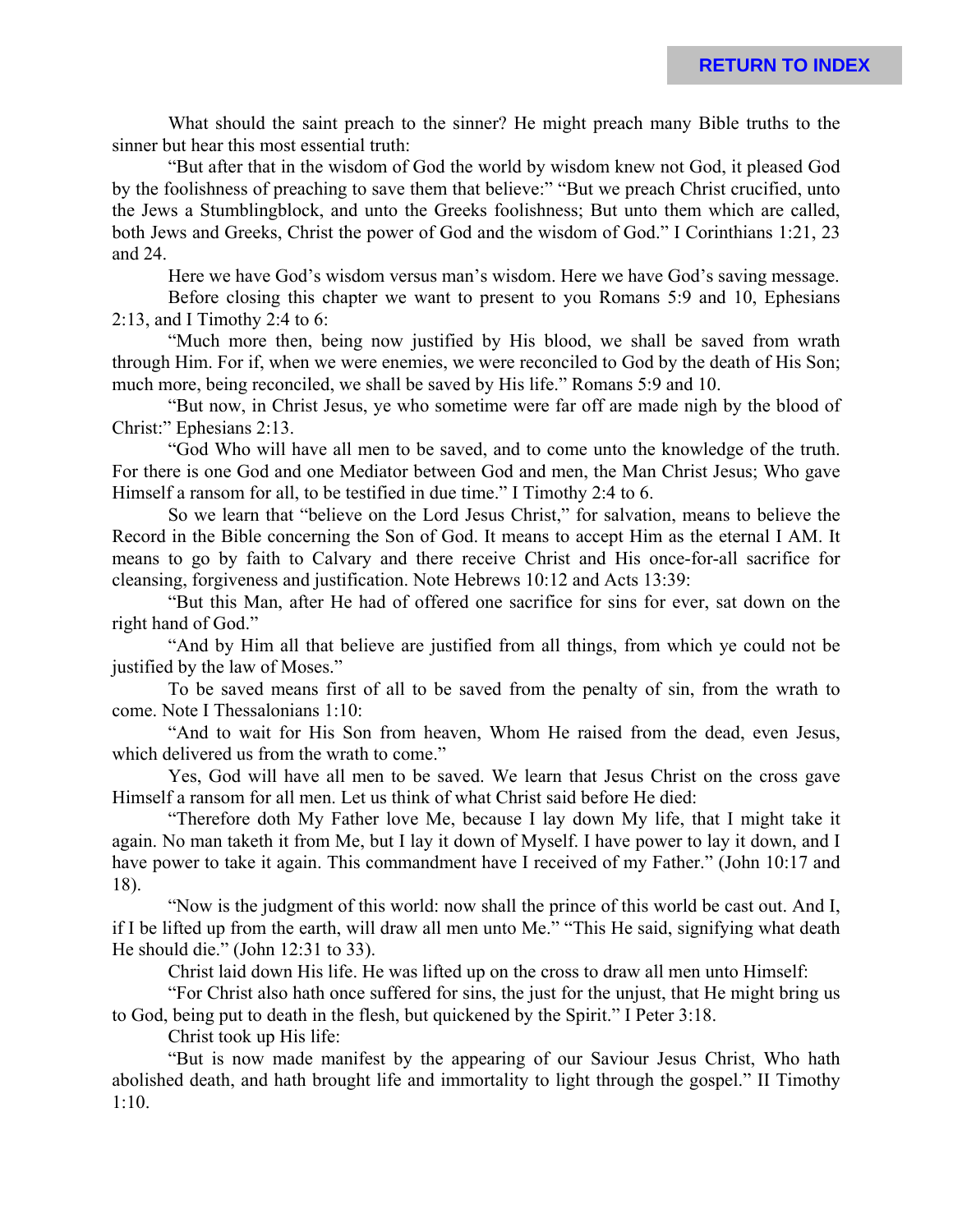Now as we go to our next chapter let us remember Ephesians 2:10:

"For we are His workmanship, created in Christ Jesus unto good works, which God hath before ordained that we should walk in them."

A person must first become the workmanship of God before God will accept that person's work. There is a great difference between "not of works" and "unto good works." (Ephesians 2:8 to 10; Titus 3:5 to 8).

Let us also think of these two verses:

"These things have I written unto you that believe on the name of the Son of God; that ye may know that ye have eternal life, and that we may believe on the name of the Son of God." I John 5:13.

"Now the God of hope fill you with all joy and peace in believing, that ye may abound in hope through the power of the Holy Spirit." Romans 15:13.

God the Father certainly wants His redeemed children to know that they have eternal life, because they believe on the Lord Jesus Christ.

God the Father certainly wants His redeemed children to be filled with all joy and peace in believing.

But let us never forget that there is one who wants no person to trust the Lord Jesus Christ for salvation. He is Satan, the god of this age, who is accused of the crime of deceiving the whole world. Revelation 12:8 to 10. Note his devilish and deadly work:

"But if our gospel be hid it is hid to them that are lost: In whom the god of this world hath blinded the minds of them which believe not, lest the light of the glorious gospel of Christ, Who is the image of God, should shine unto them." II Corinthians 4:3 and 4.

Think of the folly and tragedy of being lost, in the world having no hope because without Christ. (Ephesians 2:12).

When the dead sinner receives the Lord Jesus Christ as his own personal Saviour, when he trusts and rests in the perfect redemptive work of the perfect Christ, he then and there becomes a living saint.

To that living saint God has given this very important message:

"Neither yield ye your members as instruments of unrighteousness unto sin: but yield yourselves unto God as those who are ALIVE FROM THE DEAD, And your members as instruments of righteousness unto God." (Romans 6:13).

### **THE LORD JESUS CHRIST AND HIS REDEMPTIVE WORK**

Concerning our Lord and Saviour Jesus Christ, we read in Acts 4:12; "Neither is there salvation in any other; for there is none other name under heaven given among men, whereby we must be saved." It was this Christ Who uttered the great truth recorded in John 14:6 "I am the way, the truth, and the life; no man cometh unto the Father, but by Me."

After the dead sinner becomes a living saint, by God's grace and by faith in the redemptive work of the Lord Jesus Christ, he is in a race for an incorruptible crown. (I Corinthians 9:24 to 27). Hear these important instructions in Hebrews 12:1 and 2—"Let us lay aside every weight, and the sin which doth so easily beset us, and let us run with patience the race that is set before us, Looking unto Jesus the Author and Finisher of our faith; Who for the joy that was set before Him endured the cross, despising the shame, and is set down at the right hand of the throne of God."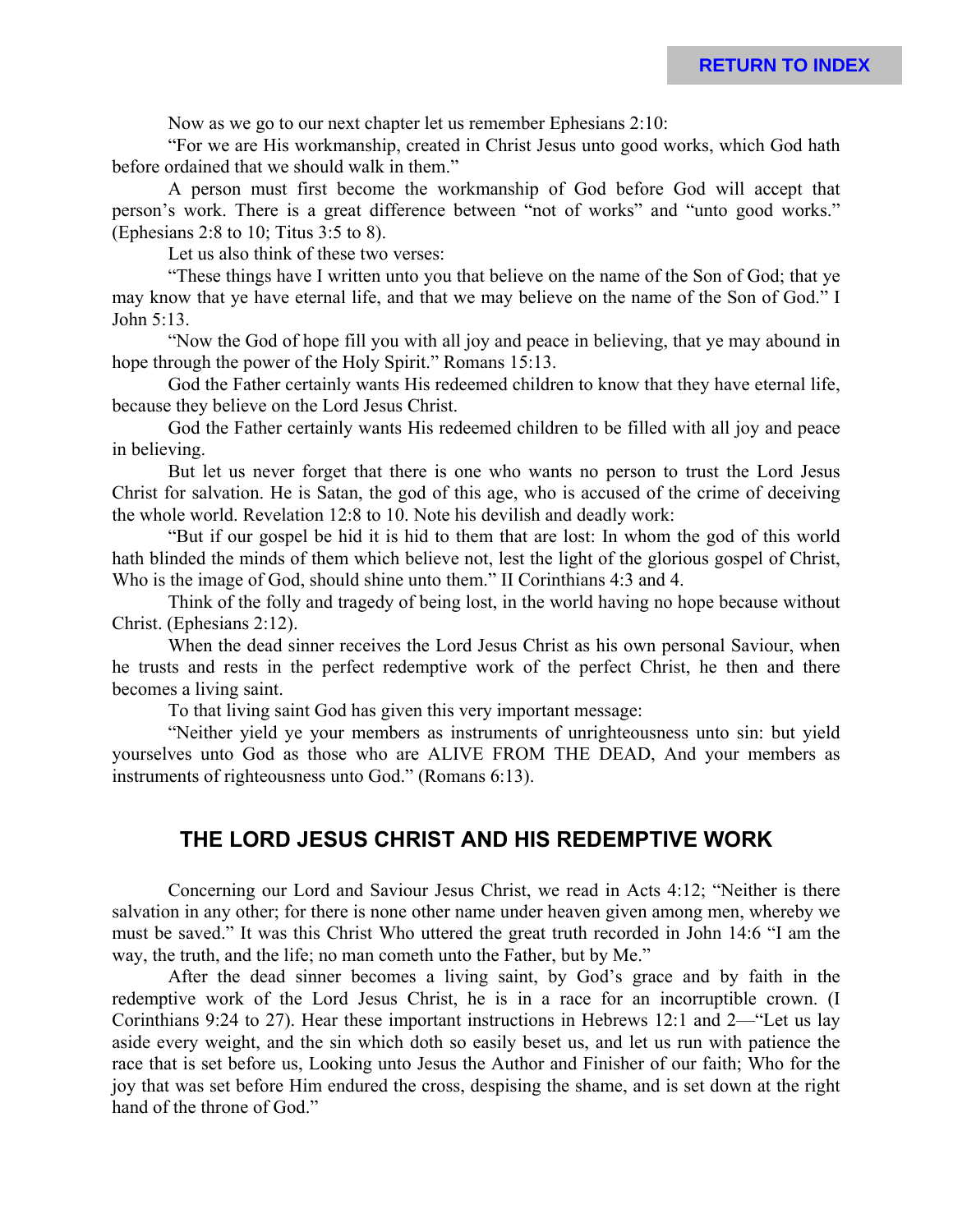The risen, glorified Son of God, Who put away sin by the sacrifice of Himself (Hebrews 9:26) and Who is now in heaven with His Father, is the Author and the Finisher of our faith. So we read in Philippians 1:6 this statement: "Being confident of this very thing, that He which hath begun a good work in you will perform it until the day of Jesus Christ." This word "perform" is from the same Greek word translated "finisher" in Hebrews 12:2. Both are from the same Greek word translated "uttermost" in Hebrews 7:25: "Wherefore He is able also to save them to the uttermost that come unto God by Him, seeing He ever liveth to make intercession for them." This Greek word is also translated "end." Hear John 13:1—"Now before the feast of the passover, when Jesus knew that His hour was come that He should depart out of this world unto the Father, having loved His own which were in the world, He loved them unto the end." Christ loved them unto the end. God is able, and Christ is able, to save all the way to the end all who come to the Father through the Son. Note how this wonderful truth is stated in John 6:37, John 17:12 and other verses:

"All that the Father giveth Me shall come to Me; and him that cometh to Me I will in no wise cast out." John 6:37.

"While I was with them in the world I kept them in My name; those that Thou gavest Me I have kept, and none of them is lost, but the son of perdition; that the Scripture might be fulfilled." John 17:12.

"For I am persuaded, that neither death nor life, nor angels, nor principalities, nor powers, nor things present, nor things to come, Nor height, nor depth, nor any other creature, shall be able to separate us from the love of God, which is in Christ Jesus our Lord." Romans 8:38 and 39.

"But when we are judged, we are chastened of the Lord, that we should not be condemned with the world." I Corinthians 11:32.

Thus we learn something of the meaning of the statement that the Lord Jesus Christ is both the Author and the Finisher of our faith.

In this connection let us hear this glorious truth in Ephesians 1:6 and 7—"To the praise of the glory of His grace, wherein He hath made us accepted in the Beloved: in Whom we have redemption through His blood, the forgiveness of sins, according to the riches of His grace." The God of all grace accepts the believing sinner in His Beloved Son. And the believer's redemption and forgiveness, by the blood of this Son, is "according to the riches of God's grace." We know something of this, but the full revelation of this is reserved for the glorified saints in heaven in the ages to come. (Ephesians 2:7). Then note Philippians 4:19 "But my God shall supply all your need according to His riches in glory by Christ Jesus." "All your need," means "all you need." This supply is according to God's riches in glory by Christ Jesus our Lord.

Another truth Christians accept by faith, but very few seem to comprehend, is stated in Colossians 2:9 and l0—"For in Him dwelleth all the fulness of the Godhead bodily. And ye are complete in Him, which is the Head of all principality and power."

Yes, all Bible Christians believe that in Christ Jesus dwelleth all the fulness of the God-head bodily. In Christ are hid all the treasures of wisdom and knowledge. (Colossians 2:3).

It was this Christ Who said, "This is life eternal, that they might know Thee the only true God, and Jesus Christ, Whom Thou halt sent." John 17:3.

Concerning this Christ we read in Philippians 2:5 to 11 the greatest story of the ages:

"Let this mind be in you, which was also in Christ Jesus: Who being in the form of God, thought it not robbery to be equal with God: But made Himself of no reputation, and took upon Him the form of a servant, and was made in the likeness of men: And being found in fashion as a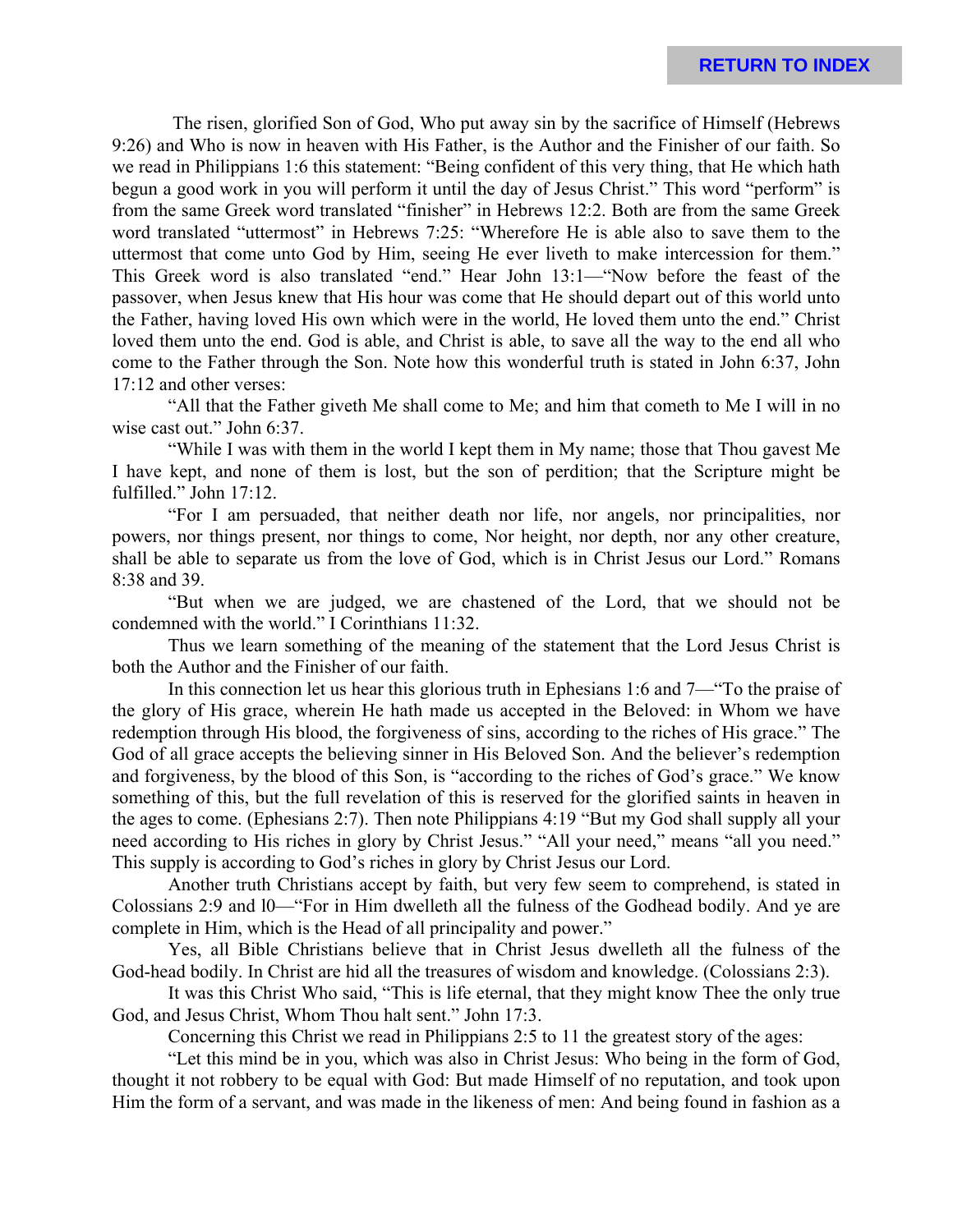man, He humbled Himself, and became obedient unto death, even the death of the cross. Wherefore God also hath highly exalted Him, and given Him a name which is above every name: That at the name of Jesus every knee should bow, of things in heaven, and things in earth, and things under the earth; And that every tongue should confess that Jesus Christ is Lord, to the glory of God the Father."

All Bible Christians believe that the uncreated, eternal Christ was in the form of God before He took unto Himself the form of man: that He was with God in the bosom of the Father; that He was God the Creator of all things. (John 1:1 to 3—John 1:10 and John 1:18). So Christians join with the redeemed ones in Revelation 5:12.

"Saying with a loud voice, Worthy is the Lamb that was slain to receive power, and riches, and wisdom, and strength, and honour, and glory, and blessing."

Because Christians believe in the eternal Deity of the Lord Jesus Christ, they know that He is worthy of all of His titles in the Bible, such as "the Lord of glory," "the Prince of life," "the King of glory," "the Prince of peace," "Alpha and Omega, the Beginning and the End," "Wonderful Counsellor" and many others.

The Father calls Christ, "His Beloved Son," in Whom He is well pleased. And the Scriptures speak of the blood of the Lord Jesus Christ as the precious blood. "Forasmuch as ye know that ye were not redeemed with corruptible things as silver and gold, from your vain conversation received by tradition from your fathers; But with the precious blood of Christ, as of a lamb without blemish and without spot." (I Peter 1:18 and 19).

Hear this interesting statement concerning the Lord Jesus Christ as the Stone:

"To Whom coming, as unto a living Stone, disallowed indeed of men, but chosen of God, and precious."

"Unto you therefore which believe He is precious: but unto them which be disobedient, the Stone which the builders disallowed, the same is made the Head of the corner." I Peter 2:4 and 7.

Chosen of God and precious. Hear Christ's own words:

"Jesus saith unto them, Did ye never read in the Scriptures, The Stone which the builders rejected, the same is become the Head of the corner; this is the Lord's doing, and it is marvelous in our eyes?"

"And whosoever shall fall on this Stone shall be broken: but on whomsoever it shall fall, it will grind him to powder." Matthew 21:42 and 44.

Thus we learn that Christ is the precious Stone, the rejected Stone, the smitten Stone and the smiting Stone.

With these wonderful truths let us read:

"The kings of the earth stood up, and the rulers were gathered together against the Lord, and against His Christ. For of a truth against Thy holy child Jesus, Whom thou hast anointed, both Herod and Pontius Pilate, with the Gentiles, and the people of Israel, were gathered together, For to do whatsoever thy hand and thy counsel determined before to be done." Acts 4:26 to 28.

"And when they had fulfilled all that was written of Him, they took Him down from the tree, and laid Him in a sepulchre. But God raised Him from the dead." Acts 13:29 and 30.

 Thus we see that Christ's death was neither premature nor accidental. He was not the helpless victim of circumstances in the hour of death. He was delivered according to the determinate counsel and foreknowledge of God. (Acts 2:22 and 23). He was God's spotless, slain Lamb, foreordained before the foundation of the world.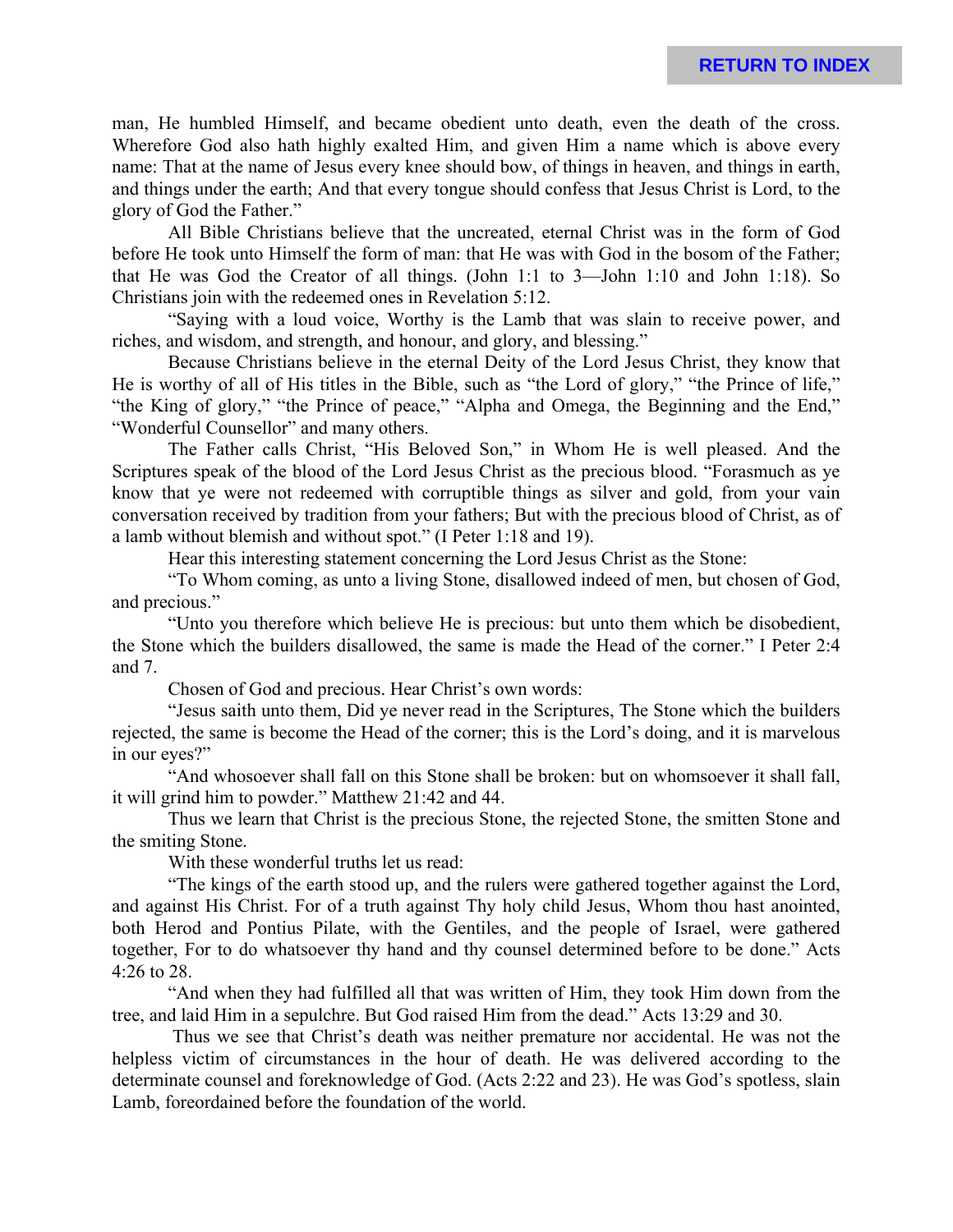Therefore, the words of Christ in Matthew 26:24 and Luke 24:25 to 27:

"The Son of man goeth as it is written of Him; but woe unto that man by whom the Son of man is betrayed! it had been good for that man if he had not been born."

"Then He said unto them O fools, and slow of heart to believe all that the prophets have spoken; Ought not Christ to have suffered these things, and to enter into His glory? And beginning at Moses and all the prophets, He expounded unto them in all the Scriptures the things concerning Himself."

So Christ died for our sins, according to the Scripture. He was buried and raised from the dead the third day, according to the Scripture. This is the gospel that the sinner must believe to be saved. I Corinthians 15:3 to 6.

Note also Hebrews 9:12:

"Neither by the blood of goats and calves, but by His own blood He entered in once into the holy place, having obtained eternal redemption for us."

Christ on the cross cried, "finished." Then He came from the grave, went to heaven, and by His blood He obtained eternal redemption. So we read in Romans 8:34—"Who is he that condemneth? It is Christ that died, yea rather, that is risen again, Who is even at the right hand of God, Who also maketh intercession for us."

Then note I Thessalonians 4:13 to 18:

"But I would not have you to be ignorant, brethren, concerning them which are asleep, that ye sorrow not, even as others which have no hope. For if we believe that Jesus died and rose again, even so them also which sleep in Jesus will God bring with Him. For this we say unto you by the Word of the Lord, that we which are alive and remain unto the conning of the Lord shall not prevent them which are asleep. For the Lord Himself shall descend from heaven with a shout, with the voice of the archangel, and with the trump of God; and the dead in Christ shall rise first; Then we which are alive and remain shall be caught up together with them in the clouds, to meet the Lord in the air; and so shall we ever be with the Lord. Wherefore comfort one another with these words."

So we learn something of the Lord Jesus Christ as the Author and Finisher of our faith.

He did appear. (Hebrews 9:26). He doth appear. (Hebrews 9:24). He shall appear. (Hebrews 9:28).

The Christian has been saved. The Christian is being saved. The Christian shall be saved.

### **THE GRACE OF GOD**

Every Christian should know more about the grace of God. We may be sure that if we could ask the apostle Paul to tell us some of his favorite verses, he would include I Corinthians 15:10 and Galatians 6:14:

"But by the grace of God I am what I am: and His grace which was bestowed upon me was not in vain; but I labored more abundantly than they all: yet not I, but the grace of God which Was with me."

"But God forbid that I should glory, save in the cross of our Lord Jesus Christ, by Whom the world is crucified unto me, and I unto the world."

In other verses Paul wrote how he had more right to glory in religion than did any other man (Galatians 1:14 and Philippians 3:4 to 6). But he added: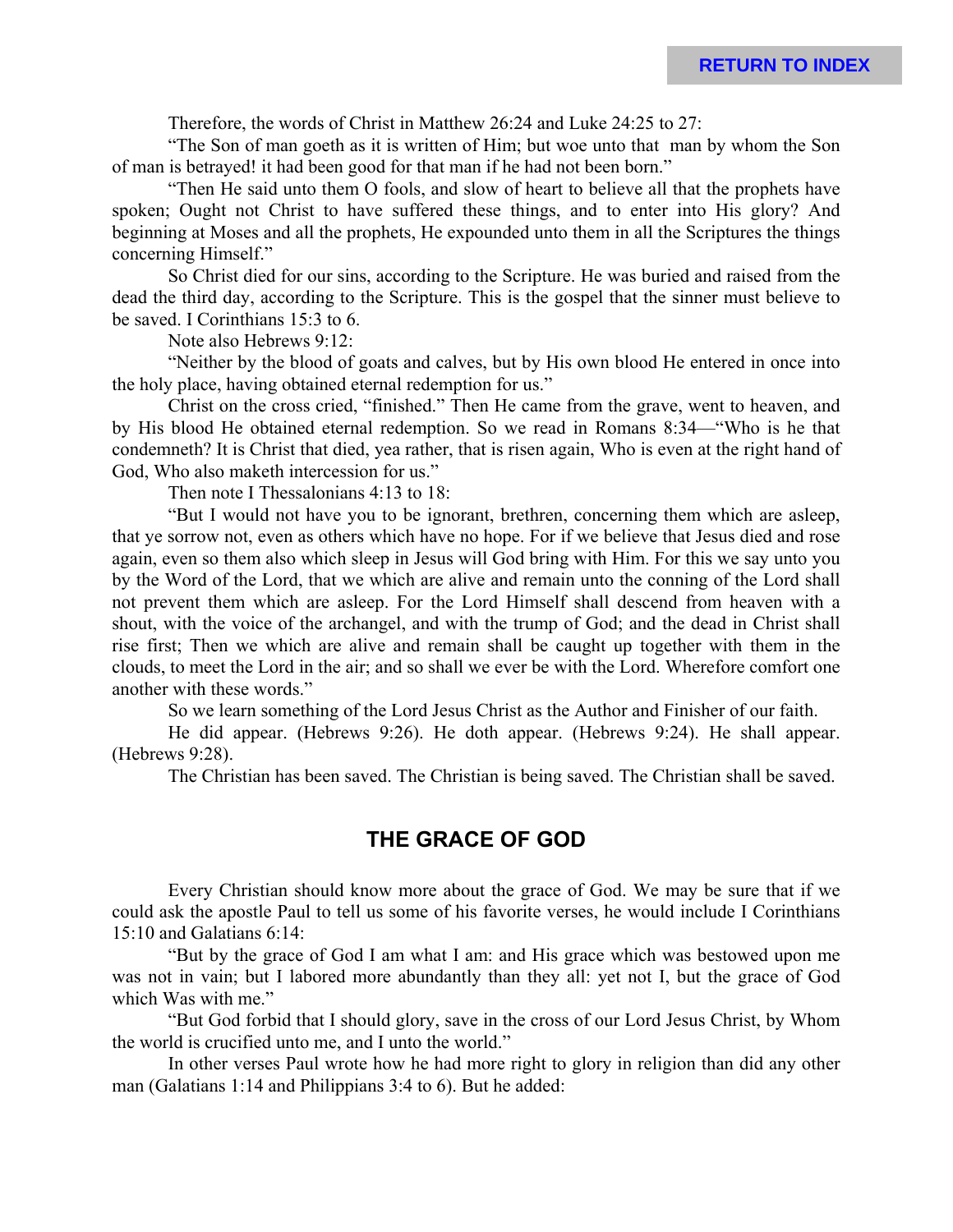**RETURN TO INDEX**

"Yea doubtless, I count all things but loss for the excellency of the knowledge of Christ Jesus my Lord: for Whom I have suffered the loss of all things, and do count then but dung, that I may win Christ, And be found in Him, not having mine own righteousness, which is of the law, but that which is through the faith of Christ, the righteousness which is of God by faith: That I may know Him, and the power of His resurrection, and the fellowship of His sufferings, being made conformable unto His death." Philippians 3:8 to 10.

Yes, Paul gloried in the cross of the Lord Jesus Christ. So also did the hymn-writer

"In the cross of Christ I glory,

Towering o'er the wrecks of time;

All the light of sacred story,

Gathers round its head sublime."

Concerning the work of Christ on the cross, Paul wrote:

"And, having made peace through the blood of His cross, by Him to reconcile all things unto Himself; by Him, I say, whether they be things on earth, or things in heaven. And you, that were sometime alienated and enemies in your mind by wicked works, yet now hath He reconciled." Colossians 1:20 and 21.

Now think of His other statement in I Corinthians 15:10. What Paul was and what he did was by the grace of God. If you and I are anything spiritually, it is by the grace of God. If we are doing anything worthwhile in the name of our Lord Jesus Christ, it is by the grace of God. Never forget Ephesians 2:8 and 9: "For by grace are ye saved through faith; and that not of yourselves: it is the gift of God: Not of works, lest any man should boast." "Not of yourselves." "Not of works." "The gift of God." "By grace." The Christian does not work to obtain salvation, or to retain salvation. He does not earn it, merit it, or work for it, either before or after he receives it as a free gift of God: "For the wages of sin is death; but the (free) gift of God is eternal life through Jesus Christ our Lord." (Romans 6:23).

Let us consider these several verses:

"And God is able to make all grace abound toward you; that ye, always having all sufficiency in all things, may abound to every good work." II Corinthians 9:8.

"And unto Him that is able to do exceeding abundantly above all that we ask or think, according to the power that worketh in us." Ephesians 3:20.

"Who hath saved us, and called us with an holy calling not according to our works, but according to His own purpose and grace. which was given us in Christ Jesus before the world began." II Timothy 1:9.

"Moreover the law entered, that the offense might abound. But where sin abounded, grace did much more abound: That as sin hath reigned unto death, even so might grace reign through righteousness unto eternal life by Jesus Christ our Lord." Romans 5:20 and 21.

"That in the ages to come He might show the exceeding riches of His grace, in His kindness toward us, through Christ Jesus." Ephesians 2:7.

In I Peter 5:10 God is called "the God of all grace." "The God of all grace" is able to make all grace abound for sinner and for saint. Where sin abounded grace did much more abound. (Romans 5:20). God is able to do exceeding abundantly above our asking or thinking. This all-sufficient grace of "the God of all grace" was given us in Christ Jesus before the world began. The salvation, that is by grace, is not of works. It is God's doing. It is an eternity of grace; for in the ages to come when God puts on exhibition some sinners saved. by grace, to the glory of the Lord Jesus Christ, He will show the exceeding riches of His grace in His kindness toward us through the Lord Jesus Christ.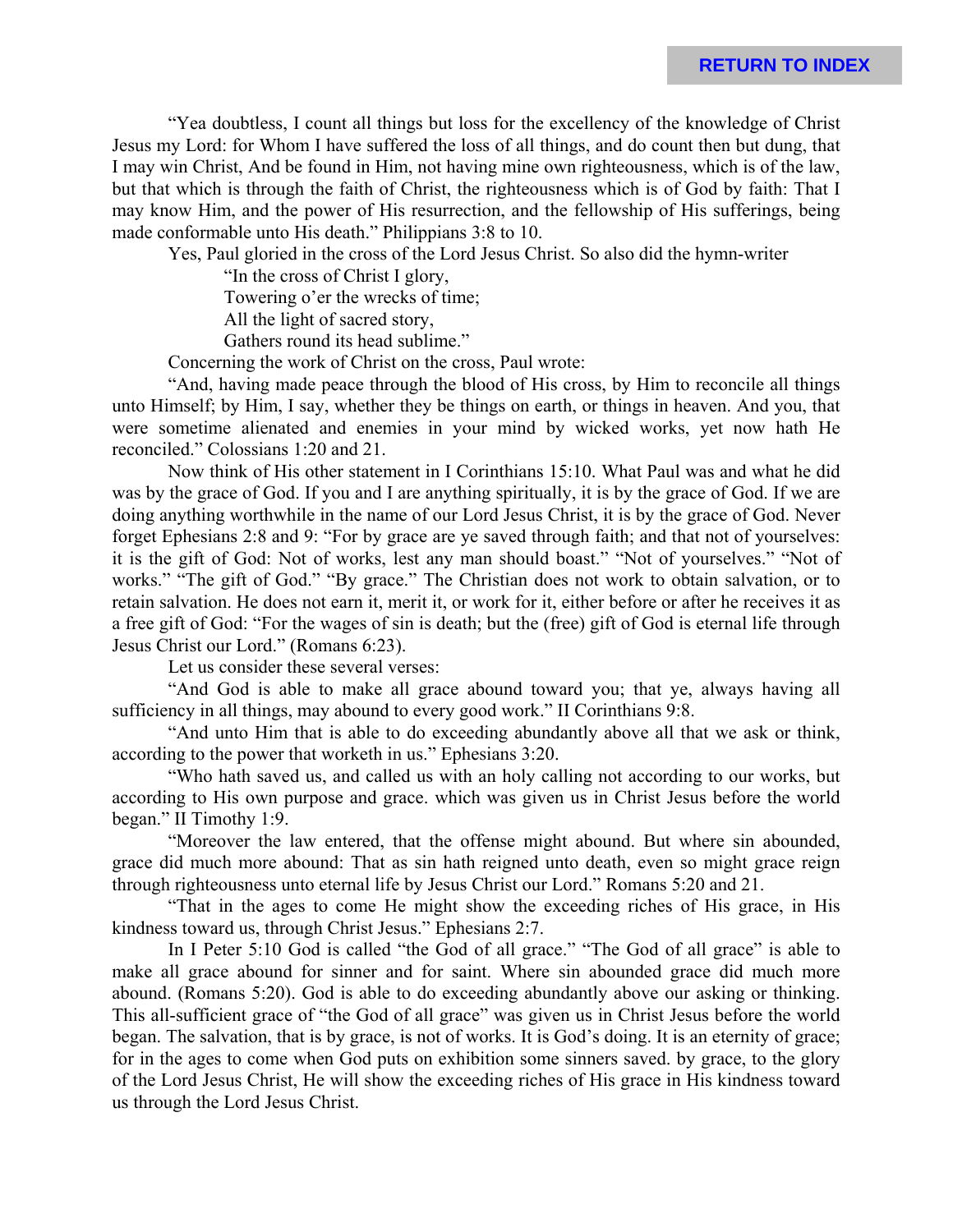Now four wonderful verses:

"For the grace of God that bringeth salvation hath appeared to all men, Teaching us that, denying ungodliness and worldly lusts, we should live soberly, righteously, and godly, in this present world; Looking for that blessed hope, and the glorious appearing of the great God and our Saviour Jesus Christ; Who gave Himself for us, that He might redeem us from all iniquity, and purify unto Himself a peculiar people, zealous of good works." Titus 2:11 to 14.

The grace of God has brought salvation. Never was there more sin on the earth than today, for never were there more sinners to commit sin. The prisons are filled with criminals. The churches are filled with unregenerated, religious sinners. But God's abounding grace is more than adequate for man's abounding sin. The vilest, lowest, ungodly sinner, steeped in crime, can be saved by the grace of God through faith in the Lord Jesus Christ. The most respectable, moral, philanthropic, benevolent, self-righteous church-member steeped in religion, who has not been cleansed by the precious blood of the Lord Jesus Christ, needs the same grace.

Most saints will not permit God to do for them what He can and will do by His grace and power, if they will let Him. The great majority of sinners will not let God save them by His grace. Only God knows and only eternity will reveal the power and efficacy and value of the precious shed blood of the Son of God. The great majority of Christians will not let God use them as He wants to use them.

Let us think of these statements:

"For ye have not received the spirit of bondage again to fear; but ye have received the Spirit of adoption, whereby we cry, Abba Father." Romans 8:15.

"For God hath not given us the spirit of fear; but of power, and of love, and of a sound mind." II Timothy 1:7.

"But before faith came, we were kept under the law, shut up unto the faith which should afterwards be revealed." (Galatians 3:23).

"Christ is become of no effect unto you, whosoever of you are justified by the law; ye are fallen from grace." Galatians 5:4.

We quote these verses that we may know the difference between grace in a former dispensation and the dispensation of grace in this age of grace. (Ephesians 3:1 to 11).

God has always manifested His grace toward sinners. But while Israel experienced the grace of God, under the reign of law, they received the spirit of bondage unto fear, not the Spirit of adoption and sonship. They were shut up unto the faith that was afterward revealed.

Christians, who are members of the Body of Christ, during this present age and economy of grace are not under the law, but under grace (Romans 6:14). They have not received the spirit of bondage unto fear but of sonship, joint-heirs with Christ. God wants them to be of power and of love and of a sound mind.

No Christian is really of a sound mind, doctrinally or dispensationally, who does not know the difference between grace under the dispensation of law and "the dispensation of the grace of God," given to Paul for Gentiles (Ephesians 3:1 to 9).

Note John 1:17 and Romans 5:20 and 21:

"For the law was given by Moses, but grace and truth came by Jesus Christ." John 1:17.

"Moreover the law entered, that the offense might abound. But where sin abound grace did much more abound: That as sin hath reigned unto death, even so might grace reign through righteousness unto eternal life by Jesus Christ our Lord." Romans 5:20 and 21.

The law and grace entered for different reasons. The law of the Spirit of life in Christ Jesus did not become effective during the reign of law, but after the death and resurrection of the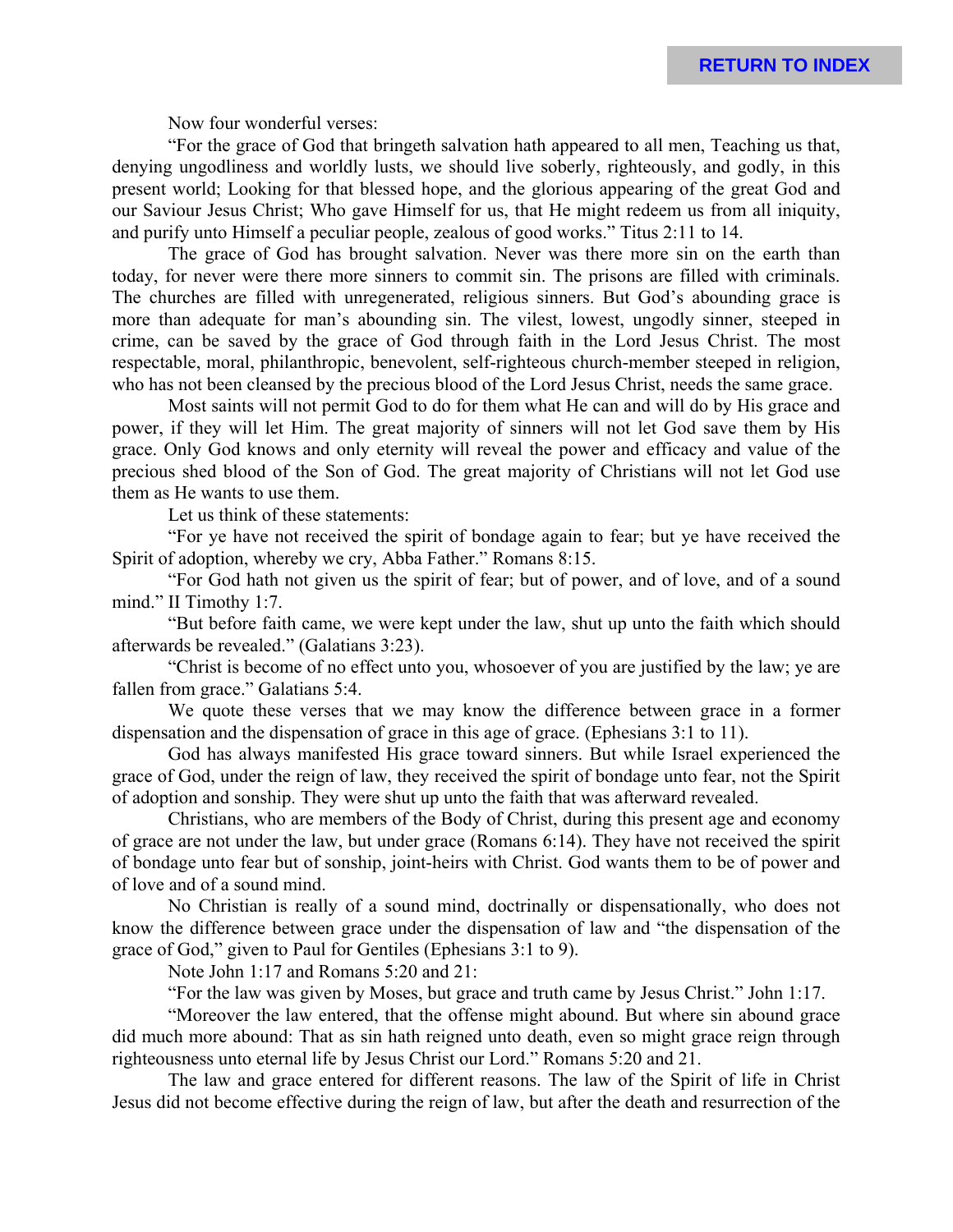Son of God. (Romans 8:2 to 4). The reign and dispensation of grace not only began after the death and resurrection of Jesus Christ, but after God's religious nation Israel was set aside, which was not until after Saul of Tarsus was converted. What the law demanded grace provides; a righteous standing and righteous living.

The grace of God that brought salvation also teaches the Christian how to live righteously. Let us remember that our Lord wants no Christians to be religious. But He does want all men to be righteous and spiritual. The Lord Jesus Christ is the Christian's righteousness. (I Corinthians 1:30).

"For He hath made Him to be sin for us, Who knew no sin; that we might be made the righteousness of God in Him." II Corinthians 5:21.

In Christ Jesus, at the cross of Calvary, is the only place that any one can find that righteousness which the righteous God will accept and approve. The person who finds that righteousness finds the righteousness of God:

"But Israel, which followed after the law of righteousness, hath not attained to the law of righteousness. Wherefore? Because they sought it not by faith, but as it were by the works of the law. For they stumbled at that Stumblingstone; As it is written, Behold, I lay in Sion a Stumblingstone and Rock of offense; and whosoever believeth on Him shall not be ashamed." Romans 9:31 to 33.

No one is saved by behaving; but by believing. Christians are not going to heaven, because they behave; but because they believe. But Christians are exhorted to behave as becometh saints (Ephesians 5:3 and 4). It is one thing to become a saint by believing. It is another thing to walk as becometh a saint by behaving. Let us read Romans 4:4 to 6:

"Now to him that worketh is the reward not reckoned of grace, but of debt. But to him that worketh not, but believeth on Him that justifieth the ungodly his faith is counted for righteousness, Even as David also described the blessedness of the man unto whom God imputed righteousness without works."

Yes, it is true that a person is declared righteous by grace without works (Galatians 2:16; Romans 3:28, John 3:24, John 3:20). But it is also true that the highest standard of spiritual behaviour is the "grace" standard, as set forth in such chapters as the twelfth chapter of Romans the fourth and fifth chapters of Ephesians and in the third chapter of Colossians. These are very high standards. Note Colossians 3:1, 5, and 12 to 17:

"If ye then be risen with Christ, seek those things which are above, where Christ sitteth on the right hand of God."

"Mortify therefore your members which are upon the earth; fornication, uncleanness, inordinate affection, evil concupiscence, and covetousness, which is idolatry."

"Put on therefore, as the elect of God, holy and beloved, bowels of mercies, kindness, humbleness of mind, meekness, longsuffering Forbearing one another, and forgiving one another, if any man have a quarrel against any: even as Christ forgave you, so also do ye. And above all these things put on charity, which is the bond of perfectness. And let the peace of God rule in your hearts, to the which also ye are called in one Body; and be Ye thankful. Let the Word of Christ dwell in you richly in all wisdom teaching and admonishing one another in psalms, and hymns, and spiritual songs, singing with grace in your hearts to the Lord. And whatsoever ye do in word or deed, do all in the name of the Lord Jesus, giving thanks to God and the Father by Him."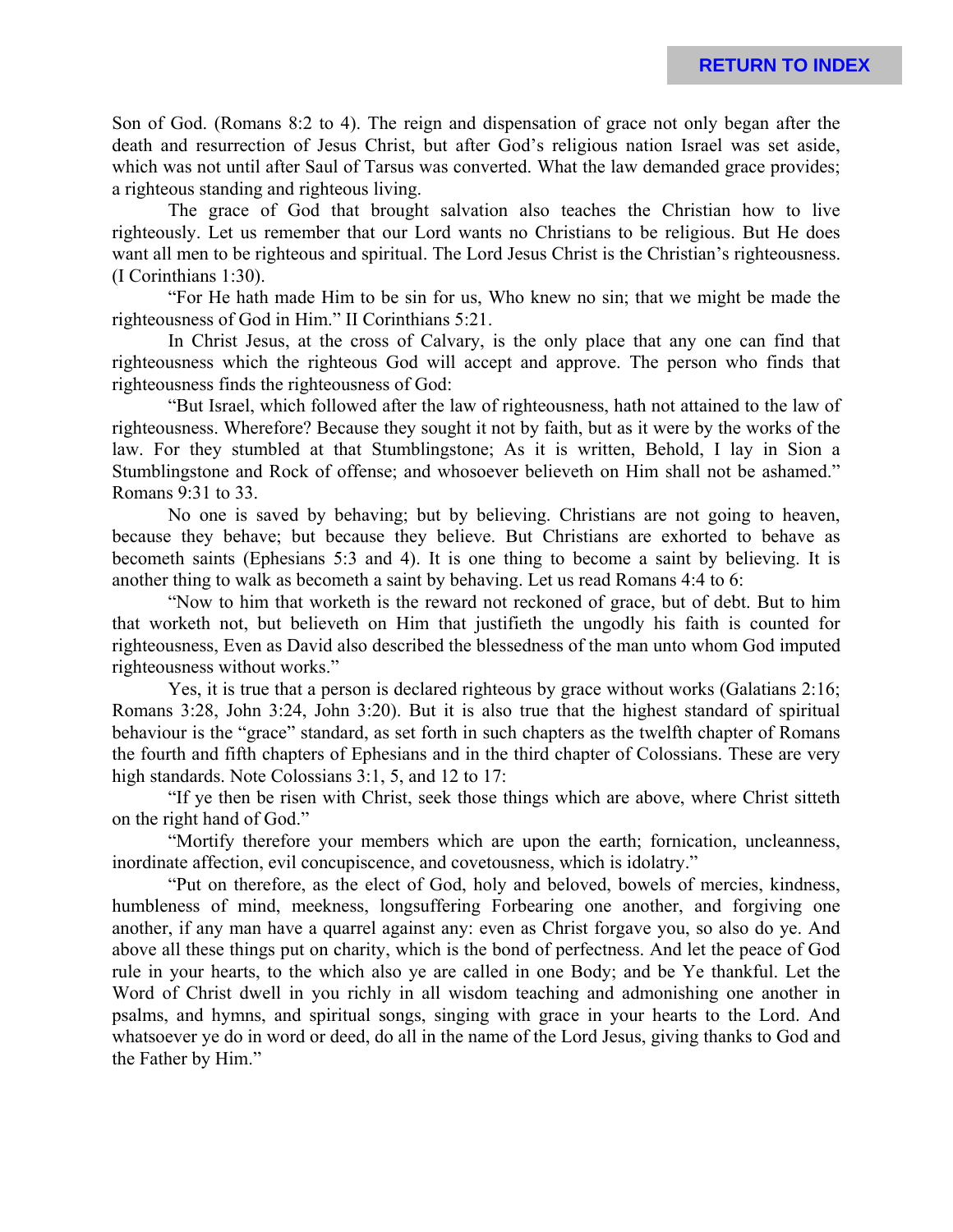Read all of the chapter and then as a Christian, by the grace and power of God, try to live daily up to this high and holy standard, remembering Titus 2:14, concerning the Lord Jesus Christ,

"Who gave Himself for us, that He might redeem us from all iniquity, and purify unto Himself a peculiar people, zealous of good works."

### **CHRISTIANS AND THE HOLY SPIRIT**

We have learned that God will have all men to be saved. We have learned that Jesus Christ on the cross gave Himself a ransom for all. In Hebrews 2:9 it is stated that Jesus Christ, by the grace of God, tasteth death for every man. We have learned that God wants all believers to know that they have eternal life. God wants all believers to be filled with joy and peace in believing. So God wants His children to have a real know-so salvation, and to have the joy of salvation.

When the sinner believes the gospel of his salvation, he is sealed with or by the Holy Spirit. (Ephesians 1:13). He is sealed unto the day of redemption. (Ephesians 4:30). God's Spirit bears witness with the believer's spirit, that he is the child of God and a joint-heir with the Lord Jesus Christ. (Romans 8:14 to 17). The word "Christ" is the Greek word, "anointed:" "Now He which stablisheth us with you in Christ, and hath anointed us, is God: Who hath also sealed us, and given the earnest of the Spirit in our hearts." (II Corinthians 1:21 and 22). A Christian is an anointed one, a Christ one. Christ and anointed are the same word. In I John 2:26 to 28 we learn that when the believer receives the anointing, the anointing remains. No one can pass out of Adam into Christ but once. And no one in Christ can pass back into Adam. The Holy Spirit is the believer's earnest, the assurance, of his eternal redemption, which includes the redemption of his body on the day of redemption. (Ephesians 1:14). When the believer receives the Holy Spirit at the time he receives Christ and salvation, he receives all of the Holy Spirit.

The three thousand souls converted on the day of Pentecost were told to repent and be baptized for the remission of sins, to receive the Holy Spirit. (Acts 2:38 to 43). Cornelius some years later received the Holy Spirit while Peter was preaching unto him the message of salvation. (Acts 11:15 and Acts 10:39 to 48). The twelve apostles and some other disciples spent several years with Jesus of Nazareth on earth before the Holy Spirit came down from heaven on the day of Pentecost. (John 7:38 and 39; John 14:17; John 16:7 to 9 and Acts 1:5). Therefore, they had to wait several years to receive the Holy Spirit. The believers on the day of Pentecost did not have to wait several hours, only until they had been baptized with water. In this age of grace no believer has to wait at all after being saved by grace through faith, without water. (Ephesians 2:8 and 9).

In the days of Paul, and under his ministry, even the heathen received the Holy Spirit because the Lord Jesus died on the cross. (Galatians 3:14). Paul was instructed by the Lord to instruct those saved Galatians to walk in the Spirit, if they lived in the Spirit. (Galatians 5:25). All Christians are indwelt by the Holy Spirit; but few Christians permit the Holy Spirit to fully control them.

In Galatians 5:22 to 24 we learn of the fruit of the Spirit, love, joy, peace, longsuffering, gentleness, goodness, faith, meekness, temperance. In Romans 8:4 we learn that those who walk in the Spirit fulfil the righteousness of the law, which is the fruit of the Spirit. In Romans 13:10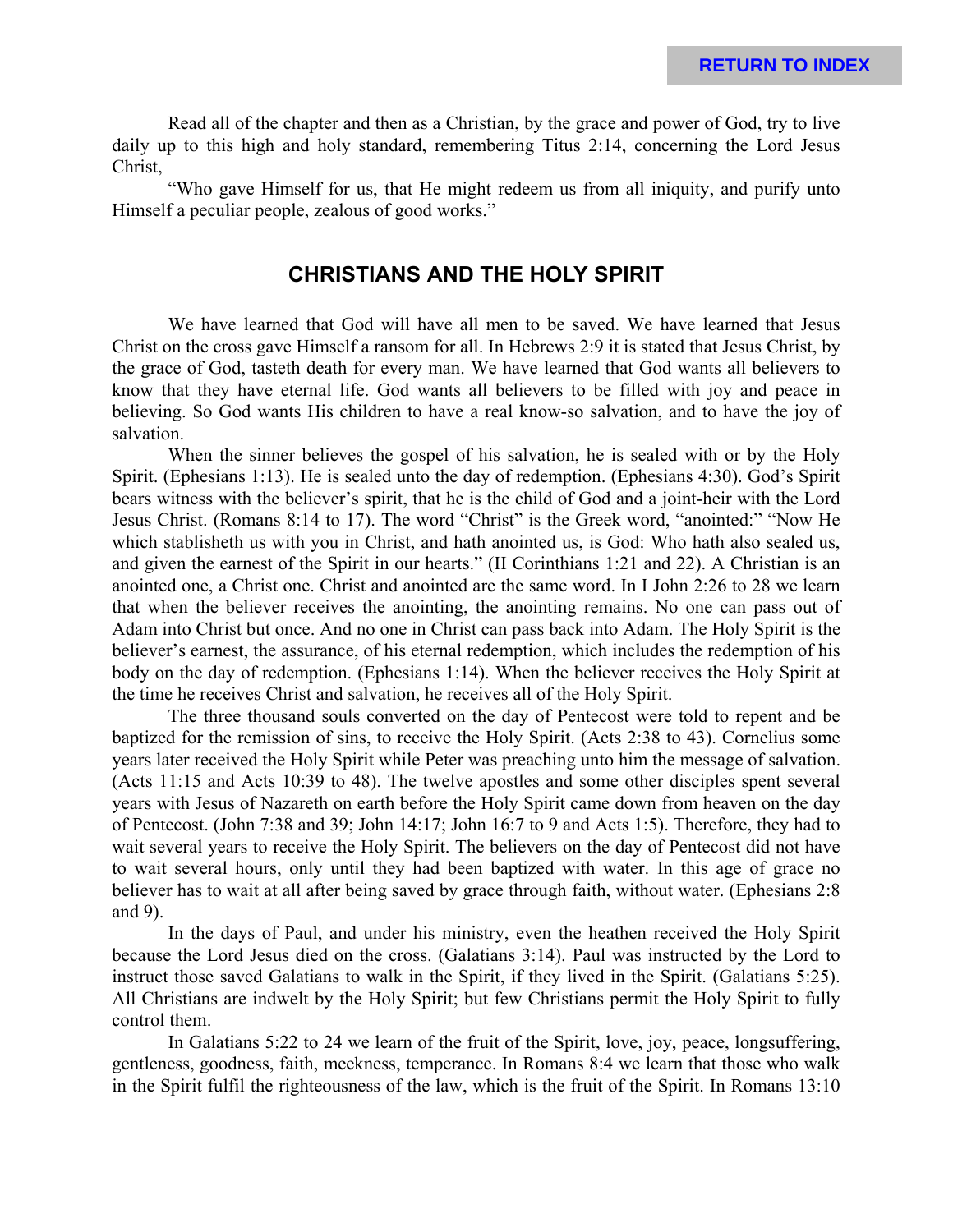we learn that the fruit of the Spirit, love, is the fulfilling of the law. In Romans 5:5 we learn that the love of God is shed abroad in the believer's heart by the Holy Spirit.

In Acts 5:29 to 32 we are told that the Holy Spirit was witnessing to Israel that God had raised Christ from the dead to be Israel's Saviour. In II Thessalonians 2:13 we read that the believing sinner is chosen by God unto salvation through sanctification of the Spirit and belief of the truth. In I Corinthians 6:9 to 11 we learn that the believing sinner is washed, sanctified and justified by the Holy Spirit, in the Name of the Lord Jesus. From these Scriptures we learn that the believer is sanctified before he is washed and justified. "By the which we are sanctified through the offering of the body of Jesus Christ once for all." (Hebrews 10:10). The person, who has not been sanctified, has not been justified or saved. But of course the sanctified, justified believer is called to a life of separation and service.

The believing sinner is baptized by the Holy Spirit into the Body of Christ at the time he receives the Lord Jesus Christ and salvation as God's free gift. (I Corinthians 12:13). Salvation is God's free gift to the believing sinner. So also is eternal life, righteousness and the Holy Spirit. (Ephesians 2:8 and 9; Romans 10:10; Romans 6:23). The believer is blessed with all spiritual blessings in the heavenlies in Christ. (Ephesians 1:3). The mighty power of God is available for the believer. (Ephesians 1:19 and 20). There is yet to be a fulfillment of Joel's prophecy concerning the pouring out of the Spirit upon all flesh; but not in this present "Church" age.

As we compare Acts 8:5 to 16 and Acts 19:2 to 6 with Galatians 3:14 and Ephesians 1:13 and 14 and II Corinthians 1:21 and 22 and I Corinthians 12:13, we learn that during this age of grace after the dead sinner becomes a living saint he never again receives the anointing, the sealing or the baptizing of the Holy Spirit. But the believer is told to be filled with the Holy Spirit. (Ephesians 5:18). In this present age and dispensation of grace it is contrary to sound doctrine to tell a saved person to tarry for the Holy Spirit. Those who were told to tarry for the Holy Spirit were the Lord's disciples before the Holy Spirit was sent down from heaven. (John 7:38 and 39; Acts 1:5). Surely earnest prayer is a contributing factor in being filled with the Holy Spirit. Together with such prayer the believer is to study to show himself approved unto God, a workman that needeth not to be ashamed, rightly dividing the Word of truth. (II Timothy 2:15). He is also to worship God in Spirit and in truth. He is also to gather with other saints in the Name of the Lord Jesus Christ. He is also to be a faithful ambassador and witness for the Lord Jesus Christ. He is to be a practical Christian in ministering to those in need. He is to put on the new man and put off the old man. He is to walk worthy of the vocation wherewith he is called. He is exhorted to do many spiritual things as he walks in the Spirit and manifests the fruit of the Spirit. The real Spirit-filled believer is described in Philippians 3:3. If the believer does not add other things to his faith, he will be a nearsighted, carnal Christian. (II Peter 1:9 and I Corinthians 3:1 to 5).

The Lord Jesus said, "herein is My Father glorified that ye bear much fruit and so shall ye be My disciples." (John 15:8). Then we read in Acts 11:26 that the disciples were first called "Christians. Therefore, we might say that a Christian is a fruit-bearing-branch abiding in the Lord Jesus Christ.

The Personality and Deity of the Holy Spirit is taught in Acts 13:2, Romans 8:26 and 27 and Acts 5:1 to 9, and in other Scriptures. The Lord Jesus Christ, In God's presence, is the believer's Paraclete. (I John 2:1 and 2). Christ, in John 14:16 and 17, said, "I will send you another Paraclete." So the Holy Spirit is a Person.

No Christian can really please God, unless and until he is controlled by the Holy Spirit, Who, by the Scriptures, guides the Christian into all truth.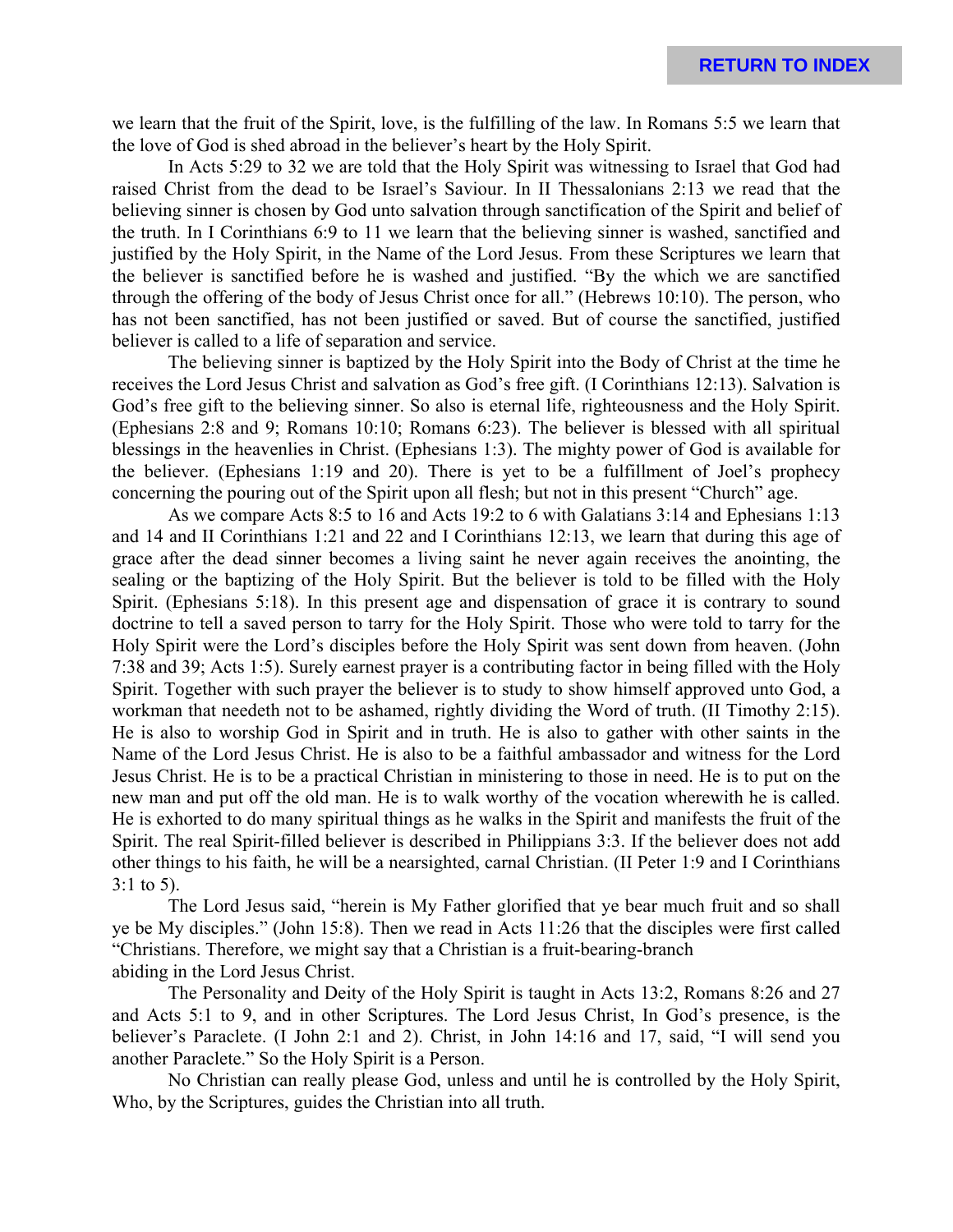### **THE CHRISTIAN AND THE KINGDOM OF GOD**

In Colossians 1:13 we learn that the Christian has been delivered from the power of darkness and transferred into the kingdom of the Son of God's love. If the Christian is in the kingdom of Christ, he should learn all that he possibly can, in the Scriptures and by the Holy Spirit, concerning that kingdom. It was Christ Himself Who said to Nicodemus, a very religious man, "except a man be born anew, he cannot enter the kingdom of God." (John 3:3 to 7). In I Corinthians 6:9 to 11 we learn that a Christian inherits the kingdom of God. If possible, the Christian should know what he has inherited, what the kingdom of God is. We read in Romans 14:17 that the kingdom of God is not a religious system, but righteousness, peace and joy in the Holy Spirit. In Colossians 4:11 we read that certain Christians. who were members of the Body of Christ, the Church, were working With Paul unto the kingdom of God. From these Scriptures we learn that the Church, or the Body of Christ, and the kingdom of God are sometimes identical. But again as we search the Scriptures, we learn that the Church, or Body of Christ, was God's secret during the years and centuries that the Old Testament prophets prophesied of great events to come. These prophets foretold the kingdom of God; but they knew nothing, and said nothing concerning the Body of Christ mentioned in Paul's Epistles.

Yes, the Old Testament prophets had much to say concerning the kingdom of God, which was to be established on this earth. Therefore, all Christians should know that there is a difference between the prophesied kingdom of God and the unprophesied kingdom of God.

Let us carefully read the statement concerning Christ and the kingdom of God and what He said concerning that kingdom, in Mark 1:14 and 15: "Now after that John (the Baptist) was put in prison, Jesus came into Galilee, preaching the gospel of the kingdom of God. And saying, The time is fulfilled, and the kingdom of God is at hand repent ye, and believe the gospel." The Lord Jesus Christ declared that prophecy was about to be fulfilled. The kingdom of God was at hand. Years later the Lord Jesus, in heaven, revealed truth concerning the Body of Christ, truth never before revealed to any other servant of the Lord. (Ephesians 3:5 to 11; Colossians 1:23 to 28). Therefore, the Lord Jesus Christ, in Mark 1:14 and 15, was not saying the Church, Which is My Body, is at hand. That Church did not begin historically until after the resurrection of Christ, although it was chosen in Christ from before the foundation of the world. (Ephesians 1:4 and 5, Ephesians 1:11 and Romans 8:28 to 32) .

Let us compare the truth of Mark 1:14 and 15 with the statements in Matthew 21:43 and Luke 21:31. In Matthew 21:43 the Lord Jesus declared that God would take away from Israel the kingdom of God. In Luke 21:27 to 31 the Lord Jesus declared that at the close of the times of the Gentiles, in the midst of universal trouble, He would come back in the clouds with power and great glory and redeem His people Israel, and then the kingdom of God would be at hand. This kingdom of God, which will be at hand when Christ comes to redeem Israel, will be the same kingdom of God that Christ declared to be at hand in Mark 1:14 and 15, and which He said, in Matthew 21:43, would be taken away from Israel.

In Matthew 21:43 the Lord Jesus Christ did not say, "I will take My Church, the Body mentioned in Romans 12:4 and 5 and Ephesians 3:6, from Israel and give it to Gentile Christians or Christian Gentiles." The Lord Jesus Christ is now far above all heavens on His Father's throne. (Ephesians 1:19 to 23 and Ephesians 4:8 to 12). Neither the Father nor the Son is offering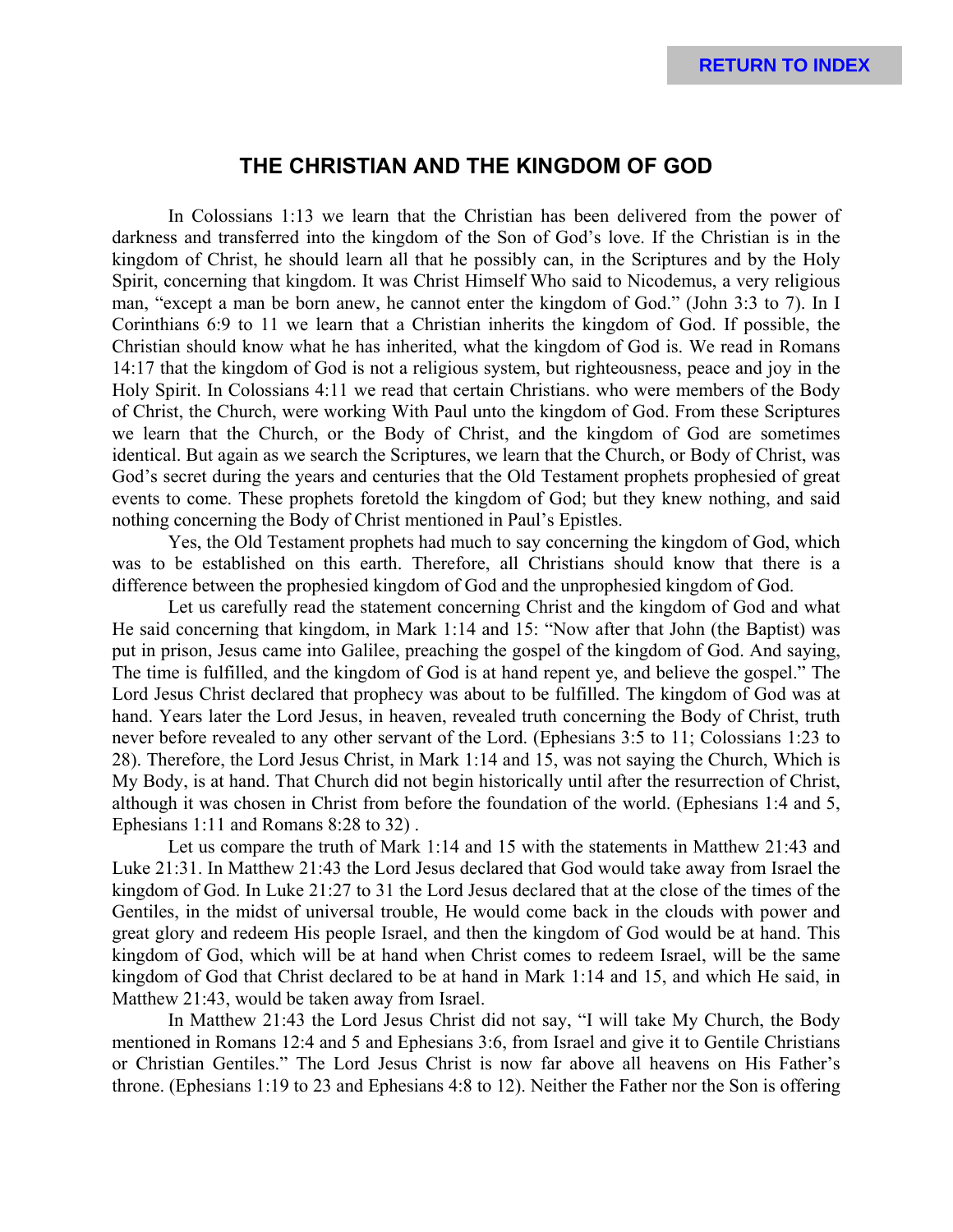to believing Gentiles the kingdom of heaven which was at hand when Christ was here on earth. (Matthew 4:17 and Matthew 10:7 and 8) .

In many old testament prophecies we may learn that Gentiles are to be saved after the "kingdom" nation is saved under the guaranty of the Abrahamic covenant, the Davidic covenant and the new covenant. Those saved Gentiles are to be in subjection to the "kingdom" nation, Israel. When the gospel of the kingdom (Matthew 4:23) is preached by the will of God, the nation Israel is in favor with God, and David's throne is in view. But during this present economy and age of "all" grace God's message is "the gospel of the grace of God." (Acts 20:24). This age and dispensation are distinctively the age and dispensation of the grace of God for Gentiles. (Ephesians 3:1 to 5). When Gentiles are saved and become members of the Joint-Body of Ephesians 3:6, they are not in subjection to Israel, as Gentiles will be in the coming kingdom age. All the children of Adam are permitted by the grace of God to become members of the JointBody and joint-heirs of the Lord Jesus Christ, on equal terms, without the subjugation of either Jews or Gentiles to the other. This was not true on the day of Pentecost, when the kingdom message was being given to, all the house of Israel.

All Christians should know that the kingdom, which will be established on this earth when the King comes back to take David's throne, in fulfillment of Isaiah 9:6 and 7 and the very definite promise in Ezekiel the thirty-sixth and thirty-seventh chapters, is quite different froth the Body of Christ into which believing Jews and Gentiles are received and joined during this present economy of grace. (I Corinthians 12:13; Romans 12:4 and 5; Ephesians 3:6 and Ephesians 4:3 to 7).

In Acts 10:28 we learn that it was unlawful for the messengers of the risen Christ to have fellowship with Gentiles some seven years after the day of Pentecost. In Acts 11:19 we learn that Jewish disciples preached to none but Jews only. In Acts 11:1 to 6 we learn that the Christian Jews condemned Peter for preaching to a Gentile some seven years after the day of Pentecost. Therefore, all Christians should know that there was no Joint-Body (Ephesians 3:6) during those years covered by the first ten chapters of Acts.

Beginning with the second chapter of Acts and closing with the eleventh chapter of Acts the Holy Spirit would teach the Christian that before Paul was sent out with the gospel of the grace of God, God was giving us an outline of His kingdom program, of what is really going to be done when Christ comes back to build again the tabernacle of David and establish His kingdom on this earth, by first redeeming Israel and then bringing the Gentiles from all over the world in subjection to the "kingdom" nation. Read carefully Amos 9:1 to 15 and Acts 15:13 to 18.

All intelligent, Spirit-taught Christians believe in the postponement of the kingdom, the suspension or interruption of the kingdom covenants which guarantee to Israel possession of their land, with their true King David reigning over them. (Amos 9:11 to 15; Isaiah 62:1 to 4 and Jeremiah 23:5 to 8). Such Christians do not disagree as to the fact that this age of grace is a parenthetical period, while the prophesied kingdom of God or kingdom of heaven is in abeyance; but they do disagree as to whether the postponement began with Matthew 23:23 to 39 or after Cornelius was saved at the time Peter used the keys of the kingdom of heaven.

According to Revelation 11:15, the kingdoms of this world shall surely become the kingdoms of our Lord and His Christ, and He shall reign forever. The kingdom shall first be restored again to Israel. (Acts 1:6). God will send Jesus Christ back to bring about the restitution of all things spoken by the mouth of all the holy prophets since the world began. (Acts 3:19 to 21; Luke 1:67 to 77). Christ said that not one jot or tittle would pass away until all shall be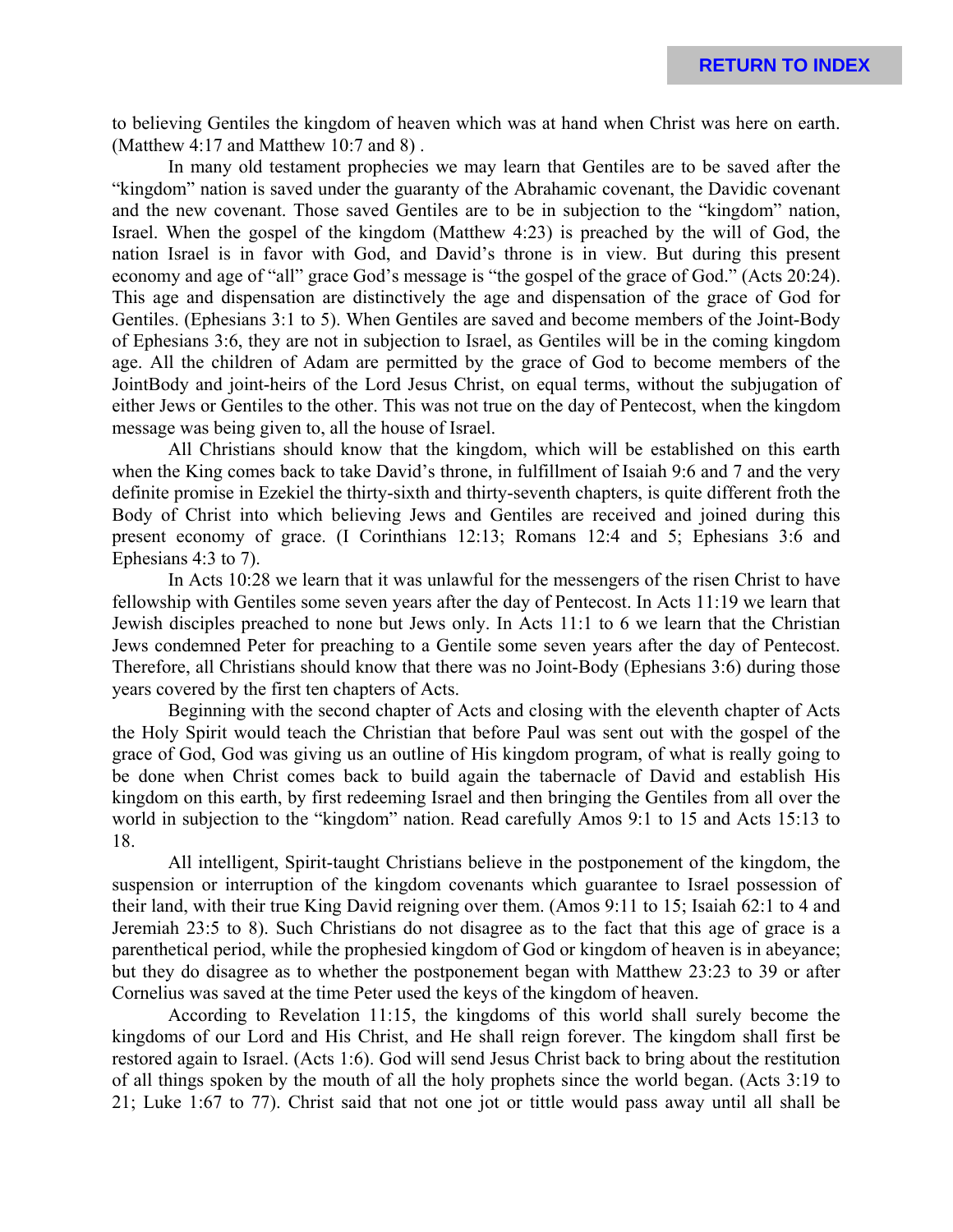fulfilled. (Matthew 5:17 and 18). The zeal of the Lord of hosts will perform this. (Isaiah 9:7). But nothing of this will be fulfilled until after the culmination mentioned in Ephesians 4:13. This is not the day of the Prince of peace, but still the day of His rejection. Until the last member of the Body has been baptized into Christ, during this dispensation and age of grace, Satan will continue to be the prince of the world, and this will continue to be this present evil age. Until the Son of man comes to earth there will continue to be wars and rumors of wars, evil seducers will wax worse and worse, and false prophets will continue to bring in the damnable heresy denying the Lord that bought them, and the glorious earthly reign of the King of glory will be in abeyance.

In the Book of Matthew more than thirty times we find the term, "the kingdom of the heavens." Generally speaking, the kingdom of God, in Mark, and the kingdom of heaven, in Matthew, are identical. Therefore, the kingdom of heaven is sometimes—but not always the kingdom of God. The kingdom of God is not always the kingdom of heaven, mentioned in Matthew. Sometimes in the Scriptures the Church of Christ, His Body, and the kingdom of God are identical. But the kingdom of God, in the Scriptures, is not always the Body of Christ. Try, for instance, to substitute the Body of Christ for the kingdom of God, in Luke 21:31 and 32, and we will see what a great blunder such a substitution would be.

If we keep in mind that the kingdom of God of Mark 1:14 and 15 and Luke 21:31, which is the kingdom of heaven of Matthew 4:17 and Matthew 10:7 and 8, was prophesied by Israel's prophets and that Jesus Christ was born in the city of David, of the house of David, to take the throne of David and reign over the house of Israel forever (Luke 1:29 to 33), we will know the difference between this prophesied kingdom of God and the unprophesied Body of Christ, the JointBody of Ephesians 3:6, concerning which all of Israel's prophets were both silent and ignorant. More of this in another chapter.

#### **DISPENSATIONAL BIBLE STUDY**

First let us read Romans 6:14: "For sin shall not have dominion over you: for ye are not under the law, but under grace."

Here we learn that Christians are not under the law, but under grace. Beginning with the twentieth chapter of Exodus, at the time the Lord called Moses to talk with him on the mountain, God's old testament people, Israel, were under the law. We are told in Romans 5:12 to 14 that from Adam to Moses neither Jews nor Gentiles had been given the law contained in the ten commandments. Therefore, for about 2500 years there was no law or old testament. We call the law covenant the old testament, because it was made old after Christ died on the cross. This we learn by reading Hebrews 8:9 to 13; II Corinthians 3:9 to 17 and Colossians 2:13 to 17. Note carefully John 1:17 and Romans 5:20 and 21:

"For the law was given by Moses, but grace and truth came by Jesus Christ."

"Moreover the law entered, that the offense might abound. But where sin abounded, grace did much more abound: That as sin hath reigned unto death, even so might grace reign through righteousness unto eternal life by Jesus Christ our Lord."

The law was given by Moses. Moses was eighty years old at the time the law was given. During the first eighty years of his life Moses lived under the Abrahamic covenant but not under the old covenant or old testament. In Galatians 3:14 to 18 we learn that God justified Abram by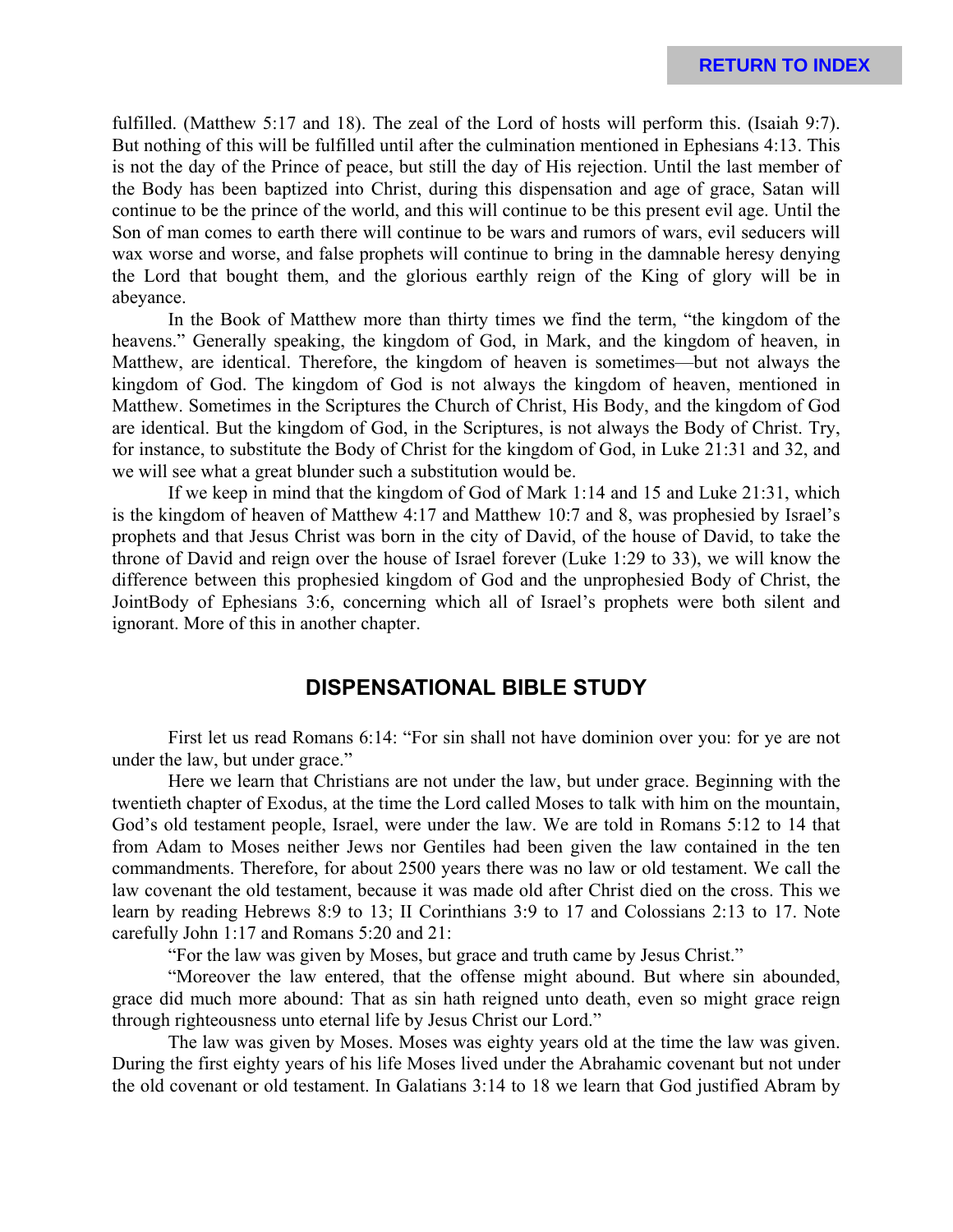faith four hundred and thirty years before the law was added. The offense entered when Adam sinned. The law entered about twenty-five hundred years later; that the offense might abound.

Abounding sin is by Adam and Moses. By Adam the human race is under the law of sin and death and all condemned. (Romans 8:3 and Romans 5:16 to 19; John 3:18). The law given by Moses was the ministration of condemnation and death (II Corinthians 3:7 and 9). By this law all the world became guilty before God. (Romans 3:19 and 20). But grace, righteousness and eternal life came through the Lord Jesus Christ, Who is the end of the law for righteousness to every one that believeth. (Romans 10:4). The Lord Jesus, by the grace of God, tasted death for every man. (Hebrews 2:9). The Lord Jesus abolished death and brought life to light in the gospel. (II Timothy 1:10).

We see then three general divisions in the Scriptures, at least three ages. First, from Adam to Moses, before God gave the law and His religious system to Israel. (Hebrews 9:10). Second, from the giving of the law until the beginning of the reign and age of grace. (Galatians 4:4 to 10). Third, from the beginning of this present age of grace until the realization of the blessed hope. (Titus 2:11 to 14).

After this present age of grace Christ will come as the Son of man to establish His political, spiritual kingdom on the earth and that will be another age. (Luke 21:27 to 32). Then note again Ephesians 2:7 and 1:10: "That in the ages to come He might show the exceeding riches of His grace, in His kindness toward us, through Christ Jesus." "That in the dispensation of the fulness of times He might gather together in one all things in Christ, both which are in heaven, and which are on earth; even in Him." There will be other ages after the kingdom age.

There was an antediluvian age. We learn in the fifth chapter of Genesis that the age from Adam's sin to the flood was sixteen hundred and fifty-six years. During those years there were no Israelites and no old testament people of God.

As we read the story of Abel, Seth, Enoch and others, who lived before the flood, we know that God had His people, righteous and faithful. But they all died centuries before the law was given, for Moses received the law for Israel more than eight hundred years after the flood. Therefore they were not old testament saints, worshipping God in a portable tabernacle enroute from Egypt to Canaan. They did not enter the promised land to worship God in a Jerusalem temple, to be governed by more than two hundred commandments and prohibitions. Most assuredly they were not under the law, although they were under another law, the law of sin and death. Most assuredly neither the antediluvian saints, nor Abraham, Isaac and Jacob (Israel) and Jacob's twelve sons, all of whom lived after the flood, but before the law entered, experienced I Corinthians 12:13, "For by one Spirit are we all baptized into one Body, whether we be bond or free; and have been all made to drink into one Spirit."

Certainly no redeemed Israelites, under the reign of law, no matter how righteous or faithful, were baptized by one Spirit into one Body before Christ came unto His own and His own (Israel) received Him not. (John 1:11).

While Jesus Christ was on earth Jews and Gentiles were not baptized by one Spirit into one Body; for Christ plainly stated, "Go not into the way of the Gentiles." (Matthew 15:24 and 10:5). The Holy Spirit was not yet given. (John 7:38 and 39 and 16:7 to 9). Christ was made under the law. (Galatians 4:4). Christians are not under the law. (Romans 6:14).

All that we have said on this subject may help us to understand what Paul meant in I Corinthians 9:17, "a dispensation is committed unto me."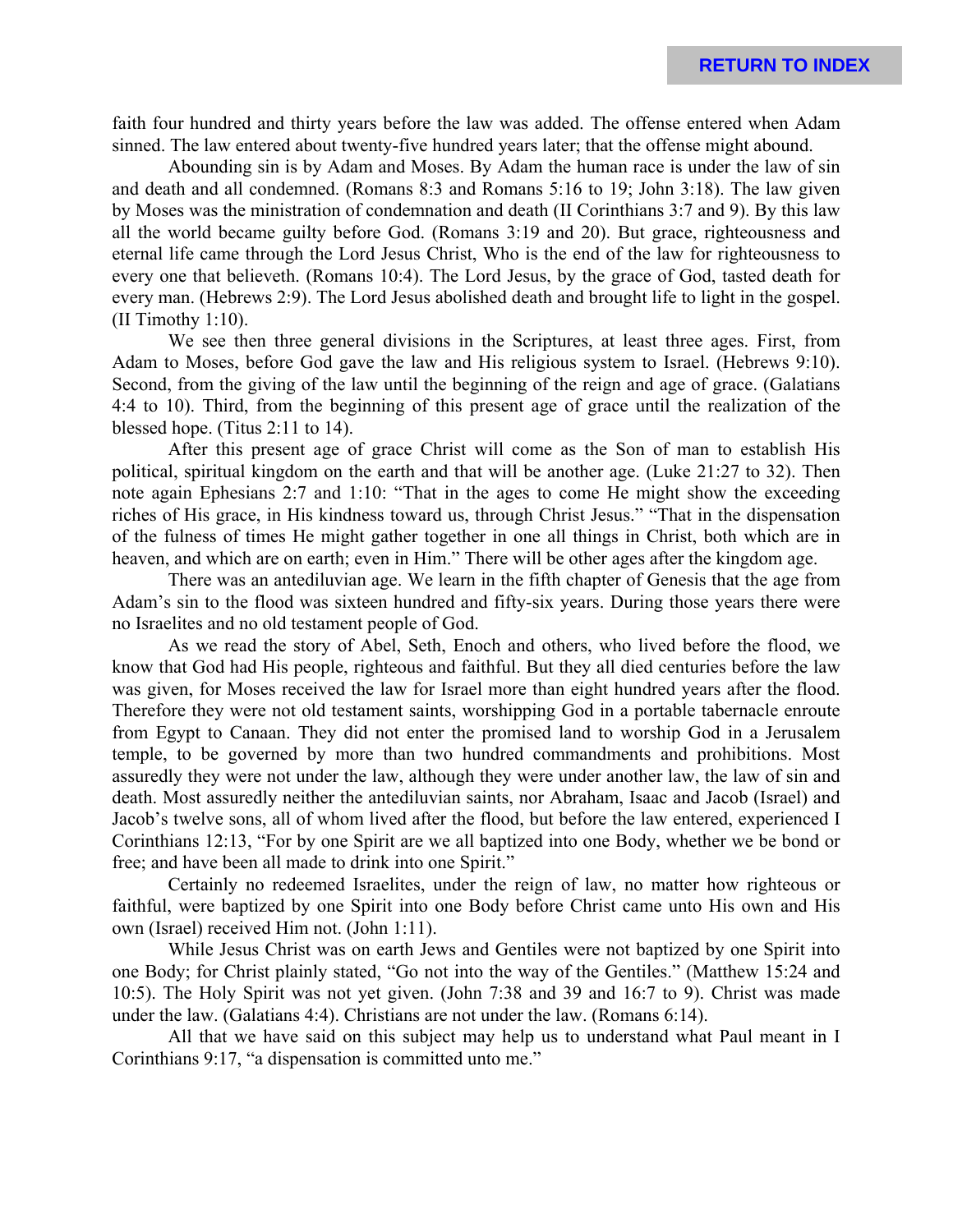A dispensation may begin with an age and close with an age, but a dispensation is not a period of time. In II Timothy 1:12, in the Greek, Paul calls the dispensation committed unto him, "my deposit."

Now let us note very carefully Romans 16:25: "Now to Him that is of power to stablish you according to my gospel, and the preaching of Jesus Christ, according to the revelation of the mystery, which was kept secret since the world began."

It would be well to dwell on the facts in this verse until the light really breaks through to fill and thrill your soul. In Romans 2:16 and II Timothy 2:8 Paul also refers to "my gospel."

For a moment compare Paul's "my gospel" with Matthew 4:23: "And Jesus went about all Galilee, teaching in their synagogues, and preaching the gospel of the kingdom, and healing all manner of sickness and all manner of diseases among the people." What the Lord Jesus was preaching in Israel's synagogue was in fulfillment of Isaiah 35:4 to 9 and of many other prophecies. But Paul's "my gospel" was according to the revelation of God's own secret which was hid in God and never made known by or to Isaiah or any other of Israel's prophets.

To know the difference between Christ's "kingdom gospel" and Paul's "my gospel" is to know something of the principle of dispensational Bible study.

Receive into your mind and heart these statements of Paul:

"For this cause I Paul, the prisoner of Jesus Christ for you Gentiles. If you have heard of the dispensation of the grace of God which is given me to you-ward: How that by revelation He made known unto me the mystery; (as I wrote afore in few words; Whereby when ye read, ye may understand my knowledge in the mystery of Christ). Ephesians 3:1 to 4.

Here again we learn of God's own holy secret. This secret was God's secret, purposed in Christ Jesus before the foundation of the world, before Adam was created. (Ephesians 3:11; II Timothy 1:9; Romans 8:28 to 31; Ephesians 1:11).

This deposit was given to Paul by the risen glorified Christ. It was for Gentiles. It was not given by the Father, the Son, or the Holy Spirit to any other servant of the Lord before it was revealed from heaven to the apostle Paul. To Peter and his fellow-apostles (Peter with the Eleven—Acts 2:14) was given the commission of Matthew 28:19 and 20 and Mark 16:14 to 18; Acts 1:8; Matthew 10:5 to 23; and the keys of the kingdom of heaven. (Matthew 16:16 to 19).

All of these orders were given to the Twelve while Christ was on earth. According to Acts 15:7, God permitted one mouth of the twelve mouths to preach to a company of Gentiles. That was Peter's mouth. (Acts 10:34 to 48). But after that note the agreement between Paul and Peter: "And when James, Peter and John, who seemed to be pillars, perceived the grace that was given unto me, they gave to me (Paul) and Barnabas the right hands of fellowship; that we should go unto the heathen, and they unto the circumcision." Galatians 2:9.

All of this is so different from Ephesians 3:1, Romans 15:16, Romans 11:13, Acts 22:21, I Timothy 2:7, I Timothy 1:11 and Ephesians 3:8 and I Corinthians 3:10:

"For this cause I Paul, the prisoner of Jesus Christ for you Gentiles." Ephesians 3:1.

"That I should be the minister of Jesus Christ to the Gentile; ministering the gospel of God, that the offering up of the Gentiles might be acceptable, being sanctified by the Holy Spirit." Romans 15:16.

"For I speak to you Gentiles, inasmuch as I am the apostle of the Gentiles, I magnify mine office." Romans 11:13.

"And He said unto me Depart; for I will send thee far hence unto the Gentiles." Acts 2:21.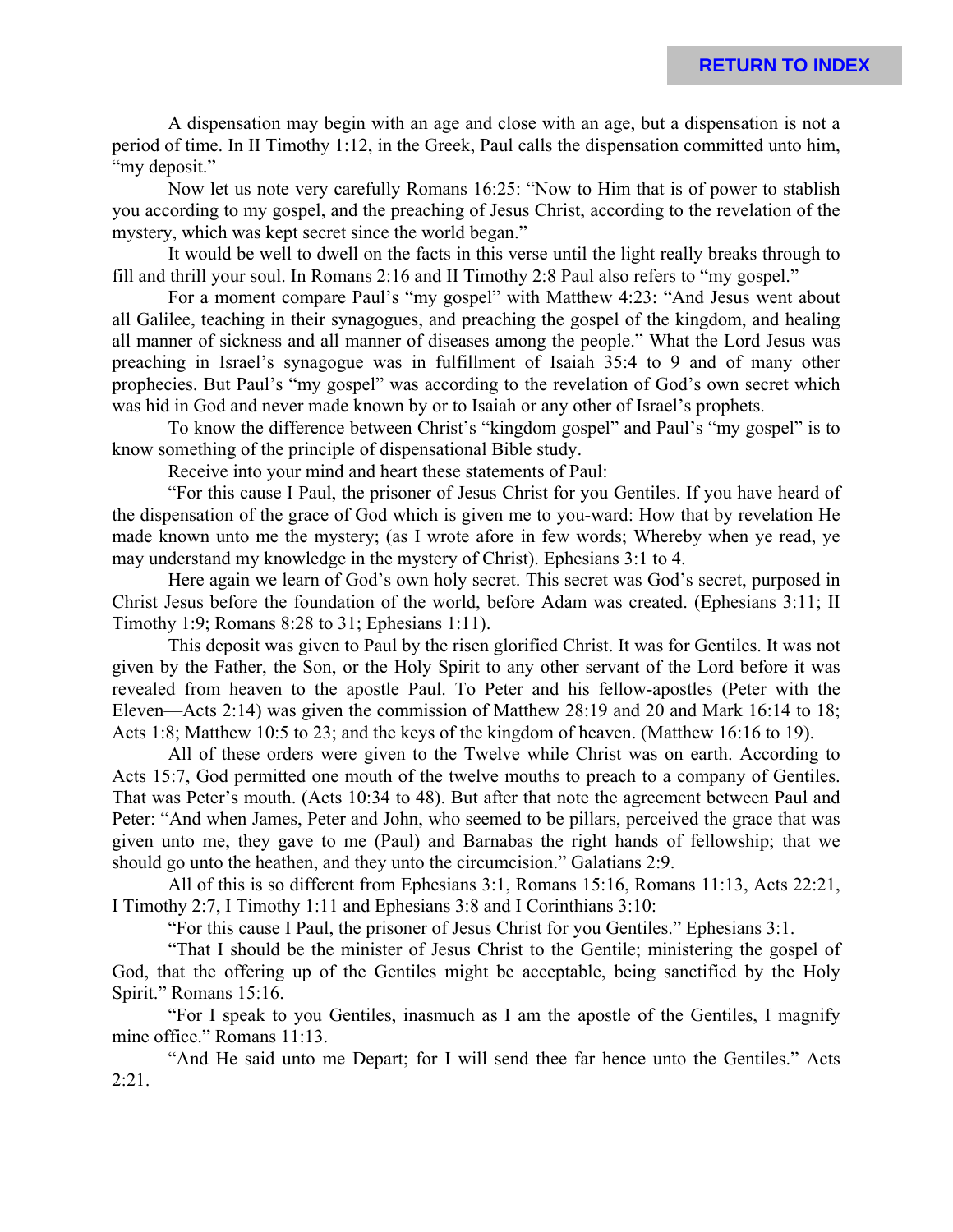"Whereunto I am ordained a preacher, and an apostle, (I speak the truth in Christ, and lie not,) a teacher of the Gentiles, in faith and verity." I Timothy 2:7.

"According to the glorious gospel of the blessed God, which was committed to my trust." I Timothy 1:11.

"Unto me, who am less than the least of all saints, is this grace given, that I should preach among the Gentiles the unsearchable riches of Christ." Ephesians 3:8.

"According to the grace of God which is given unto me, as a wise masterbuilder, I have laid the foundation, and another buildeth thereon. But let every man take heed how he buildeth thereupon." I Corinthians 3:10.

In Philippians 1:10, in the Greek, the Holy Spirit, by the pen of Paul, instructs Christians to test things that differ. Even the babe in Christ should know the difference between Peter, using the keys of the kingdom of heaven, to let the God-fearing, Jew-loving, worshipping, praying Cornelius into the kingdom, and Paul, with the gospel of the grace of God given him by special revelation from Christ (Galatians 1:11 and 12; Acts 20:24), preaching the message of Romans 10:7 to 13 to admit believing heathen into the Body of Christ.

It takes no profound student of the Scriptures to test the difference between Peter's message to Cornelius in Acts 10:34 and 35 and Paul's "all grace" message of Romans 4:4 and 5:

"Then Peter opened his mouth, and said, Of a truth I perceive that God is no respecter of persons: But in every nation he that feareth Him, and worketh righteousness, is accepted with Him."

"Now to him that worketh is the reward not reckoned of grace, but of debt. But to him that worketh not, but believeth on Him that justifieth the ungodly, his faith is counted for righteousness." Romans 4:4 and 5.

Now make the test. Again compare Peter's message to Israel, in Acts 2:38, with Paul's message to the heathen in Ephesians 2:8 and 9:

"Then Peter said unto them, Repent, and be baptized every one of you in the name of Jesus Christ for the remission of sins, and ye shall receive the gift of the Holy Spirit." ACTS 2:38.

"For by grace are ye saved through faith; and that not of yourselves: it is the gift of God: Not of works, lest any man should boast." Ephesians 2:8 and 9.

Could Peter have truthfully said on the day of Pentecost, "not of yourselves," "not of works," when he ordered them to be baptized for the remission of sins? Make the same test with Mark 16:10, "he that believeth and is baptized shall be saved," with Ephesians 2:8 and 9.

Paul had not yet laid the foundation of I Corinthians 3:10, upon which Christians are to build together with him, at the time Peter preached Acts 2:38 to those who killed the Prince of life. (Acts 3:12 to 19; Acts 2:22 and 33). To no other people was Acts 2:38 preached. There was something in the Pentecost message for the far-off Israelites of Daniel 9:8 and Acts 2:39.

In connection with this truth it is interesting to note this question in a pamphlet by A. E. Bishop and Dr. C. I. Scofield:

"Is it the Spirit of God or Satan who turns the eyes of sincere Christians back to Pentecost and away from the goal placed before them in Ephesians, Philippians and Colossians?"

This pamphlet is called: "Tongues, Visions, Signs not God's Order For Today." It is published by the Moody Colportage, Chicago. They have published and distributed this printed message for about twenty-five years, seven editions, many thousands.

Who or what causes Christians to turn back to Pentecost instead of on to the goal set before them in Paul's Epistles, written after he reached Rome and became the prisoner of Jesus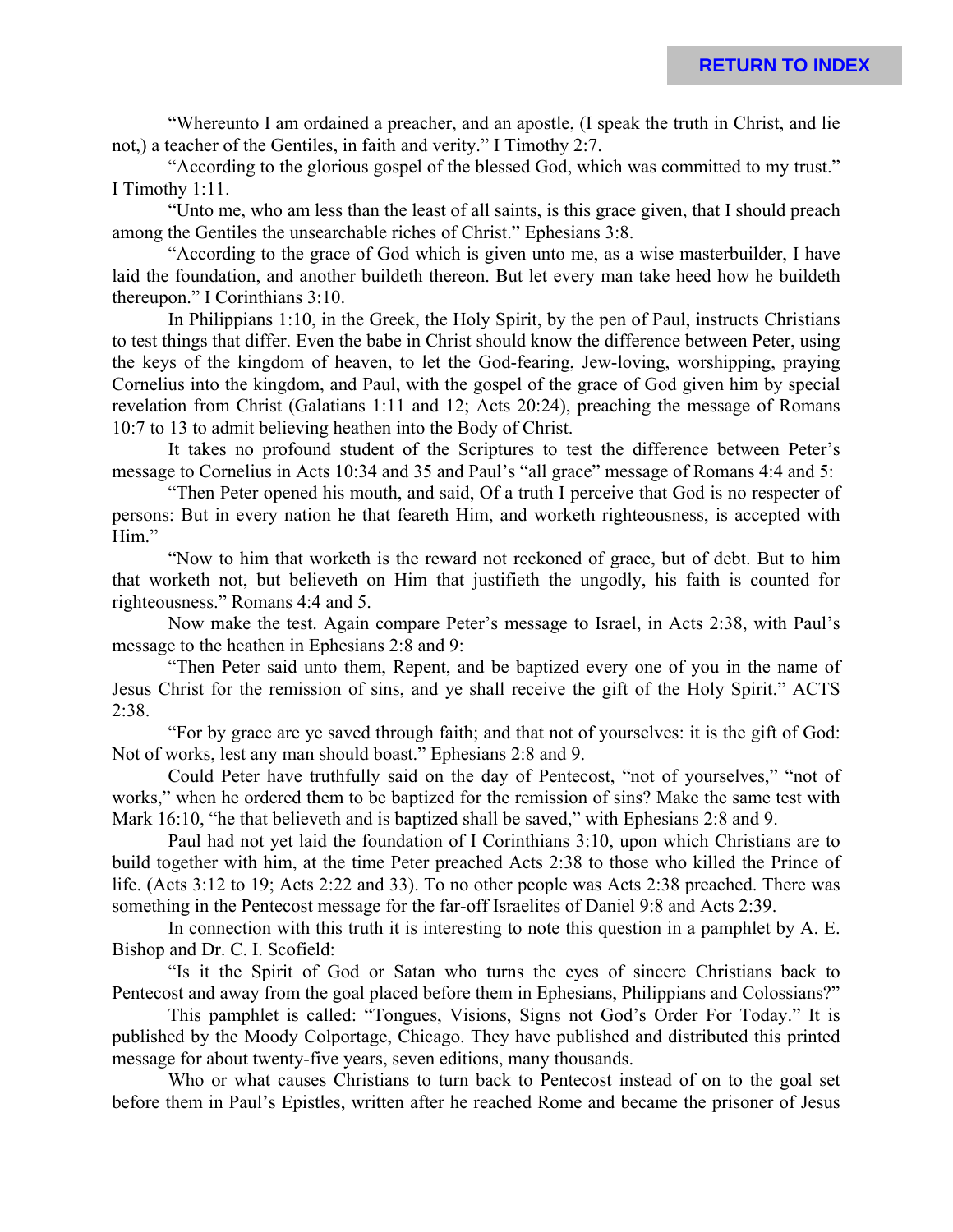Christ with the mystery, the dispensation of the grace of God for Gentiles? It sounds rather cruel to say it is Satan, as suggested in the Moody pamphlet. But the Holy Spirit has nothing to do with the blunder. Satan may have something to do with it. But perhaps Dr. H. A. Ironside has written the better explanation:

"The bulk of professing believers know little or nothing. Unquestionably the onus of blame rests upon the guides, who professing to be Christ's ministers, are anything but the stewards of the mysteries of God." Preachers would not find it so easy to go on confusing the people of God, if there was real exercise of conscience among those who are content to be styled the laity, and who seldom read the Bible for themselves and endeavor to rightly divide the Word of truth."

It is because of the awful appalling ignorance on the part of Christians. Here is another statement from the pen of Dr. Ironside: "Christ's ministers are to be stewards of the mysteries of God, not merely preachers of what people so often call the simple gospel." "Dispensational Bible study is eminently Scriptural." This too is from Dr. Ironside's pen. Now let the Scriptures speak

"Of whom we have many things to say, and hard to be uttered, seeing ye are dull of hearing. For when for a time ye ought to be teachers, ye have need that one teach you again which be the first principles of the oracles of God; and are become such as have need of milk, and not of strong meat. For every one that useth milk is unskillful in the Word of righteousness; for he is a babe. But strong meat belongeth to them that are of full age, even those who by reason of case have their senses exercised to discern both good and evil. Therefore leaving the principles of the doctrine of Christ, let us go on unto perfection." Hebrews 5:11 to 6:1.

"I have fed you with milk, and not with meat: for hitherto ye were not able to bear it, neither yet now are ye able. For ye are yet carnal: for whereas there is among you envying, and strife, and divisions, are ye not carnal, and walk as men I Corinthians 3:2 and 3.

"And account that the longsuffering of our Lord is salvation; even as our beloved brother Paul also according to the wisdom given him hath written unto you; As also in all his Epistles, speaking in them of these things; in which are some things hard to be understood, which they that are unlearned and unstable wrest, as they do also the other Scriptures, unto their own destruction." II Peter 3:15 and 16.

"Sturdy to show thyself approved unto God, a workman that needeth not to be ashamed rightly dividing the Word of truth." II Timothy 2:15.

We shall consider these truths in another chapter, but now by way of summary:

Noah lived before and after the flood; therefore, under two different dispensations.

Israel lived before and after the law was given by Moses; therefore, in two different dispensations.

The dispensation of grace for Gentiles did not begin either when Peter used the keys of the kingdom for all the house of Israel on the day of Pentecost (Acts 2:36) or when God chose one mouth (Peter's) to speak to Cornelius and his household. (Acts 15:7).

Christians are to be established by Paul's "MY GOSPEL," the preaching of Jesus Christ according to the revelation of the mystery hid in God from before the world began.

Now note again Ephesians 3:8 and 9 together with Colossians 1:24 to 26:

"Unto me, who am less than the least of all saints is this grace given, that I should preach among the Gentiles the unsearchable riches of Christ; And to make all men see what is the fellowship of the mystery, which from the beginning of the world hath been hid in God."

"Who now rejoice in my sufferings for you, and fill up that which is behind of the afflictions of Christ in my flesh for His Body's sake, which is the Church: Whereof I am made a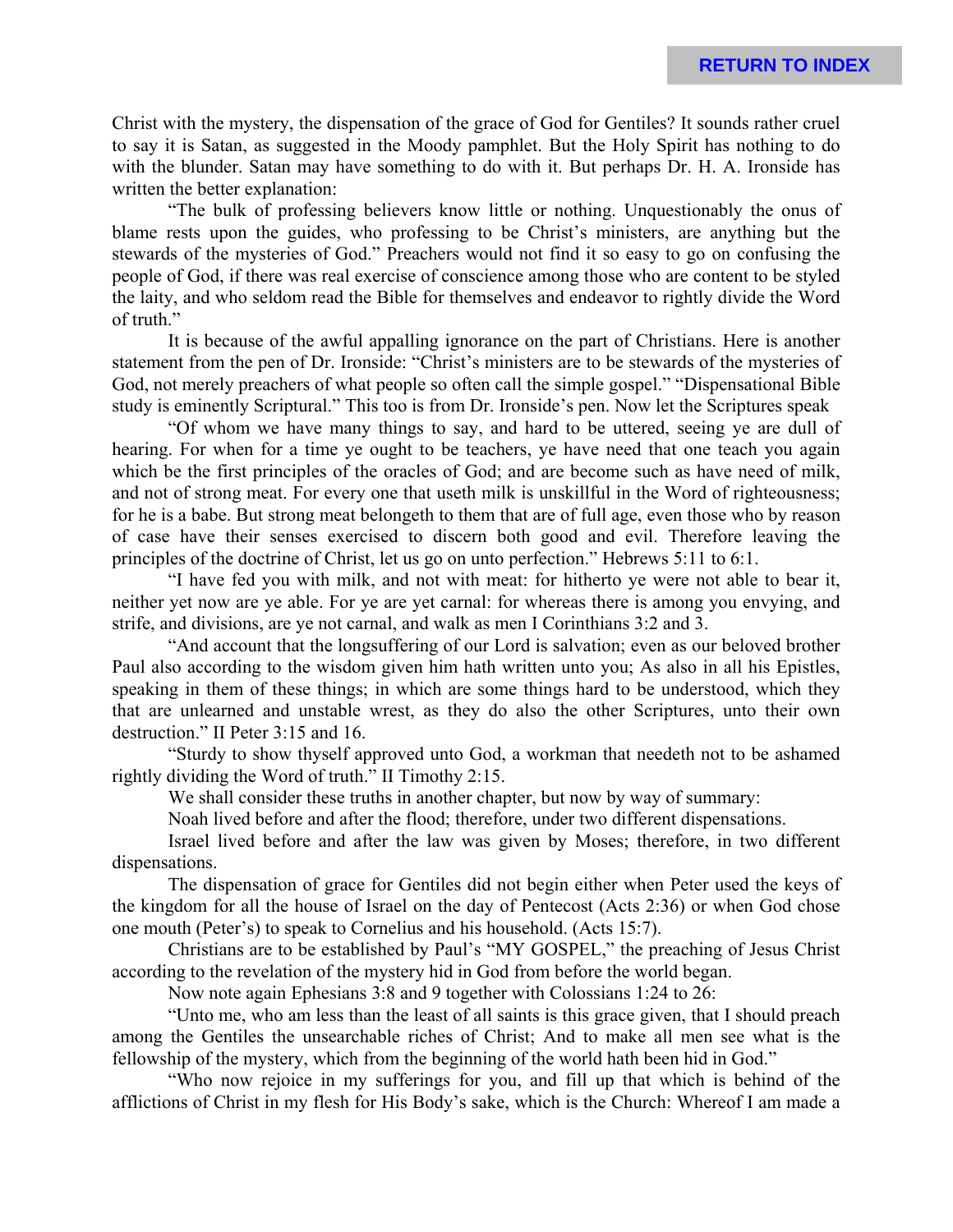minister, according to the dispensation of God which is given to me for you, to fulfil the Word of God."

Until another chapter we leave with you these truths, strong meat for the full aged. The dispensation which the risen glorified Christ revealed to Paul for us is called "the unsearchable (unprophesied) riches of Christ," because it was God's own holy secret not revealed to other men in other ages. The dispensation of the mystery, committed unto Paul, was different from the keys of the kingdom, or the commission of Matthew 28:19 and 20, committed unto Peter, or from any other dispensation committed to any other prophet or apostle.

Note Matthew 19:28:

"And Jesus said unto them, Verily I say unto you, That ye which have followed Me, in the regeneration when the Son of man shall sit in the throne of His glory, ye also shall sit upon twelve thrones, judging the twelve tribes of Israel." Matthew 19:28.

The twelve apostles are yet to sit on twelve thrones judging the twelve tribes of Israel. This will be under a different dispensation, administration, or economy, during the coming kingdom age.

So God is to have other dispensations following the culmination of this age as stated in Ephesians 4:13: "Till we all come in the unity of the faith, and of the knowledge of the Son of God, unto a Perfect Man, unto the measure of the stature of the fulness of Christ." Ephesians 4:13.

Let us not be deceived by Satan or by preachers who are not stewards of the mysteries of God. Let us not look back to Pentecost for God's spiritual program for this present age of grace, but to Paul's Epistles.

### **THE CHRISTIAN AND THE MINISTRY OF RECONCILIATION**

All Christians should know that they have been reconciled to God. The great majority of Christians do not understand the dispensational aspect of reconciliation. By this we mean that they do not know the very important significance of the truth in Romans 11:15, that reconciliation was sent to Gentiles when and because Israel was cast away. All Christians, who are Premillenarians, know that salvation was sent to the Gentiles when Israel fell. "I say then, Have they stumbled that they should fall? God forbid: but rather through their fall salvation is come unto the Gentiles, for to provoke them to jealously." Romans 11:11. But these Premillennial Christians are by no means agreed as to when Israel fell. They should be helped much in setting the time of this dispensational change by Acts 13:46

"Then Paul and Barnabas waxed bold, and said, It was necessary that the Word of God should first have been spoken to you; but seeing ye put it from you, and judge yourselves unworthy of everlasting life, lo, we turn to the Gentiles."

These were solemn and significant words which the Lord directed the apostle Paul to speak to Israel. Mark well this statement, "lo we turn to the Gentiles." A great turning point is here indicated.

Presently we shall refer to the radical change marked in the eleventh chapter of Romans, the change to God's unfavorable attitude toward Israel and His favorable dealings with the Gentiles.

But now note Romans 5:10 and 11: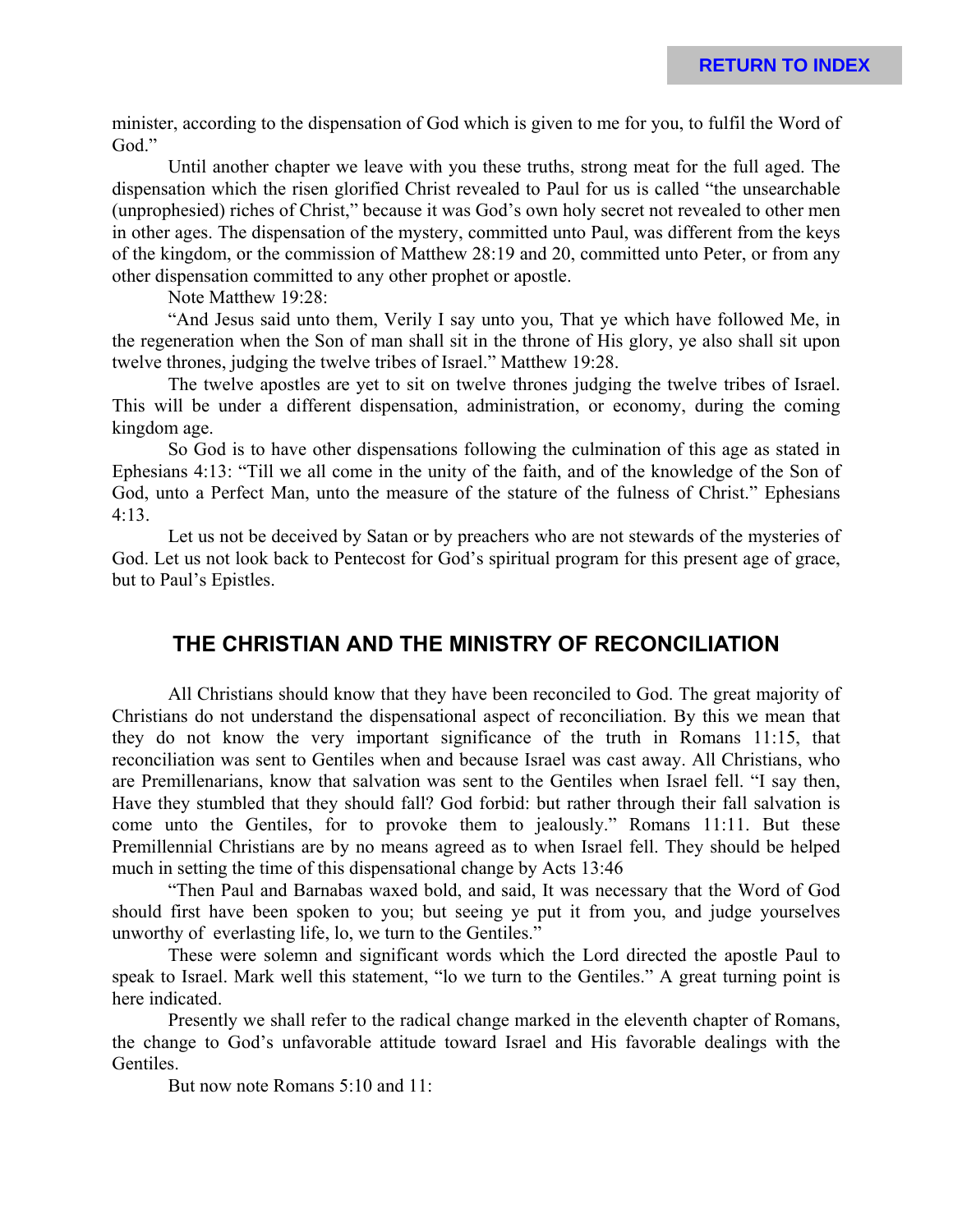"For if, when we were enemies, the were reconciled to God by the death of His Son; much more, being reconciled, we shall be saved by His life."

"And not only so, but we also joy in God through our Lord Jesus Christ, by Whom we have now received the reconciliation."

Here we learn that alienated Gentiles were reconciled to God through the blood of Christ. By the Lord Jesus Christ we have received the reconciliation. Keep in mind that this was when and because Israel was cast away. In Romans 11:1 and 2 we read that God hath not cast away His people Israel. In Romans 11:15 we read that Israel was cast away. But the two Greek words translated "cast away" are different words with different meanings. Perhaps the truth of Romans 11:25 and 26 will help us to understand this: "For I would not, brethren, that ye should be ignorant of this mystery, lest ye should be wise in your own conceits, that blindness in part is happened to Israel, until the fulness of the Gentiles be come in. And so all Israel shall be saved; as it is written, There shall come out of Sion the Deliverer, and shall turn away ungodliness from Jacob." What kind of blindness to Israel? Neither total nor permanent. Israel has a glorious future; but while this glory is postponed the Gentiles are profiting by what we might call Israel's misfortune. It was well for the Gentiles that God sent blindness upon Israel. Romans 11:5 to 11.

Note again Romans 11:11—"I say then, Have they stumbled that they should fall? God forbid; but rather through their fall salvation is come unto the Gentiles, for to provoke them to jealousy." Two Greek words, quite different in meaning, are translated "fall" in this verse. The second is elsewhere translated "trespass." Through Israel's trespass salvation was sent to Gentiles. And again we say it is so important to know when God first sent that salvation to Gentiles, because of Israel's trespass. When we learn the time of this radical change we shall be able to decide which commission Christians are to obey in this age of grace, whether Matthew 28:19 and 20 or II Corinthians 5:18 to 20. Note carefully both of these commissions.

"Go ye therefore, and teach all nations, baptizing them in the name of the Father, and of the Son, and of the Holy Spirit;

"Teaching them to observe all things whatsoever I have commanded you; and, lo, I am with you always, even unto the end of the world

"And all things are of God, Who hath reconciled us to Himself by Jesus Christ, and hath given to us the ministry of reconciliation; "To wit, that God was in Christ, reconciling the world unto Himself not imputing their trespasses unto them; and hath committed unto us the word of reconciliation.

"Now then we are ambassadors for Christ, as though God did beseech you by us; we pray you in Christ's stead, be ye reconciled to God."

Now let us remember the agreement between Paul and Peter, in Galatians 2:9—"And when James, Peter, and John, who seemed to be pillars, perceived the grace that was given unto me (Paul), they gave to me and Barnabas the right hands of fellowship; that we should go unto the heathen, and they unto the circumcision." Let us also remember Ephesians 3:1 and 2 and 3:8 "For this cause I Paul, the prisoner of Jesus Christ for you Gentiles, If ye have heard of the dispensation of the grace of God which is given me to you-ward." "Unto me, who am less than the least of all saints, is this grace given, that I should preach among the Gentiles the unsearchable riches of Christ." Also Romans 11:13 "For I speak to you Gentiles, inasmuch as I am the apostle of the Gentiles, I magnify mine office."

The apostle Paul was a special ambassador. He was not one of the twelve apostles. The Twelve are yet to sit on twelve thrones and judge the twelve tribes of Israel: but Paul is not to occupy one of those thrones. (Matthew 19:27 and 28). The twelve apostles were with Christ on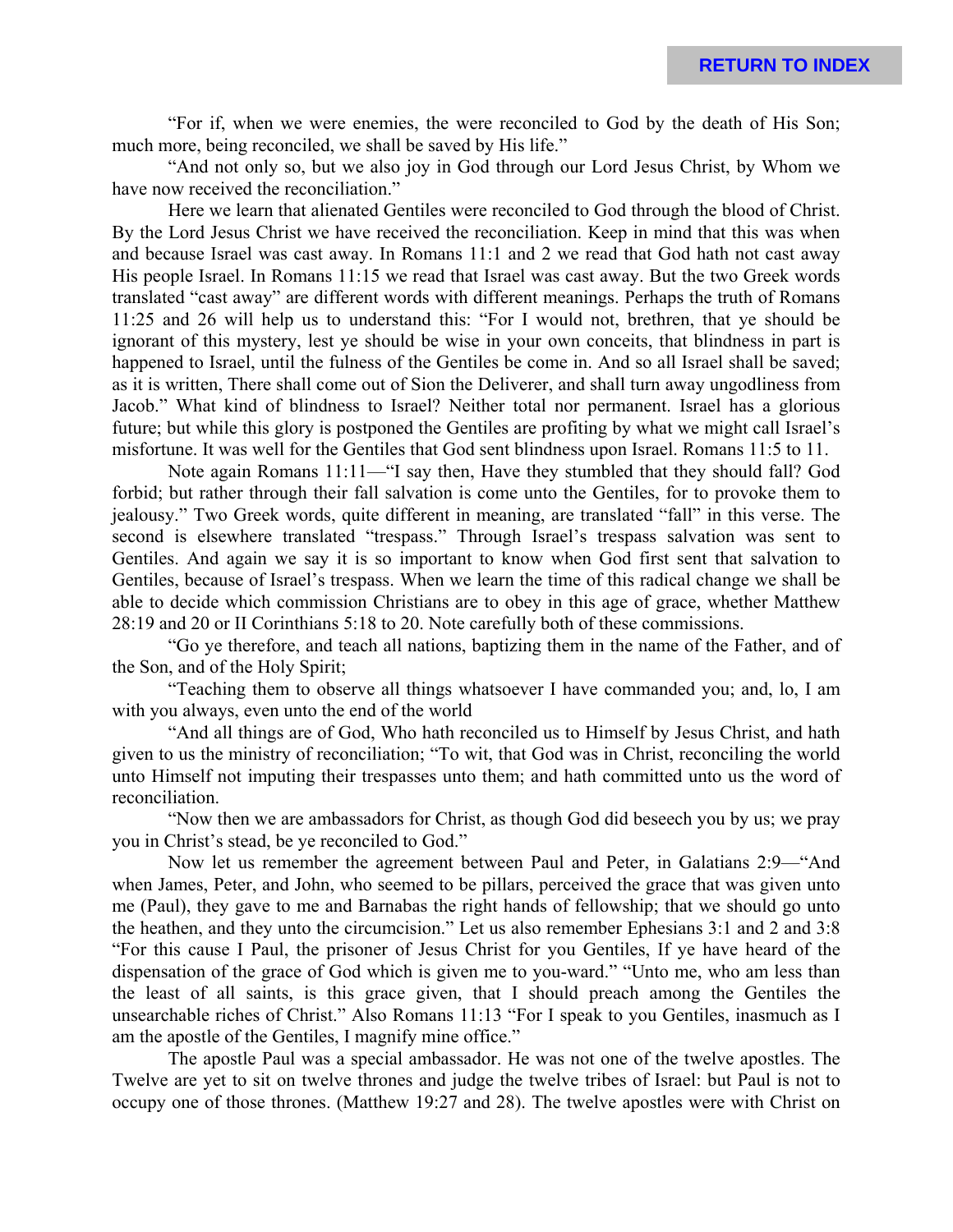earth from the days of John the Baptist and were eyewitnesses of His resurrection. This was necessary to qualify to be numbered with the Twelve. (Acts 1:22). Matthias qualified to take the place of Judas. Paul could not have qualified. Paul did see the resurrected Christ; but as one born out of due season. (I Corinthians 9:1 to 3; I Corinthians 15:8 and 9). Paul, as Saul of Tarsus, was the one unbeliever on earth who saw Christ after He was raised from the dead. Note Paul's testimony in Galatians 1:11 and 12—"But I certify you, brethren, that the gospel which was preached of me is not after man. For I never received it of man, neither was I taught it, but by the revelation of Jesus Christ."

Paul was the ambassador of reconciliation. He was THE apostle to the Gentiles. (Romans 11:13). Peter preached to some Gentiles and Paul preached to many Jews; but Paul's distinctive ministry was to preach the unsearchable riches of Christ to the Gentiles. Ephesians 3:8.

 The so-called great commission of Matthew 28:19 and 20 was given to eleven men and given before the ascension of Christ. The messenger of the Lord, under that commission, was to do three things; and all three must be done, if the commission is faithfully obeyed "disciple," "baptize," "teach them to observe all things commanded by Christ." Now compare this with the words which Christ spoke to Paul after His ascension. Acts 26:16—"To make thee a minister and a witness both of those things which thou hast seen and of those things in the which I will appear unto thee." And also keep in mind Paul's words, "Christ sent me not to baptize." (I Corinthians 1:17).

If Christians, during this age of grace, are working under the commission of Matthew 28:19 and 20, what right has any minister of Christ to teach or believe that laymen can obey part of the commission, disciple, but the rest of the commission, the baptizing, must be done by the clergyman? When a Christian woman leads some person to Christ and calls that "discipling the nations," if she is working under the commission of Matthew 28:19 and 20, she has Christ's authority to finish the ministry by baptizing and then teaching the baptized convert to observe what Christ taught His disciples. But in thinking of what He taught them let us think of their question in Acts 1:6—"Lord, wilt Thou at this time restore again the kingdom to Israel?" They knew nothing of the dispensation of grace, and the Body of Christ, and the message of reconciliation. To bring into this age of grace, for the obedience and practice of members of the Body of Christ, much of what Christ taught in Matthew would frustrate the grace of God and prove contrary to sound doctrine.

The commission of Matthew 28:19 and 20 was given before Israel was set aside. The commission of II Corinthians 5:18 to 20 was given after Israel was set aside.

Christ ministered to two Gentiles of great faith while He was here in the flesh, as the minister of the circumcision. (Romans 15:8). The record of the one Gentile is found in Matthew 15:21 to 26 and Mark 7:22 to 28. The record of the other Gentile is found in Matthew 8:5 to 15 and Luke 7:1 to 12. To the first of these "great faith" Gentiles, Christ said, "let the children first be filled." To the second He said, "the children shall be cast out." The children, of course, were Israel. In the recorded ministry of the twelve apostles, in the first chapters of Acts, the children were being filled and not cast out. (Acts 3:26; Acts 5:29 to 32). During those chapters the twelve apostles were not preaching the gospel to Gentiles to provoke Israel to jealousy. They, were not preaching reconciliation to Gentiles, because Israel was cast away. Note Peter's own words, some years later after Pentecost, "And he said unto them, Ye know how that it is an unlawful thing for a man that is a Jew to keep company, or come unto one of another nation but God hath shewed me that I should not call any man common or unclean." Acts 10:28. Not one of the Twelve said, in those years after the resurrection of Christ, what Paul said to Israel later on. "It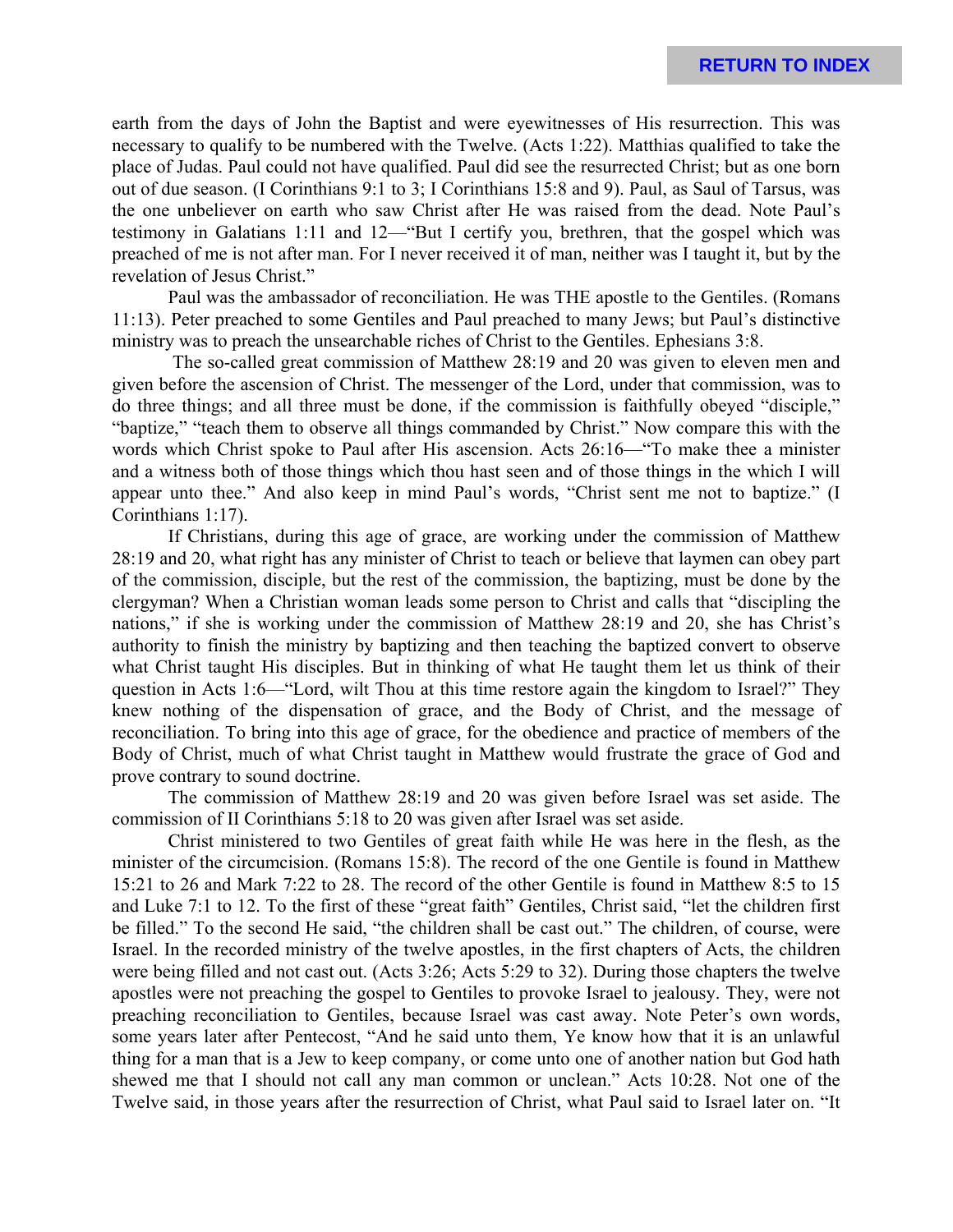was necessary that the Word of God should first have been spoken to you; but seeing ye put it from you, and judge yourselves, unworthy of everlasting life, lo, we turn to the Gentiles." (Acts 13:46). Peter did say to Israel "Unto you first God, having raised up His Son Jesus, sent Him to bless you, in turning away every one of you from His iniquities." Acts 3:26.

Peter said some other very significant things to Israel.

"And now, brethren, I wot that through ignorance ye did it, as did also your rulers. But these things which God before had shewed by the mouth of all His prophets, that Christ should suffer, He hath so fulfilled. Repent ye therefore, and be converted, that your sins may be blotted out when the times of refreshing shall come from the presence of the Lord." ACTS 3:17 to 19.

"Then Peter and the other apostles answered and said, We ought to obey God rather than men. The God of our fathers raised up Jesus, Whom ye slew and hanged on a tree. Him hath God exalted with His right hand to be a Prince and a Saviour, for to give repentance to Israel, and forgiveness of sins. And we are His witnesses of these things; and so is also the Holy Spirit, Whom God hath given to them that obey Him." Acts 5:29 to 32.

And in this connection note Matthew 12:31; Luke 23:34 and Acts 7:56

"If ye sin against the Son of man, it shall be forgiven you."

"Wherefore I say unto you, All manner of sin and blasphemy shall be forgiven unto men; but the blasphemy against the Holy Spirit shall not be forgiven unto men."

"Then said Jesus, Father, forgive them; for they know not what they do. And they parted His raiment, and cast lots."

"Behold, I see the heavens opened, and the Son of man standing on the right hand of God."

Israel sinned against the Son of man. That sin was pardonable. The Son of man prayed for Israel's forgiveness. The death of Christ at the hands of Israel was inevitable and according to God's determinate counsel and foreknowledge. (Acts 2:22 and 23; Acts 3:18). In Acts 3:17 we learn that Israel's sin against the Prince of life was through ignorance, and therefore God turned first to those who killed Christ. Christ was standing as the Son of man in heaven. If Israel would repent, God would send Him back. The Son of man was raised from the dead to be Israel's Saviour. This was the witness of the Holy Spirit. If Israel sinned against the Holy Spirit it would not be forgiven then.

Israel sinned against the Holy Spirit. (Acts 7:51; Acts 13:45; Acts 18:5). What happened? Israel fell. What else happened? Salvation and reconciliation were sent to the Gentiles. Peter in Acts 3:19 to 21, said to Israel, repent and God will send Christ to you. In Ephesians 2:1 to 6 Paul taught that Gentiles, who repented, were raised up where Christ is, in the heavenlies. Quite a difference!

"He came unto His own, and His own received Him not." John 1:11.

"Jesus saith unto them, Did ye never read in the Scriptures, The Stone which the builders rejected, the same is become the Head of the corner: this is the Lord's doing, and it is marvelous in our eyes?" Matthew 21:42.

"Then Paul and Barnabas waxed bold, and said, It was necessary that the Word of God should first have been spoken to you: but seeing ye put it from you, and judge yourselves unworthy of everlasting life, lo, we turn to the Gentiles." Acts 13:46.

"For as ye (Gentiles,) in times past have not believed God, yet have now obtained mercy through their unbelief." Romans 11:30. "For if the casting away of them be the reconciling of the world, what shall the receiving of them be, but life from the dead?" Romans 11:15.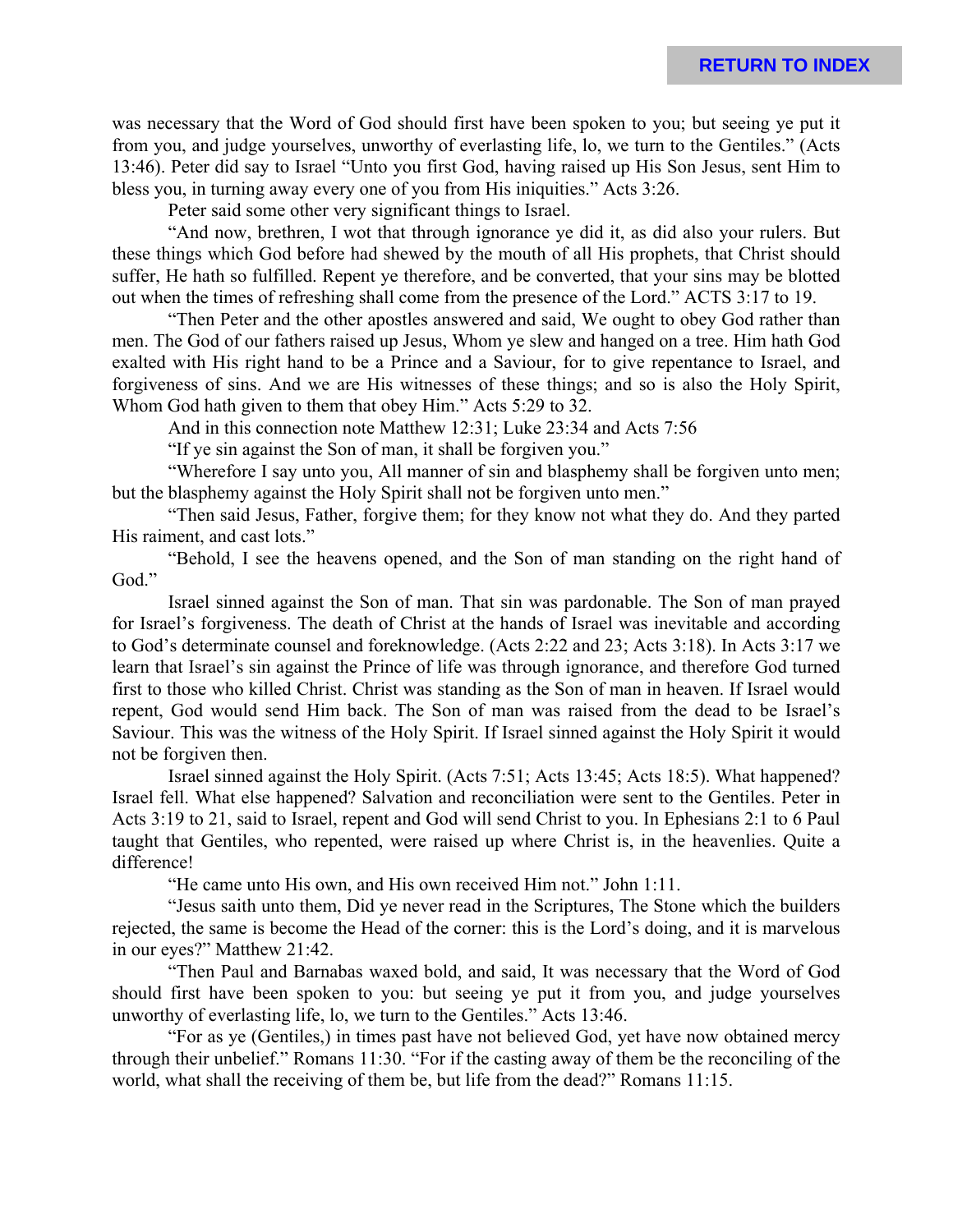Here we have the story, Christ came unto His own. He came to save individual Israelites and to deliver Israel from Gentile domination and subjugation. (Luke 1:67 to 77; Luke 19:42 to 46). His own received Him not, as national Deliverer, Messiah and King, although many individual Jews did receive Him as Saviour. The builders rejected the Stone. After His death God continued to fill the children first. Israel rejected the Lord before His incarnation, in His incarnation, and in His resurrection. It was not at the time of this second rejection that reconciliation was sent to Gentiles, but after the third mutual rejection by the Lord and Israel. This was some years after Pentecost.

For the understanding of God's "grace" program, dispensationally there is no more important verse than Romans 11:30—"For as ye Gentiles in times past have not believed God, yet have now obtained mercy through their (Israel's) unbelief." This is very simple language, and God's will concerning His children is that they should not be ignorant concerning this all-important truth. (Romans 11:25). Why did the Gentiles receive mercy? Because of Israel's unbelief. When? Certainly not up to the time the eleven apostles and others condemned Peter for preaching to one splendid religious Gentile by the name of Cornelius. (Acts 11:1 to 5).

We leave these interesting facts with you. After Paul, in Acts 13:46, said to Israel, "lo, we turn to the Gentiles," there is no record of any of the missionary journeys of the twelve apostles or their spiritual activities in the remaining chapters of the Book of Acts. Only two or three of the twelve are mentioned in the last sixteen chapters of Acts, and that is because of their dealings with Paul. In the last sixteen chapters of Acts we find the record of several of Paul's missionary journeys; in fact, those sixteen chapters give us the life and ministry of Paul and those who had dealings with him.

Remember this other all-important and most significant fact. When Judas died a successor was chosen to keep the number of apostles. "twelve." (Acts 1:21 to 26). When James died, no successor was chosen. (Acts 12:1 and 2). Twelve no longer needed. But twelve were needed on the day of Pentecost (Acts 2:14), and while Peter was using the keys of the kingdom. Twelve is the number of Israel. One is the number of the Church which is the Body of Christ. Remember the twelve apostles are to continue their ministry with Israel (Matthew 19:27 and 28) after the making of the One New Man (Ephesians 2:15).

Let us know our commission:

"Wherefore henceforth know we no man after the flesh: yea, though we have known Christ after the flesh, yet now henceforth know we Him no more. Therefore if any man be in Christ, he is a new creature; old things are passed away; behold, all things are become new. And all things are of God, Who hath reconciled us to Himself by Jesus Christ, and hath given to us the ministry of reconciliation; To wit, that God was in Christ, reconciling the world unto Himself, not imputing their trespasses unto them: and hath committed unto us the word of reconciliation. Now then we are ambassadors for Christ, as though God did beseech you by us; we pray you in Christ's stead, be ye reconciled to God. For He hath made Him to be sin for us, who knew no sin: that we might be made the righteousness of God in Him." II Corinthians 5:16 to 21.

In another chapter we shall see how the new creation and reconciliation are linked together.

### **RECONCILIATION . . . THE NEW CREATION . . . IDENTIFICATION**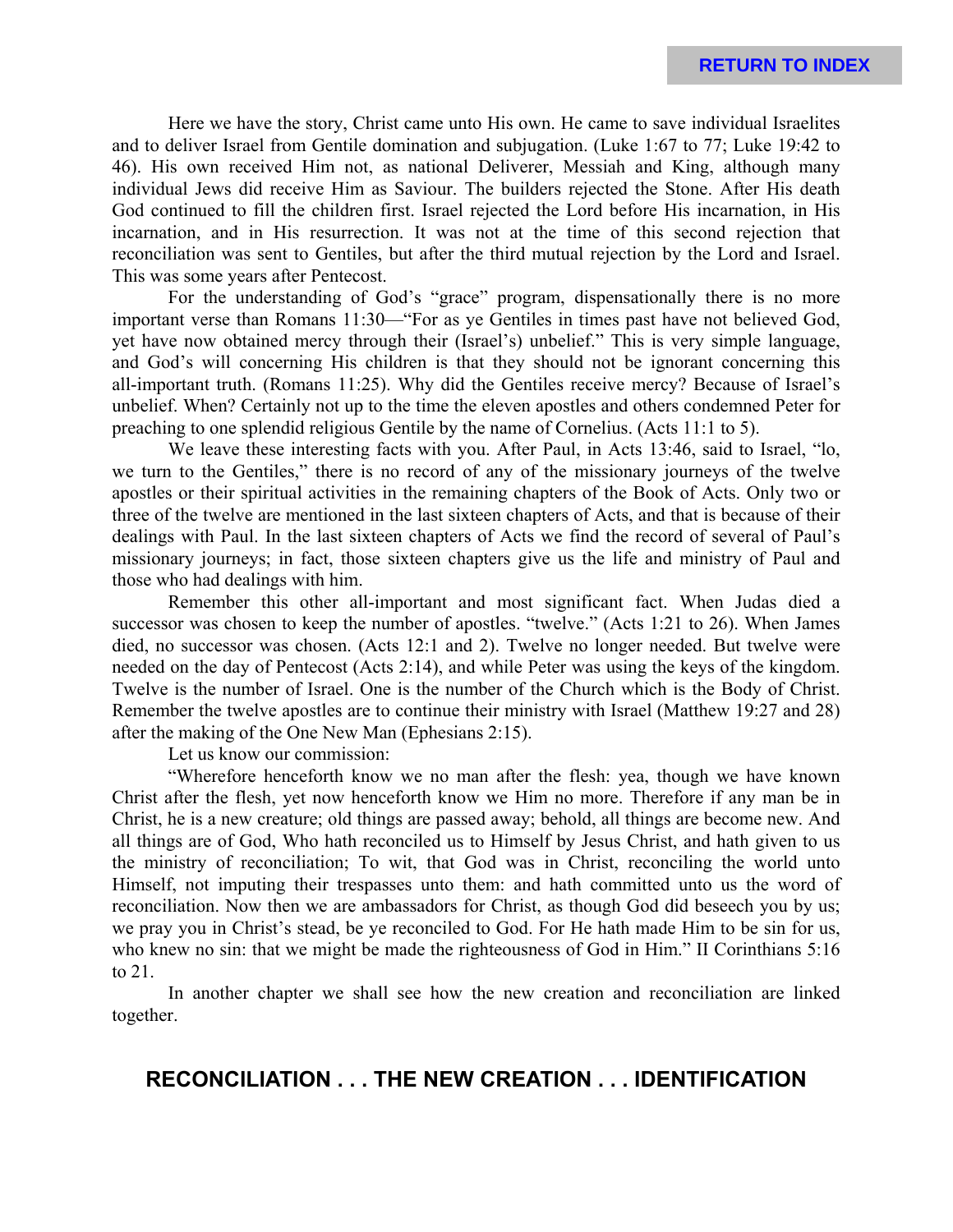The Christian is God's workmanship created in Christ Jesus. (Ephesians 2:10). "Therefore if any man be in Christ, there is a new creation." (II Corinthians 5:17). "And all things are of God. Who hath reconciled us to Himself by Jesus Christ." (II Corinthians 5:11. "Even when we were dead in sins, hath made us alive together with Christ; And hath raised us up together, and made us sit together in the heavenlies in Christ Jesus." (Ephesians 2:5 and 6). "Know ye not that so many of us as were baptized into Jesus Christ were baptized into His death? Therefore we are buried with Him by baptism into death; that like as Christ was raised up from the dead by the glory of the Father, even so we also should walk in newness of life." (Romans 6:3 and 4). "For ye are dead, and your life is hid with Christ in God . . . And have put on the new man, which is renewed in knowledge after the image of Him that created him." (Colossians 3:3 to 10). "And they two shall be one flesh: This is a great mystery; but I speak concerning Christ and the Church." (Ephesians 5:31 and 32). "For as the body is one, and hath many members, and all the members of that one body, being many are one body; so also is Christ." (I Corinthians 12:12). "So we, being many, are one Body in Christ, and every one members one of another." (Romans 12:5). "That there should be no division in the Body; but that the members should have the same care one for another." (I Corinthians 12:25).

The Scriptures quoted above speak volumes to the Christian. The glorious doctrine and experience of "identification" is linked to the doctrines of "reconciliation" and "the new creation." We read in Ephesians 2:14, that Christ is the believer's peace, that Christ hath made both one; "To make in Himself of twain one new man . . . That He might reconcile both (Jews and Gentiles) unto God in one Body by the cross." (Ephesians 2:15 and 16). "There is one Body . . . one Lord . . . one baptism" (Ephesians 4:4 and 5). Until the Christian knows that the God and Father of our Lord Jesus Christ, during this age and dispensation of grace, is building one Body, by one baptism, that He is making one new man, reconciling all believers in one Body, by the work of Christ on the cross, that Christian cannot walk worthy of the calling wherewith he is called, as he is instructed to do in Ephesians 4:1.

It was after the radical change stated in II Corinthians 5:16 that these glorious doctrines of reconciliation, the new creation and identification were clearly revealed in the Scriptures. Note II Corinthians 5:16: "Yea, though we have known Christ after the flesh, yet now henceforth know we Him no more." With this let us understand the great change stated in Romans 10:12, "For there is no difference between the Jew and the Greek; for the same Lord over all is rich unto all that call upon Him." Just compare this with Matthew 15:21 and 26, and you will say, "what a difference" . . . "what a great change." Now note Romans 10:6 to 8: "Say not in thine heart, who shall ascend into heaven? (that is, to bring Christ down from above)? Or who shall descend into the deep? (that is to bring Christ up again from the dead): But what saith it? (the righteousness of faith)? The word is nigh thee, even in thy mouth, and in thy heart; that is, the word of faith which we preach." Most assuredly this was not true while Jesus Christ was here in the flesh. Not one of the twelve apostles was at that time to preach the salvation message in the next verse. Romans 10:9 . . . "That if thou shalt confess with thy mouth the Lord Jesus, and shalt believe in thine heart that God hath raised Him from the dead, thou shalt be saved. Note in Luke 18:31 to 36, that after the twelve apostles had preached the gospel for two years they did not understand or believe Christ when He told them that He would be put to death and then be raised from the dead. Compare the gospel message of Romans 10:9 and 10 with the gospel message of Matthew 10:5 to 8. What a tremendous difference!

Thus all Christians should know that only as they enter into the knowledge of the principle of progressive revelation can they, understand these blessed doctrines that we are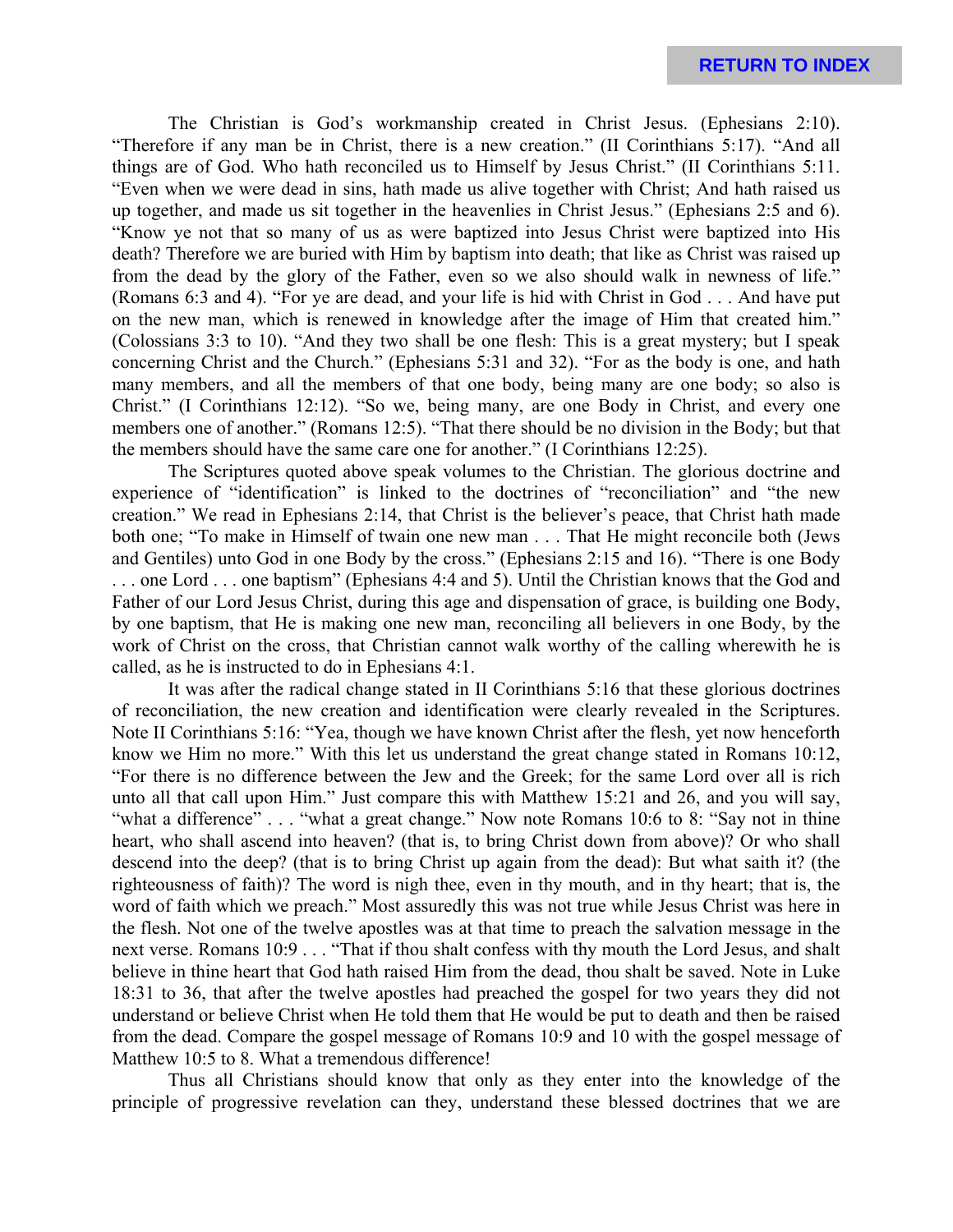considering. This is true concerning the foundation truth, salvation by grace, without works or law or religion. As we develop "grace" from the Book of Matthew to the last Epistle of Paul, II Timothy, we learn that, with each succeeding message in order of the period covered by the message, there is less religion and law and more grace. In the sixty-eight chapters of Matthew, Mark and Luke the word "grace" is not found in connection with the sinner's salvation, whereas in Paul's Epistle to the Romans grace is found more than twenty times. The middle-wall of partition between Jews and Gentiles was standing while Christ was on earth, in the flesh, under the law. (Galatians 4:4). But in Romans there is no difference; there is salvation by grace for Jews and Gentiles, without the practice of Judaism, without the law and without religion. The baptism for Israel in John 1:31 and the "identification" baptism of Romans 6:3 and 4 are altogether different.

No Christian has Scriptural right to read water baptism into the sixth chapters of Romans or into Colossians 2:12.

# **GOD INSTRUCTS CHRISTIANS "TO TEST THINGS THAT DIFFER"**

Christians, who are interested in the deeper truths of the Bible. the strong meat for those of full age, want to know whether there is a difference between "the new birth" of John 3:3 to 7 and "the new creation" of II Corinthians 5:17. Certainly the one was taught while Jesus was known after the flesh, and the other when He was no longer thus known. On earth Jesus Christ was a minister of the circumcision, the Son of Abraham, the Son of David, and while here He was sent only to the circumcised offspring of Abraham. (Romans 15:8; Hebrews 2:16 to 18; Matthew 1:1; Matthew 15:24; Acts 2:22; Acts 13:23). Many of Israel's prophets had prophesied concerning Israel's new birth. The Lord Jesus, while on earth, was peculiarly interested in that part of the human race that descended from Adam by the way of Abraham. Therefore, Christ, as the Seed of Abraham, was circumcised. (Luke 2:14 to 39). Christ ministered under the Abrahamic covenant, and the law covenant, to the seed of Abraham. To the other children of Adam, Christ said, "it is not meet to give the children's bread to the dogs." (Matthew 15:21 to 27). In Romans 10:12, thirty years later, "no difference between the children of Adam by way of Abraham and the other children of Adam." Something had happened. What happened? The seed of Abraham would not receive the Word of God, so Paul said, "we turn to the other children of Adam, not Abraham's seed." (Acts 13:46). In Romans 1:16 to 31, we learn how, why and when God gave up the Gentiles. In Romans 11:1 to 33, we learn how, why and when God gave up the Jews. When God gave up the Gentiles (Genesis, 11 and 12), He took up with Israel, His one great nation. When God gave up the Jews, He took up with the Gentiles, who were "no people," a people alienated from the life of God. (Romans 10:19; Ephesians 4:18). These heathen were dead in trespasses and sins. (Ephesians 2:1 to 5 and Colossians 2:13). The Holy Spirit told them, through Paul, that religion could not in any way change them spiritually; that they needed the new creation. (Galatians 6:15). They did not need religion. They needed life. There is no life in religion; only in a Person, the Lord Jesus Christ. The Lord Jesus on earth referred to both the believing and the unbelieving Jews as "the children of the kingdom." (Matthew 8:12). To one of the outstanding religious children of Abraham, Nicodemus, the Lord Jesus said, "Ye must be born again." Christ spoke in the plural to that religious Jew who represented His nation. When Christ returns to earth as the Son of man Israel is going to experience the new birth.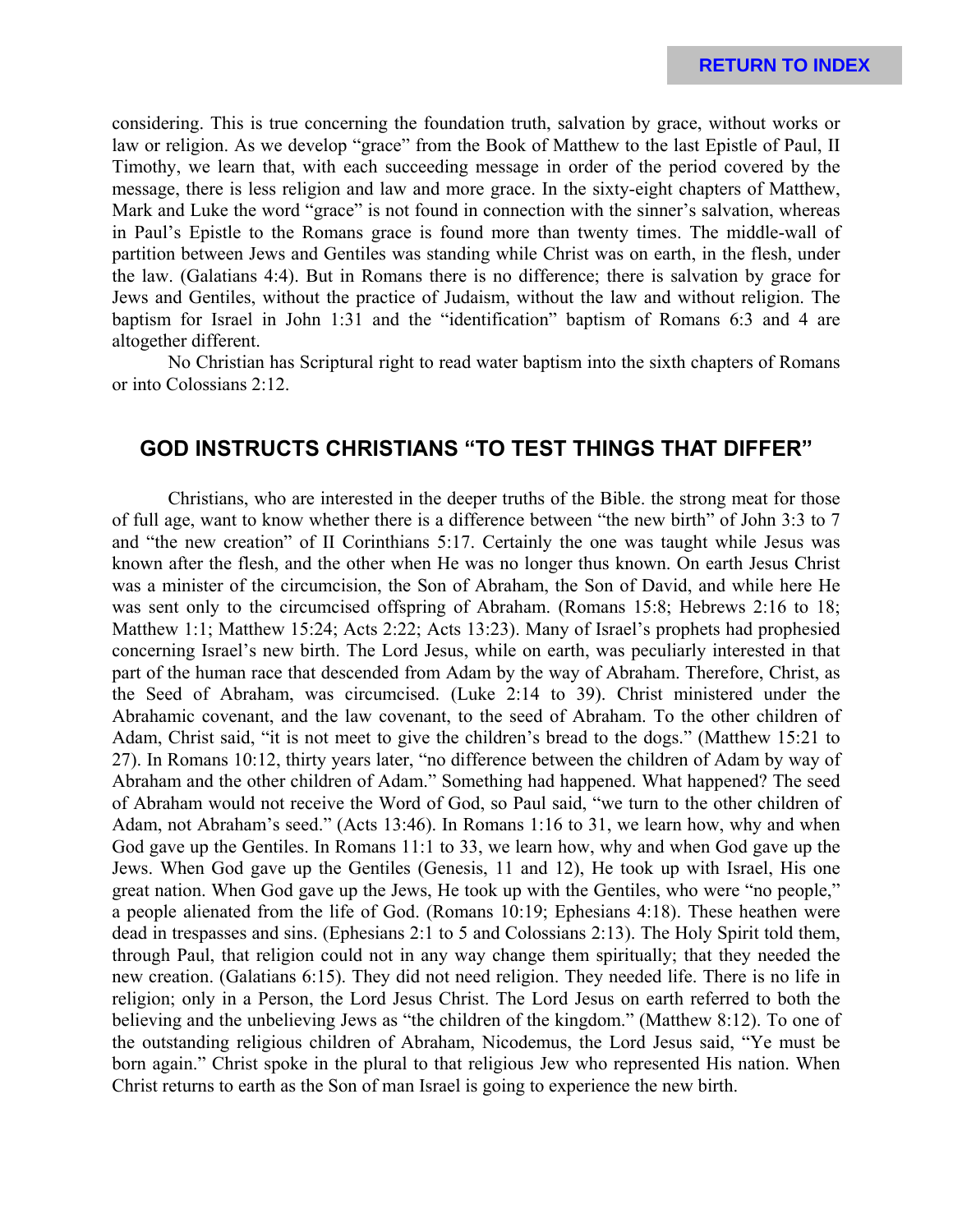Therefore, the Scriptures seem to teach that there is a difference between the new birth for the children of Abraham and the new creation for the children of Adam who were aliens from the commonwealth of Israel and strangers from the covenants of promise. (Ephesians 2:11 and 12). Surely a heathen, alienated from the life of God, dead in sins, was like the earth that was void and without form when God re-created it. God made those dead heathen, alive by His grace and power. They were not required to practice Israel's religion. They were God's workmanship created in Christ Jesus unto good works. (Ephesians 2:10). They were saved by the washing of regeneration, without striving to enter at the gate, without struggling with the sermon on the mount, without practicing the ethics of Jesus, without the deeds of the law; but freely by God's grace and the shed blood of the Lord Jesus Christ. (Titus 3:5 to 8 and Romans 3:24 to 28).

After God set aside His religious nation, the time of reformation of Hebrews 9:10 came; and since that time both Gentiles and Jews have been saved by grace through faith, without religion either before or after salvation. God's "covenant" Israelites were required, to be both righteous and religious. Members of Christ's Body are made righteous, by receiving the righteousness of God, as God's free gift. And then they are forbidden to be religious. But they are exhorted to fulfill the righteousness of the law by walking in the Spirit (Romans 8:4); for they are ordained to walk in good works (Ephesians 2:10). It is no simple study to progress from Matthew 1:1 to Philippians 3:1 to 10 and to mark the exact time when God separated righteousness completely from religion and brought Christians to the experience of Philippians 3:3. Read it. In much of the Book of Acts there was a transitional period, during which some of Israel's religious program was carried over from a former dispensation, as we learn in Acts 21:24 and 25 and I Corinthians 9:20 to 24. The baptism required in Acts 2:38 was altogether different from the "identification" baptism of Romans 6:3 and 4. Acts 2:38 had no place in the "grace" gospel to heathen.

Paul wrote concerning Adam and Christ when he wrote to the Corinthians and the Romans more than twenty-five years after Christ died to redeem them that were under the law. (I Corinthians 15:20 to 26 and Romans 5:11 to 21). Paul mentions Adam, in Romans 5:12, in connection with "reconciliation" and "the new creation"; and then takes up "identification" in the sixth chapter. We may be sure that the Holy Spirit is not responsible for the chapter break between chapters five and six.

Now think of the significance of the "wherefore" that connects Romans 5:11 with Romans 5:12:

"We also joy in God through our Lord Jesus Christ, by Whom we have now received the reconciliation. Wherefore, as by one man (Adam) sin entered the world and death by sin." Now note verse 19 . . . "For as by one man's (Adam's) disobedience many were made sinners, so by the obedience of One (Christ) shall many be made righteous." Abraham here receives no special mention; he is just one of the all sinners by and in Adam. No special priority rights for God's religious nation, Israel. They are all, like the Gentiles, condemned in Adam. The only hope of all the children of Adam is to pass out of death into life (John 5:24; Colossians 2:13; Ephesians 2:5), by passing out of Adam into Christ; thus becoming new creatures in Christ Jesus. Note carefully . . . "Reconciliation: wherefore as by Adam." The doctrine of reconciliation is here first presented with the two men of the Bible, the first man and the Second Man (I Corinthians 15:41 to 47). By Adam, sin, condemnation, alienation and death. By Christ, righteousness, justification,

reconciliation and eternal life. Adam was disobedient unto death. Christ was obedient unto death. Adam brought the thorns and the curse. Christ wore the thorns and bore the curse. Adam left the garden of Eden. Christ went into the garden of Gethsemane. Adam hid behind the tree from God.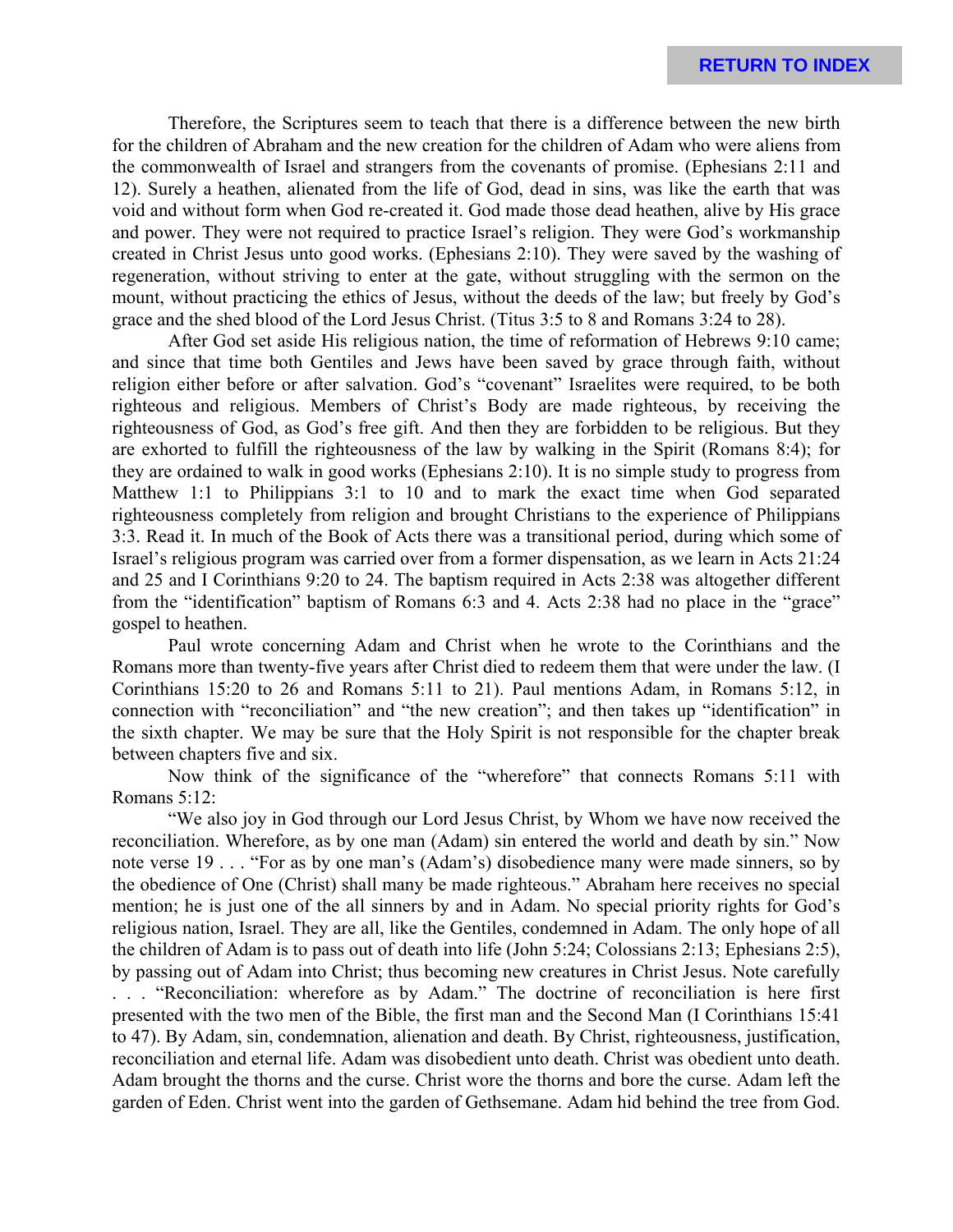Christ was hid from God on the tree (Calvary) when darkness was upon the earth. Because of what Christ is and what He did, is now doing, and will yet do, God declares that where sin abounded, grace is much more abounding. (Romans 5:20). Alienated sinners are reconciled by simple faith in the perfect work of the perfect Christ. (Colossians 1:20 and 21). (II Corinthians 5:18 to 21).

So with the first mention of "reconciliation," Adam and "the new creation" and the believer's "identification" with the crucified, dead, buried, risen and ascended Christ, are mentioned. These three doctrines are inseparably connected, as the Christian is inseparably united to the risen, glorified and coming Christ. When God created Eve out of Adam, God called their name "Adam." (Genesis 5:2). Therefore said Adam, a man shall leave his father and mother and be joined, as one flesh, to his wife. (Genesis 2:24). Adam had no mother. He did have to leave God when he was sent out of paradise. Paul referred to Adam's statement, in Ephesians 5:31 and 32, and said, I refer to Christ and the Church, one flesh. Christ left His Father and His mother and went to Calvary to reconcile believing sinners, who are baptized into His death, burial and resurrection by a baptism not made with hands. What Christ is yet going to do for and with His Church is stated in Ephesians 5:26 to 31. God has condemned the old man, the first man, and all that pertains to that old creation. Christ is the Head of the new creation. The Church and Christ are one flesh. The Church is the filling-up of Christ. "So also is Christ." (Ephesians 1:19 to 23 and I Corinthians 12:12). God is making a new man. (Ephesians 2:15). This is a great mystery, the Church with Christ, one flesh, one new man. It is doubtful if any of these blessed truths were known by the twelve apostles in their recorded "Acts" ministry.

Until the clear revelation, in the Scriptures, of this glorious mystery, this ministry of reconciliation, this doctrine of the new creation and the doctrine of identification, there were divers baptisms, signs and signgifts in God's spiritual program and then they gave place to the signless and religionless dispensation of grace as outlined in Paul's last Epistles. We call your attention to these interesting statements in the pamphlet of Mr. Bishop and Dr. Scofield.

"For some years after Pentecost the Church was exclusively Jewish, clinging to their rites and ceremonies, the converts sometimes receiving the Holy Spirit subsequent to their conversion, by the imposition of apostolic hands (Acts 8:14 to 17)."

"This was an overlapping of the former and present dispensations AS SOME YEARS ELAPSED BEFORE THE DISPENSATION OF THE GRACE TOOK ITS NORMAL COURSE."

"A careful study of the Epistles, especially of the latest Epistles of Paul, give the normal course of the Church during the present dispensation."

(The above quotation from A. E. Bishop's pamphlet "Tongues, Signs and Visions, Not Gods Order For Today"; endorsed by Dr. C. I. Scofield; published and distributed by the Moody Colportage Assn.)

During that overlapping "Acts" period, God's order was "to the Jew first" until the radical change mentioned in Romans 11:11 and 15. During that transitional period the disciples of Christ were led by signs, trances and visions. There were miraculous healings, miraculous jail-deliverances, earthquakes, Christians spoke in tongues. But during that period Christians had very little, if any, of the New Testament Scriptures, in written form. God permitted one order for believing Jews and another order for believing Gentiles until the pronouncement of Acts 28:25 to 28. Read Acts 21:24 to 28.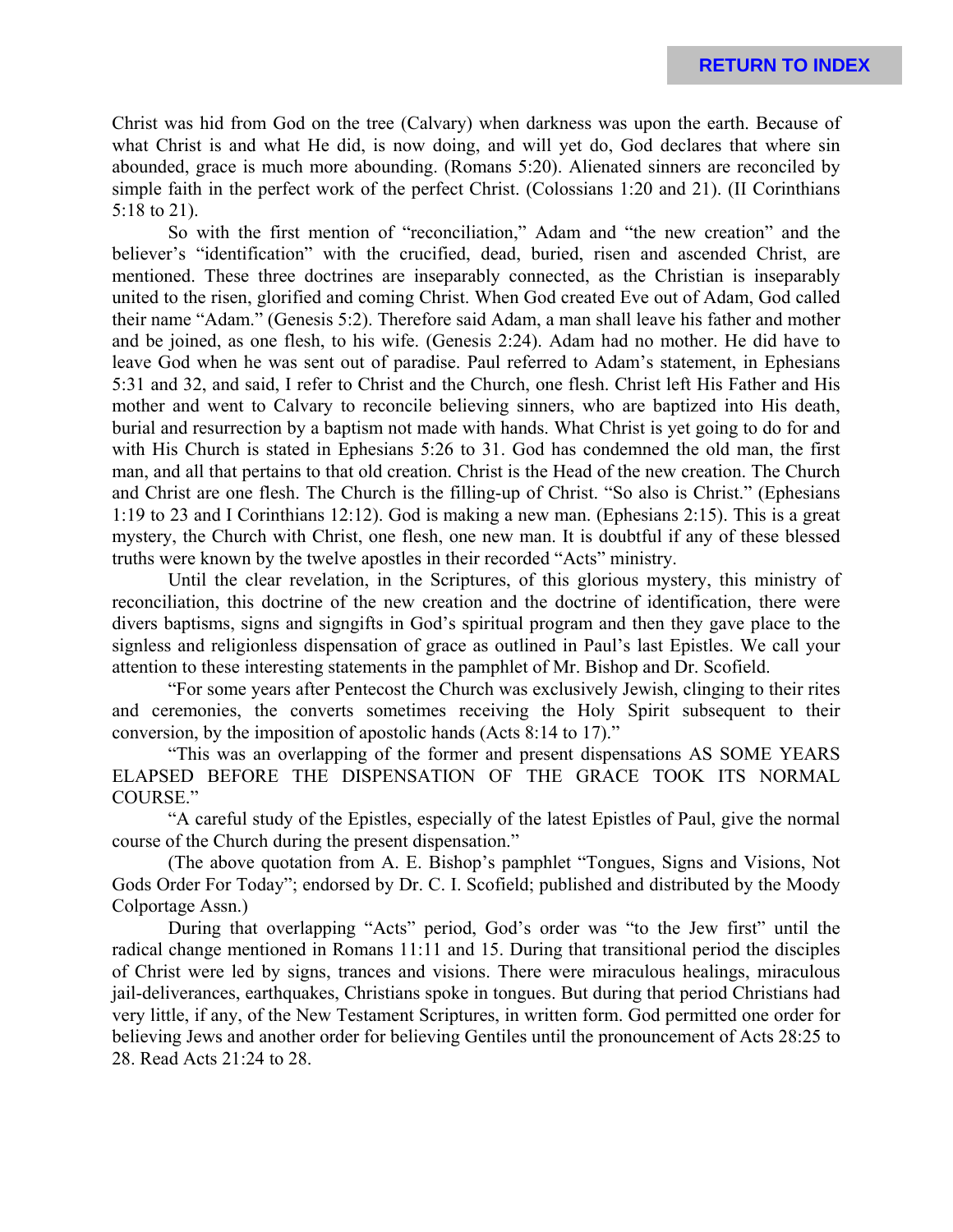### **NOW ABIDETH FAITH, HOPE AND LOVE**

Every thinking, spiritual, Bible-studying Christian has been puzzled, if not worried, about the truth revealed in I Corinthians 12:28: "And God hath set some in the Church, first apostles, secondarily prophets, thirdly teachers, after that miracles, then gifts of healings, helps, governments, diversities of tongues."

The Epistle to the Corinthians was written after the historic beginning of the Church of the Mystery, the Joint-Body of Ephesians 3:6. This we may learn by comparing I Corinthians 2:6 to 8 with the first three chapters of Ephesians. If God set in the Church Christians with those sign-gifts, by whose order and when were they removed from the Church? Those gifts were not exercised by the Corinthians, because of their great faith. Let us read concerning the Corinthian Christians:

"And I brethren, could not speak unto you as unto spiritual, but as unto carnal, even as unto babes in Christ. I have fed you with milk, and not with meat; for hitherto you were not able to bear it, neither yet note are ye able. For ye are yet carnal: for whereas there is among you envying, and strife, and divisions, are ye not carnal, and walk as men?" I Corinthians 3:1 to 3.

"Now therefore there is utterly a fault among you, because ye go to law one with another. Why do ye not rather take wrong: Why do ye not rather suffer yourselves to be defrauded? Nay, ye do wrong, and defraud, and that your brethren." I Corinthians 6:7 and 8.

We would not conclude from these statements, or from other statements in Paul's two messages to the Corinthians, that the Corinthians were of great faith or that they were unusually spiritual, but for the most part quite the contrary. But read now I Corinthians 12:8 to 11:

"For to one is given by the Spirit the word of wisdom; to another the Word of knowledge by the same Spirit; To another faith by the same Spirit; to another the gifts of healing by the same Spirit; To another the working of miracles; to another prophecy; to another discerning of spirits; to another divers kinds of tongues; to another the interpretation of tongues: But all these worketh that one and the selfsame Spirit, dividing to every man severally as He will."

The carnal Christians at Corinth exercised all of the gifts of the Spirit, but we repeat that it was certainly not because they were exceedingly spiritual or because they had extraordinary faith. In the fourteenth chapter we learn that there was considerable confusion which was not of God, when they spoke with tongues. God was not pleased with their confusion, but they did speak with tongues in spite of confusion. They had the gifts; several gifts.

Now let us compare I Corinthians 13:8 and I Corinthians 13:13:

"Love never faileth: but whether there be prophecies, they shall fail (be done away); whether there be tongues, they shall cease; whether there be knowledge, it shall vanish away."

"And now abideth faith, hope, love, these three; but the greatest of these is love."

With these two verses, let us study carefully concerning the apostle Paul and Divine healing:

"And God wrought special miracles by the hands of Paul: So that from his body were brought unto the sick handkerchiefs or aprons and the diseases departed from them." Acts 19:11 and 12.

"Drink no longer water, but use a little wine for thy stomach's sake and thine often infirmities." I Timothy 5:23.

"Yet I supposed it necessary to send to you Epaphroditus, my brother, and companion in labor, and fellow soldier, but your messenger, and he that ministered to my wants. For he longed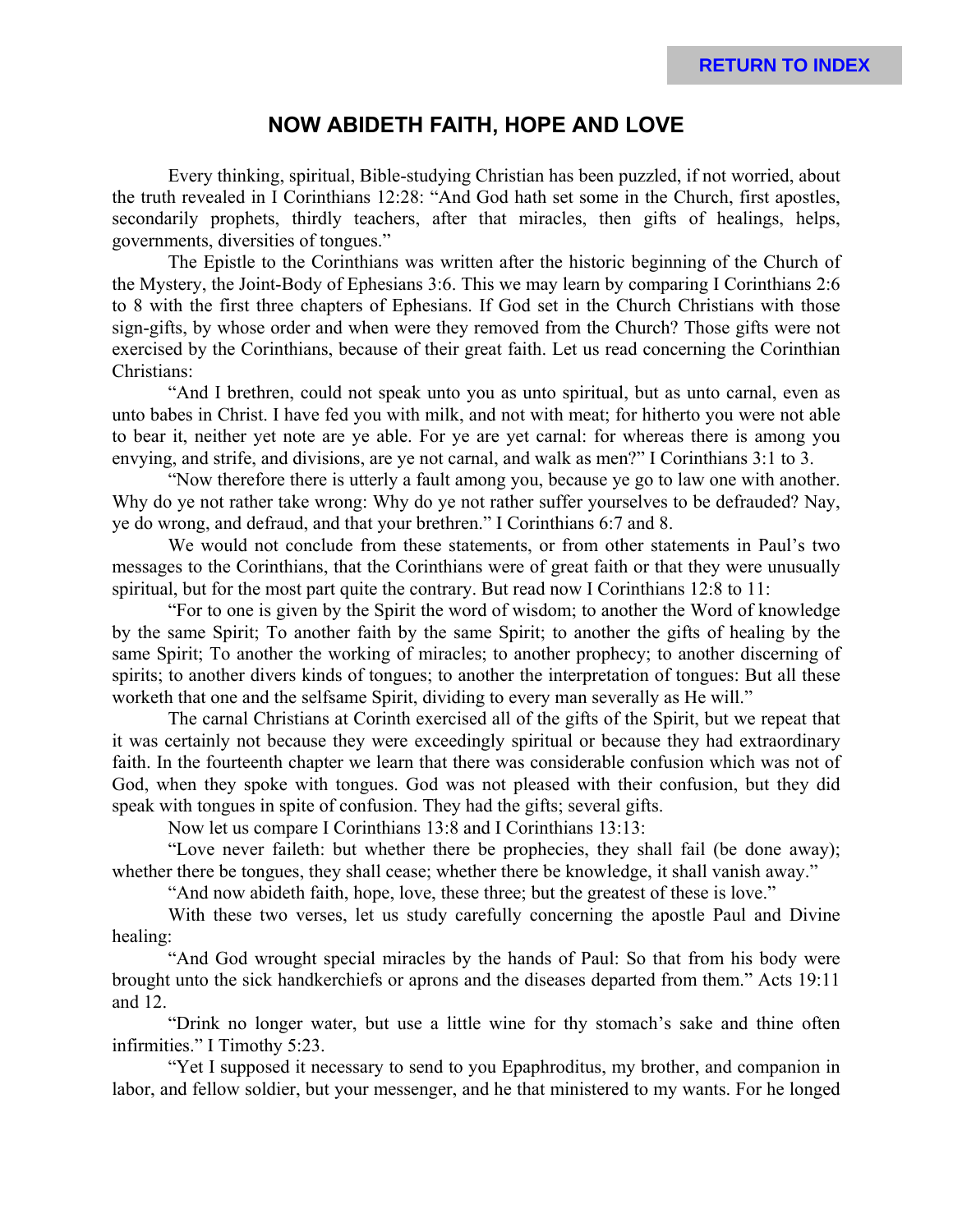after you all and was full of heaviness because that ye had heard that he was sick. For indeed he was sick nigh unto death: but God had mercy on him; and not on him only, but on me also, lest I should have sorrow upon sorrow." Philippians 2:25 to 27.

"Erastus abode at Corinth: but Trophimus have I left at Miletum sick." II Timothy 4:20.

Why did not Paul heal Epaphroditus, Timothy and Trophimus, all faithful saints, as he healed the multitude with aprons and handkerchiefs? He wrote his Epistles to Timothy and to the Philippians after he wrote, "now abideth faith, hope, and love." One of the final statements of Paul was, that a faithful saint was left sick.

After Paul wrote "now abideth faith, hope and love," and that certain things would pass away, little mention was made of the signgifts, but more than one hundred times the three words "faith," "hope" and "love" are found in Paul's Epistles.

We call your attention to several other statements in that pamphlet which the Moody Bible Institute has published and distributed for more than twenty years. The title of this pamphlet is "Tongues, Signs and Visions, Not God's Order For Today." This printed message is endorsed without reservation by Dr. C. I. Scofield.

"There is a corrective passage in God's Word for every error, every heresy, every delusion, every hobby, every fanaticism, and every unbalanced position."

"A careful study of the Epistles, especially of the latest Epistles of Paul, which give the normal course of the Church during the present dispensation, would dismount all from their hobbies, eliminate the last vestige of Judaism from their lives and teachings, and would adjust things in general, placing secondary things in their place and first things where they belong."

"It is not true that healing is as much the will of God for every Christian as salvation is for the unsaved. Some of the choicest of saints by the elective will of God, have been patient sufferers for years upon sick beds."

"There is no foundation in the Word of God for the prevailing popular doctrine of "divine healing."

"In contrast with the sign-gifts of I Corinthians 12, limited to a portion of the believers and operative only during the Book of Acts period, let us note the non-sign gifts of Ephesians  $4:10."$ 

"The fact that the Bible does not give a hint of the manifestation of the sign-gifts after the close of the Book of Acts, must carry convincing evidence to the careful student who compares Scripture with Scripture, that they have been retired."

"If we give heed to this fact, it will be easy for us to see later on why God, Who is sovereign in the giving of signs, afterward retired completely the sign gifts."

"Is it the Spirit of God or Satan who attempts to revive the sign gifts that were divinely retired after having fulfilled their purpose?"

Ponder well these all-important statements and then let us consider these statements with Mark 16:17 and 18: "And these signs shall follow them that believe: In My name shall they cast out devils; they shall speak with new tongues. They shall take up serpents; and if they drink any deadly thing, it shall not hurt them; they shall lay hands on the sick, and they shall recover."

Keep this in mind, "the sign-gifts of I Corinthians 12:8 to 11 were operative only during the 'Acts' period." The signs of Mark 16:17 and 18 followed the apostles and deacons, Stephen and Philip, and other disciples during some of the years covered by the Book of Acts.

How true it is that every attempt to revive the signs of Mark 16:17 and 18, or the sign-gifts of I Corinthians 12:8 to 11 results in confusion, divisions, injury and disgrace, as stated by Mr. Bishop.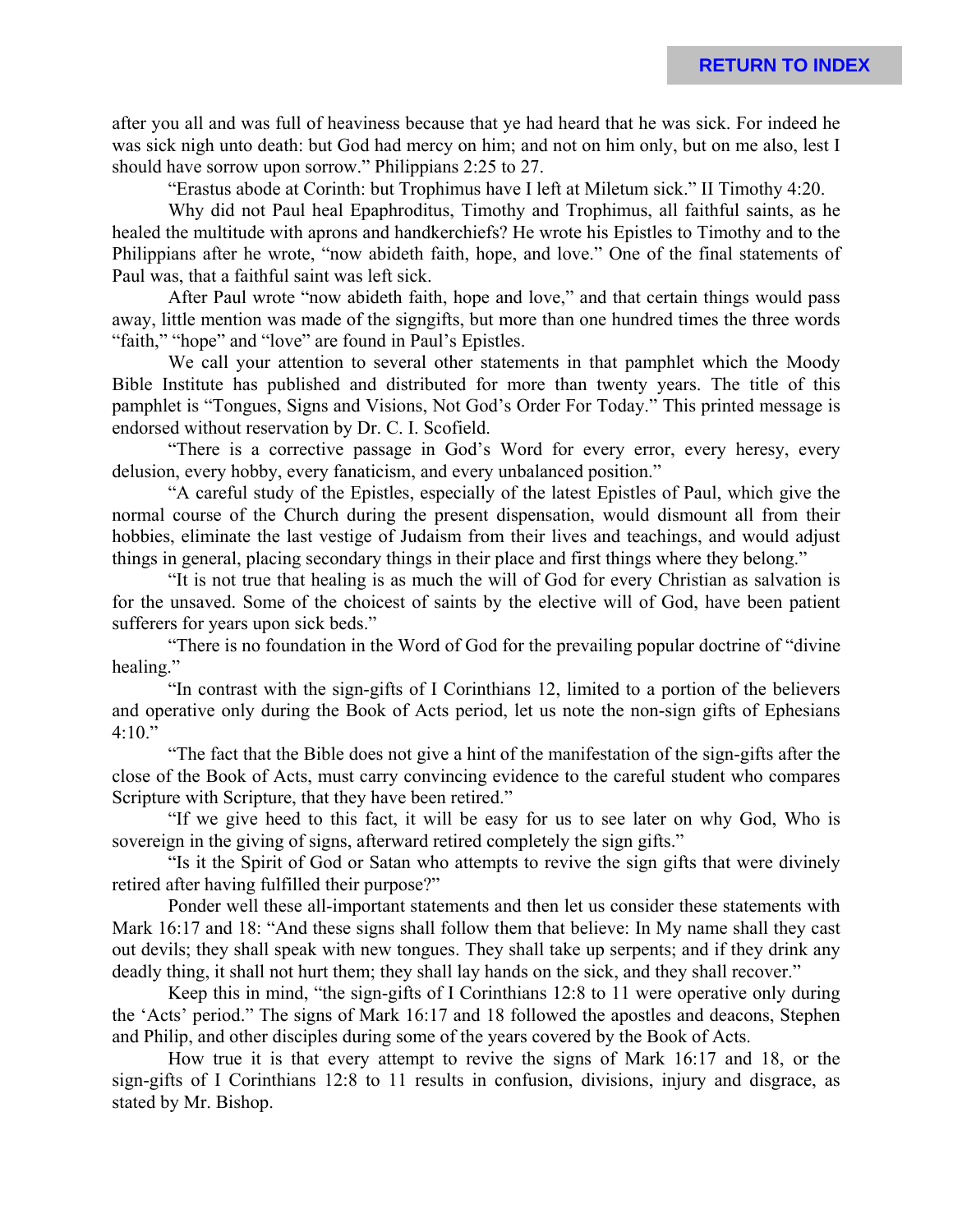As some man of God has truly said, "if the signs of Mark 16:17 and 18 are the credentials of a Christian, no Christian has lived since the last apostle (John) died."

During those years when God was confirming prophesied, inspired Truth and revealing new Truth, all to be included in the Holy Scriptures, it was necessary that certain Christians should exercise such gifts as "the discerning of spirits," "wisdom" and "knowledge," to safeguard the Word of God. Then tongues were for a sign and were to cease, or pass away. Likewise, the gift of knowledge and prophecy.

When the abiding gifts were bestowed upon the members of Christ's Body, as revealed in Ephesians 4:7 to 12, they were for the perfecting (readjusting) of the saints, so that no saint would be a child tossed to and fro with every wind of doctrine. (Ephesians 4:14). If there are any Christians who are tossed to and fro today, it is those Christians who are trying to revive the sign-gifts of I Corinthians 12:8 to 11, trying to convince themselves and others that what God put in the Church, according to I Corinthians 12:28, would be in the Church today, if Christians were as spiritual and as faithful as those first century Christians. The normal course of the Church is set forth in Paul's latest Epistles.

"Sign" Christians should read I Corinthians 3:1 to 3 concerning the carnal babes or children with I Corinthians 13:11—"When I was a child"—"When I became a man."

The Holy Scriptures have been completed. The "mystery," which Christ revealed to the apostle Paul, completed the Word of God. (Colossians 1:24 to 27). That glorious revelation was the capstone of Divine Truth.

The Bible is principally "prophecy," "the fulfillment of prophecy," and "the mystery," which was not prophesied. Then we find the "searchable" and the "unsearchable" riches of Christ. (Acts 17:11; Ephesians 3:8). Signs had a place in Paul's "confirmation" ministry, and then passed away.

Concerning God's revelation of Truth, we know that anything that is true, is not new; and anything that is new, is not true. That has been true since the Lord completed the Word of God with the mystery and the last Book in the Bible given by inspiration and revelation. With the Bible completed sign-gifts were unnecessary. We walk not by sight but by faith. Blessed is the man that hath not seen, yet hath believed. Always recognize the principle of progressive revelation. We quote again from the Moody pamphlet:

"After repeated study of the Epistles written after Paul's arrival at Rome, I am convinced that in them is found a curative teaching for all of the present-day delusions and fanaticisms found among many of the most sincere saints in the Church."

Now again considering the sign-gifts, many Christians who are not interested in visions or tongues, are perplexed as to what they should believe concerning the healing of the sick by faith. All Christians should believe in Divine healing, although some disagree most heartily with those who contend that the sign-gifts are still in the Church and would be in manifestation everywhere, if God's people were in a healthy spiritual state and exercising faith to that end, (Moody pamphlet p. 5). Christians know that God is omnipotent and can therefore heal the bodies of His children.

We quote several other statements from the "Moody" pamphlet:

"It is reasonable to expect miracles in our Father's family. God often performs them, but they are sovereign. Because God heals once or frequently is no guarantee that He will always heal. Because He heals one is no proof that He will heal all."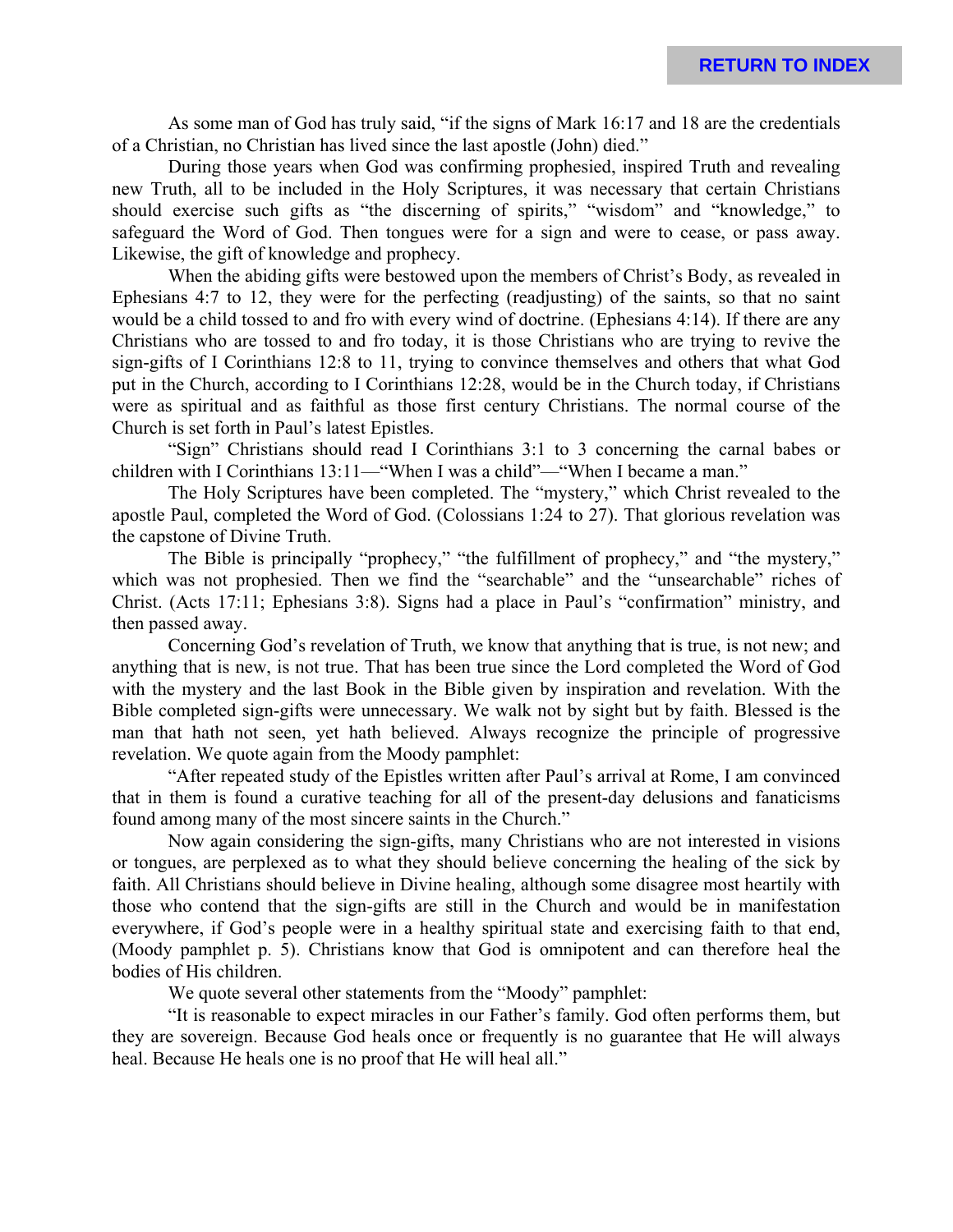"Even in the Jewish Christian Epistles we find no indication of the continuation of the sign-gifts. The prayer of faith that always saved the sick (James 5:15) is not the exercising of the sign gift of healing."

Sane, spiritual Christians believe in special, or elective, Divine healing, but reject the teaching of general physical healing in the atonement of Christ. If this were true, the return of Christ would not be necessary for the redemption of the body, and saints would never die. But the death rate of saints and sinners alike will continue to be one apiece until the Lord Jesus Christ comes. Some Christians have failed to read and believe the last five verses of the fourth chapter of II Corinthians, and Romans 8:23.

In reading the healing message in James, let us remember that James wrote to Israel concerning their "synagogue" meetings (James 1:1 and 2:2) and always study James in the light of Acts 15:19, the words of James about Christian Gentiles, Acts 21:18 to 26, the Jewish religion of James, and Galatians 2:9, the Jewish ministry of James. We find no record where oil was put on Christian Gentiles or where Christian Gentiles were told to use oil. And certainly women are not elders.

Christians pray, "give us this day our daily bread," then they work all day and go buy the bread. In very special cases God has miraculously provided bread for those unable to work for it or buy it. Christians should use the same sanctified common sense in the matter of healing and believe II Corinthians 4:16 and 17 and Romans 8:28, not forgetting I Timothy 5:23 and Romans 8:23. And especially II Timothy 4:20 with Ephesians 3:20.

And then this final word for those who desire to speak in tongues, wholesome words, to be read with I Corinthians 13:8 and Ephesians 4:14.

"Yet in the Church I had rather speak five words with my understanding, that by my voice I might teach others also, than ten thousand words in an unknown tongue." I Corinthians 14:19.

"Let your women keep silence in the churches; for it is not permitted unto then to speak; but they are commanded to be under obedience, as also saith the law." I Corinthians 14:34.

If the women were taken out of the "tongues" movement today it would cease to move. Tongues belong to the childish things that full aged Christians should put away.

Let us accept as sound teaching, what is written in the "Moody" pamphlet; that the sign-gifts of I Corinthians 12:8 to 11 were operative only during the "Acts" period. But never let us be so foolish as to say that our heavenly Father does not heal the bodies of His children in this age of grace.

### **THE LORD'S SUPPER**

Religious ceremonies or ordinances, like the sign-gifts, have no place in God's present "grace" program, in the dispensation of the grace of God, called "the dispensation of the mystery." (Ephesians 3:1 and 2 and 3:9). The word translated "ordinances," in I Corinthians 11:1 and 2, is the Greek word meaning, "traditions." And in the light of I Corinthians 1:17, we may be sure that the apostle Paul was not referring to water baptism when he wrote concerning the traditions. Paul's own, plain words were, "Christ sent me not to baptize."

If we will carefully and prayerfully compare I Corinthians 11:2 with I Corinthians 15:1 to 4, we will learn that the Lord Jesus Christ instructed the apostle of the Gentiles concerning the Lord's Supper in very much the same manner that He revealed the salvation message, the gospel,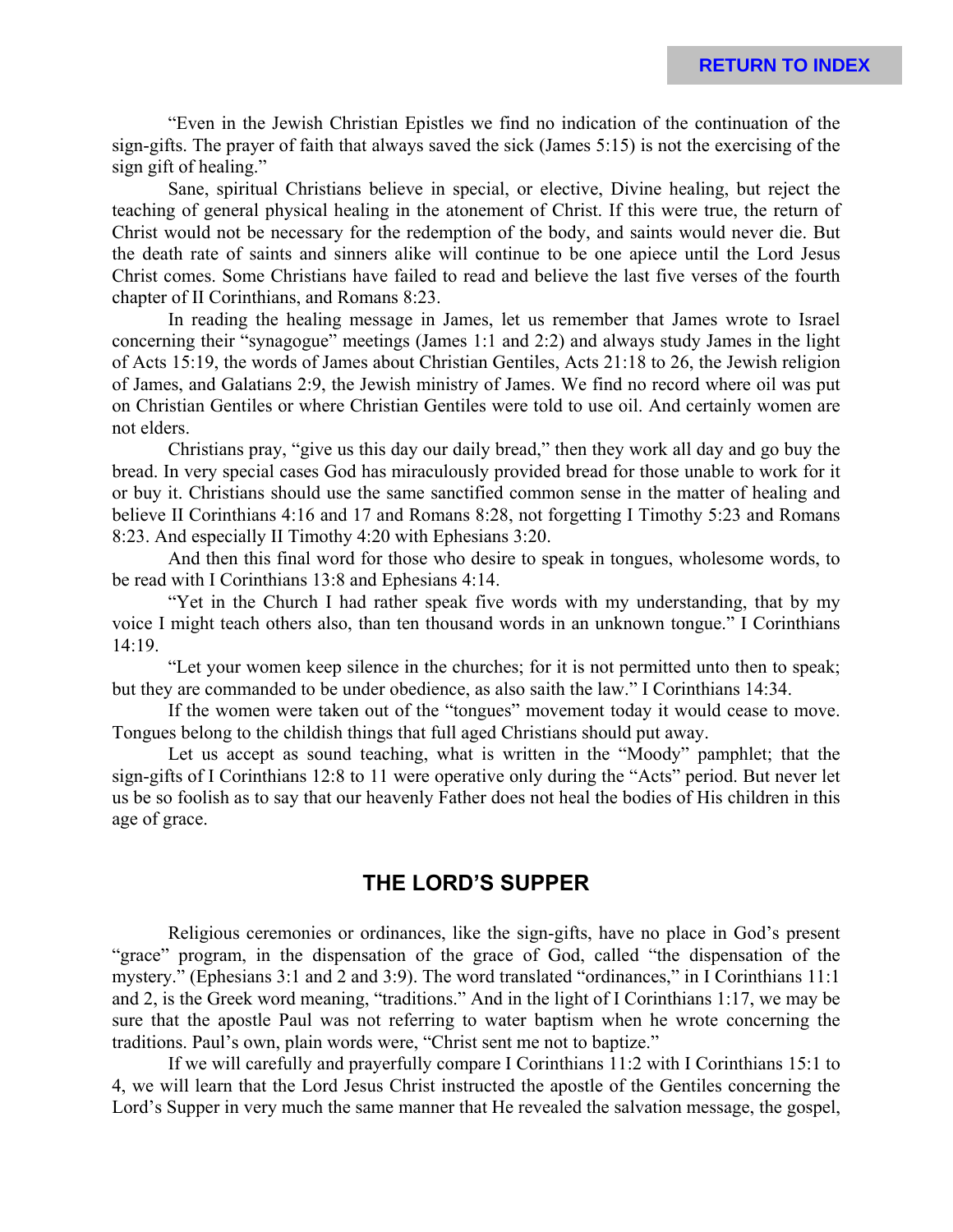to him. Read with these verses Galatians 1:11 and 12, that Paul received his "grace" gospel from Christ in heaven, by revelation. He received the Lord's Supper in the same way.

The Lord's Supper is a memorial, in which members of the Body of Christ are to remember the once-for-all sacrifice of the Lord Jesus Christ and look forward to His glorious appearing to take His Church to be with Him in glory. No intelligent, Spirit-taught Christian will accept the theory of "transubstantiation" or "consubstantiation," or believe that there is any saving value in the bread and wine, or any special significance when served by some religious potentate of special order. Christians are told to remember the death of Christ until He shall have come, (I Corinthians 11:26). He has not yet come. Christians, who know the Scriptures and love the Lord Jesus Christ, will remember His death and resurrection at all times, and will ever join with Paul in glorying in the cross of the Lord Jesus Christ and look for that glorious appearing of Christ. (Galatians 6:14 and Titus 2:13) .

We have translated the Greek word in I Corinthians 11:26, "shall have come." There are certain brethren, who teach that there has been no need for the Lord's Supper, since the Scriptures were completed with the mystery. They teach that the Lord's Supper had a place in God's spiritual program during the years between Pentecost and the judgment of God pronounced upon Israel in Acts 28:25 to 28. They say that the coming of the Lord Jesus Christ, mentioned in I Corinthians 11:28, was the hope of Israel, "the parousia." They say that because there was reference to "the new covenant" in the Lord's Supper, and because the Body of Christ is not "the new testament" Church, members of that Body are not to sit at the Lord's Table. They teach that the hope of the members of the Body of Ephesians 3:6 is not "the parousia," but the blessed hope of Titus 2:13, the glorious appearing of Christ. They differentiate between the blood "of the new covenant," or "in the new covenant," of I Corinthians 11:23 to 26, and "the blood of Christ," mentioned in Ephesians 2:13. They, therefore, teach that the Church of God, Which He purchased with His own blood (Acts 20:28), was a Church different from the Church, Which is Christ's Body, mentioned in Ephesians 1:19 to 22 and Colossians 1:25 and 26.

Most of these teachers, by the same reasoning or lack of reasoning, teach that there is no Mediator between God and the members of the Body of Christ, because such members are one flesh with Christ (Ephesians 5:31 and 32) and Christ is the Mediator of the new covenant. (Hebrews 12:24). When asked concerning I Timothy 2:4 to 6, where Christ is called the one Mediator between God and men, they say that First Timothy was written during the "Acts" period, whereas Second Timothy was written after the close of that period.

They contend that the Church of the "Acts" period was an Israelitish Church, with a kingdom message and program, before the dispensation of the mystery (Ephesians 3:9) was ushered in. They say that God not only changed His spiritual program after the pronouncement of Acts 28:25 to 28; but thereafter a new Church, the Body of Christ, began historically; and that the hope of that new and different Church was different from the hope of the members of the Church mentioned in I Corinthians 12:13 and Romans 12:4 and 5, the Church of God of Acts 20:28.

Of course, this means that when Paul wrote to Timothy his First epistle, Timothy was in a "kingdom" Church, with an Israelitish hope; and when he wrote to Timothy his Second Epistle, Timothy had been transferred into a new and different Church, the Joint-Body of Ephesians 3:6.

The answer to this fallacy is found in I Timothy 6:14 and II Timothy 4:1 and 8, where we learn that Timothy's hope was the same in both Epistles.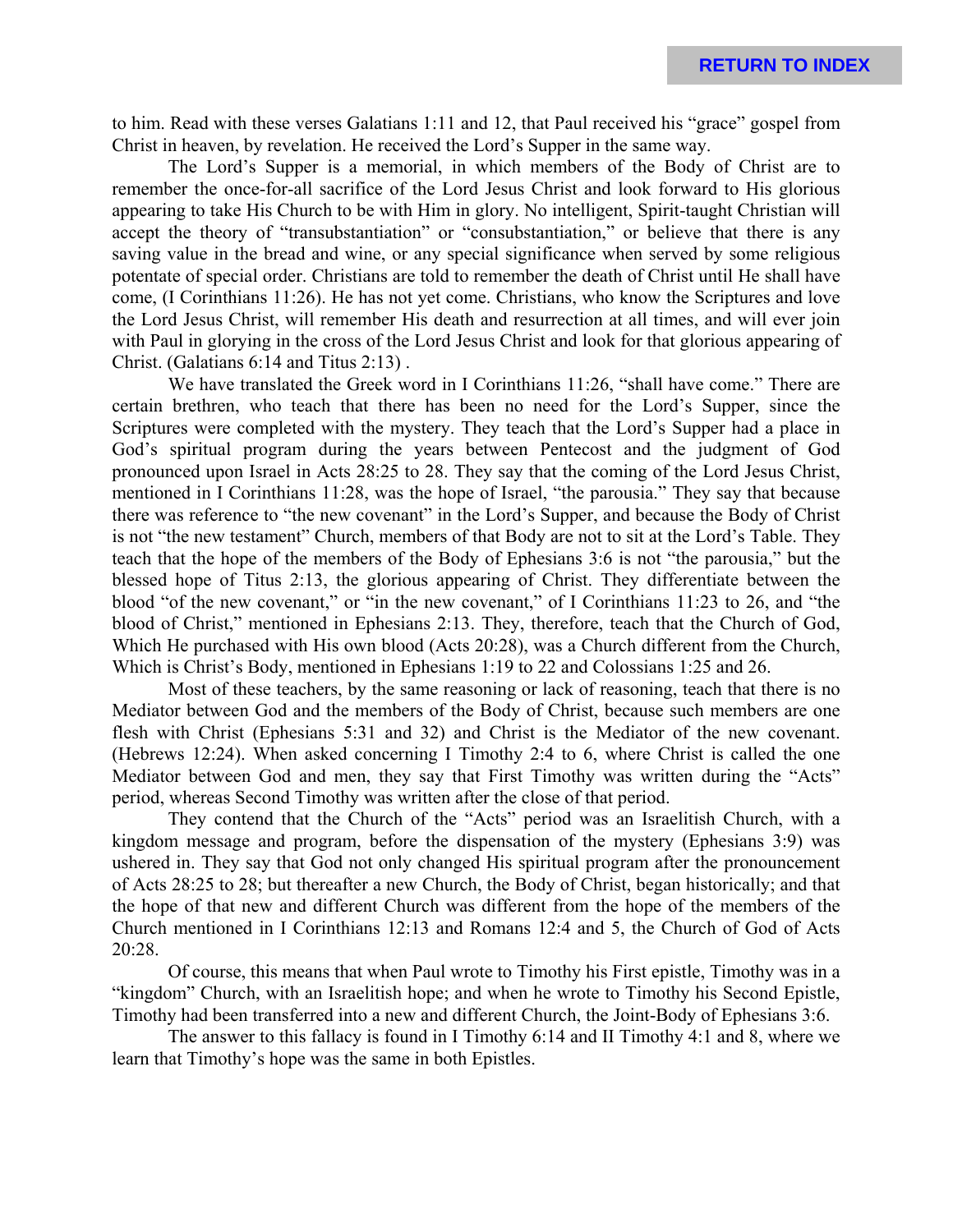**RETURN TO INDEX**

This extreme teaching has led some Christians away from sound doctrine and has turned many Christians in disgust, away from sane Scriptural dispensational Bible study, which is so essential to understand and enjoy the Bible.

Now, we quote several statements from the pen of a servant of the Lord. Every Christian should believe these true statements copied from the pamphlet to which we have referred, printed and distributed by the Moody Bible Institute:

"Also after careful restudies of the Book of Acts and of the Epistles written before its close, I am convinced that those who contend for a purely kingdom dispensation covering the Book of Acts period are as much deceived by Satan as are those who contend that the sign gifts are still in the Church and would be in manifestation everywhere if God's people were in a healthy spiritual state and exercising faith to that end."

"For some years after Pentecost the Church was exclusively Jewish, clinging to their rites and ceremonies, the converts sometimes receiving the Holy Spirit subsequent to their conversion, by the imposition of the apostolic hands. (Acts 8:14 to 17).

"There is no foundation in the Word of God for the prevailing popular doctrine of 'divine healing'." "It is not true that healing is as much the will of God for every Christian as salvation is for the unsaved. Some of the choicest of saints by the elective will of God, have been patient sufferers for years upon sick beds."

"A careful study of the Epistles especially of the latest Epistles of Paul, which give the normal course of the Church during the present dispensation, would dismount all from their hobbies, eliminate the last vestige of Judaism from their lives and teaching, and would adjust things in general, placing secondary things in their place and first things where they belong."

"Is it the Spirit of God or Satan who attempts to revive the sign-gifts that were divinely retired after having fulfilled their purpose? Every widespread attempt to revive them has, without exception, resulted in confusion divisions, injury and disgrace.

"Is it the Spirit of God or Satan who turns the eyes of sincere Christians back to Pentecost and away from the goal placed before them in Ephesians, Philippians and Colossians?"

"In the latest Epistles of Paul not only is it noticeable that the sign gifts are nowhere in manifestation, but a different order is brought forth by the Holy Spirit for the correction of prevailing hobbies and fanaticisms." (A. E. Bishop in Tongues, Signs and Visions, Not God's Order For Today.)

Mark well the first and the last quotations. This is sound doctrine. So also are the all-important sensible statements in the other quotations. The careful, Spirit-led, intelligent student of the Scriptures knows that God did change His spiritual program after the close of the "Acts" period; but no Bible teacher has offered any sound exegesis to eliminate the Lord's Supper from that new program.

The extreme dispensationalists offer, as proof, that the Lord's Supper ceased after the pronouncement of Acts 28:25 to 28 upon Israel, the fact that the "sign" judgments of I Corinthians 11:27 to 32 did not fall upon those who unworthily partook of the Lord's Supper after the close of the "Acts" period.

By this same reasoning, or lack of reasoning, we could prove that the saving gospel of I Corinthians 15:1 to 4 ceased when Paul reached Rome, because the signs ceased.

Compare again the language of I Corinthians 11:23 and I Corinthians 15:3. This saving gospel and the Lord's Supper were given by the same risen Christ to the same apostle Paul.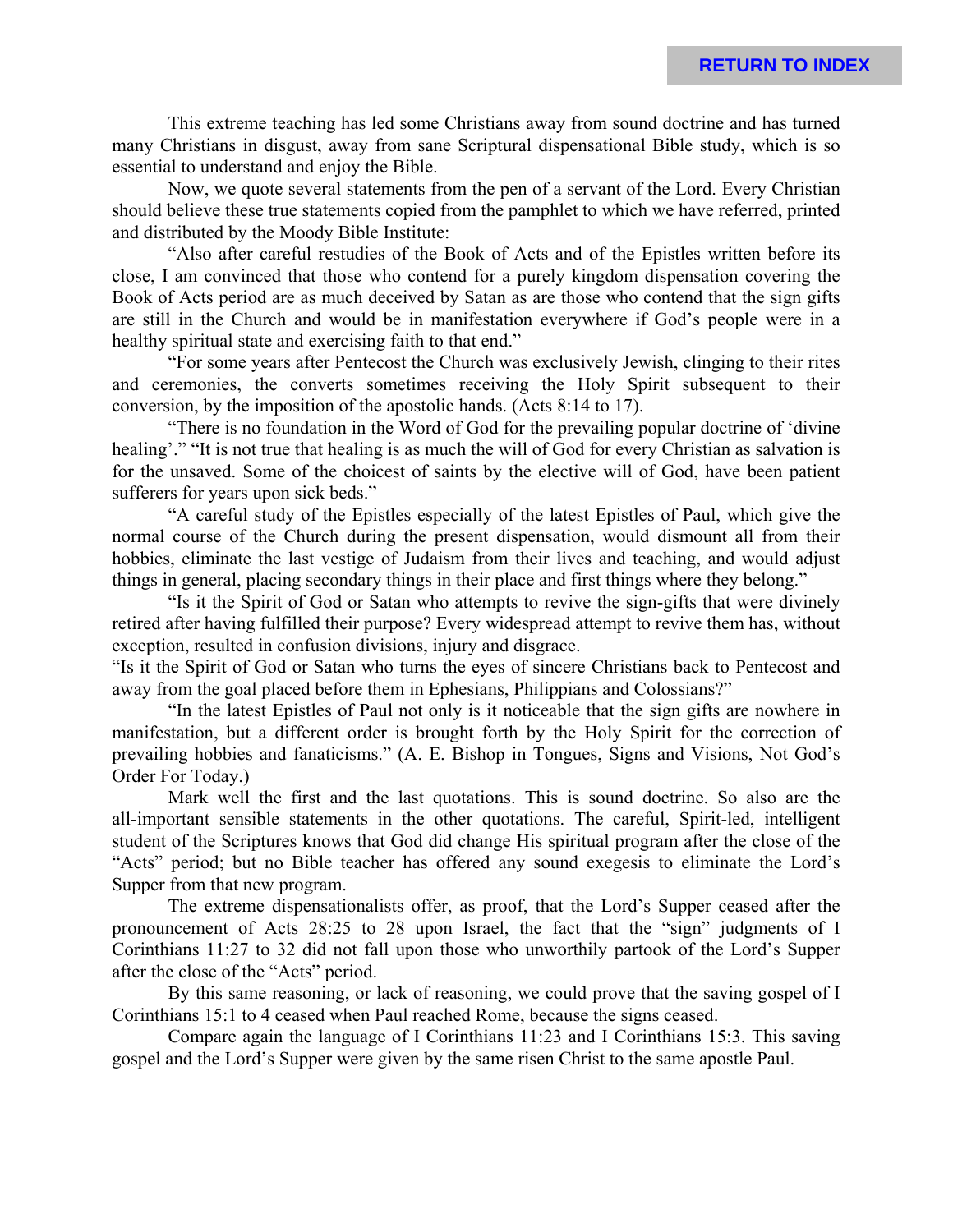Now note the words of Paul in Romans 15:19: "Through mighty signs and wonders, by the power of the Spirit of God; so that from Jerusalem, and round about unto Illyricum, I have fully preached the gospel of Christ:"

It was true that the Jews required a sign (I Corinthians 1:22) and that water baptism was introduced as a sign to the Jews (John 1:31): but signs and water baptism also accompanied the gospel of Christ preached by Paul to the heathen during the "Acts" period. Even the carnal Corinthian saints exercised the sign-gifts of I Corinthians 12:3 to 11. It is true, as we quoted from the "Moody" pamphlet, that God changed from a "sign" program to a "signless" program in Paul's latest Epistles. But the gospel of grace did not cease, because signs ceased. Neither has any valid proof been presented by the extreme dispensationalists to prove that the Lord's Supper ceased because "sign" judgments ceased.

Moreover it is the height of folly to try to eliminate the Lord's Supper by applying Hebrews 9:10 and Colossians 2:14 to 16. God imposed these religious things upon Israel. Ignorant men, but not God, imposed them upon Christian Gentiles during the "Acts" period, as we may learn by reading the Epistle to the Galatians. The Lord's Supper in no way is touched by these verses. Think of the folly of the teaching of some of the most extreme "ultra dispensationalists," who say that Christian Gentiles did not observe the Lord's Table, only Christian Jews, as the Lord's Supper was the continuation of Israel's Passover.

There have been many abuses of the Lord's Supper and considerable confusion and disagreement as to what kind of bread and what kind of wine to serve and as to who is to minister at the Table and when. But until it can be proved that "till He shall come" mean something else, Christians should believe that the Lord's Supper is not a religious, compulsory ordinance, but a memorial to be cherished in those who glory in the cross of Christ and look for the glorious appearing of the Lord Jesus Christ.

There has been bitter controversy and anything but love engendered because of certain brethren who have forced the meaning of the words, "breaking of bread," to mean the Lord's Supper and thereby prove that Christians are to gather at a certain time in a certain manner on Sunday to sit around the Table. Most of these brethren call Sunday, "the Lord's day," without any Scriptural authority. Not a few of their leaders have made the Lord's Supper a legal religious ceremony, almost making the symbols the objects of worship.

Theoretically these special brethren have taught the truth that in the Body of Christ the membership should not be divided into clergymen and laymen; that ecclesiastical rulers are not to be lords over God's heritage. But, for the most part, their practice has been the negation of what they claim to believe; for many of their rulers exercise such lordship that those under them are troubled with that old malady "fear of men." (Galatians 1:10 and 2:10 to 13).

Unfortunately the great majority of church-members are so steeped in tradition and are so influenced and controlled by sectarian prejudices that it is next to impossible for them to be like the noble Bereans of Acts 17:11, and learn by searching the Scriptures under the infallible teaching of the Holy Spirit, that such titles as cardinals, archbishops, fathers, clergymen, reverend, doctors of divinity are unscriptural, that many of the religious practices in the Christian churches are contrary to sound doctrine. Most religious Christians cherish their sectarian traditions far above any desire to obey Ephesians 4:1 to 14. Every Christian would be wise to study all Scripture in the light of Ephesians 4:1 to 14.

If Christians would study all of these unscriptural religious doctrines and practices in the light of the fourth chapter of Ephesians, they would find that liberty of the Spirit which the risen Christ wants His Body-members to enjoy. We first quote Ephesians 4:7 to 13.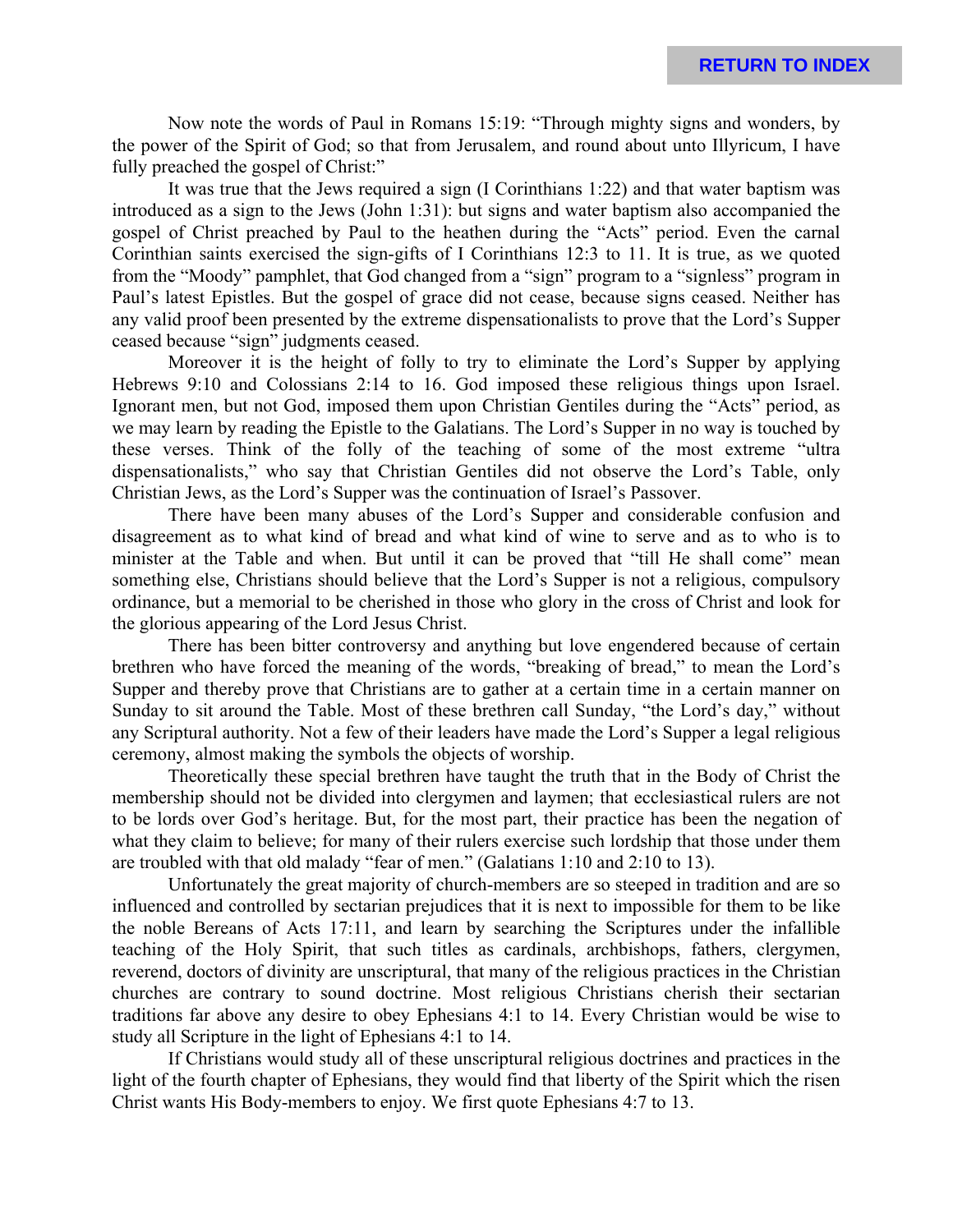"But unto every one of us is given grace according to the measure of the gift of Christ. Wherefore He saith, When He ascended up on high, He led captivity captive, and gave gifts unto men. (Now that He ascended, what is it but that He also descended first into the lower parts of the earth? He that descended is the same also that ascended up far above all heavens, that He might fill all things); And He gave some apostles; and some, prophets; and some, evangelists; and some, pastors and teachers; For the perfecting of the saints, for the work of the ministry, for the edifying of the Body of Christ; Till we all come in the unity of the faith, and of the Knowledge of the Son of God, unto a perfect man, unto the measure of the stature of the fulness of Christ." Ephesians 4:7 to 13.

After receiving the truth for our obedience and practice, let us also believe and faithfully obey Ephesians 4:1 to 6:

"I therefore, the prisoner of the Lord, beseech you that ye walk worthy of the vocation wherewith ye are called, With all lowliness and meekness, with long-suffering, forbearing one another in love; endeavoring to keep the unity of the Spirit in the bond of peace. There is one Body and one Spirit, even as ye are called in one hope of your calling; One faith, one Lord, one baptism, One God and Father of all, Who is above all, and through all, and in you all."

The Lord Jesus Christ is the one Head and one Lord of the one and only Church recognized by the God and Father of our Lord Jesus Christ, the Church of the Mystery, the Joint-Body of Ephesians 3:6.

We have elsewhere in these messages referred to the erroneous teaching that laymen are permitted to evangelize sinners, under the commission of Matthew 28:19 and 20, but that clergymen must finish the task and do the water baptizing. The evangelizing can be done in the home, they teach and practice, but for some reason the water ceremony must be a public religious exhibition. This too is the theory of some religious men, but not sound Bible doctrine. Neither is it sound Bible doctrine to teach that clergymen, and not laymen, must serve the bread and wine at the Lord's Table. There is not a line of Scripture to prove that a Christian must be ordained and become a "reverend" before he can baptize a fellow-Christian or serve the bread and wine to and through others, to Christian laymen. There are Scriptures which give certain spiritual qualifications for elders but they are not to be lords over God's heritage.

May the blessed Lord deliver us from tradition, human theories and sectarian prejudices and cause us to be of power and love and a sound mind in obedience to II Timothy 1:7.

### **A HEART TO HEART TALK CONCERNING WATER BAPTISM**

If, in the consideration of any doctrine in the Bible, the Christian should be a true Berean, searching the Scriptures to see whether these things be true, he certainly should be in the consideration of the doctrine of water baptism. In this connection I want to quote several statements from the writings of outstanding men of God. First, from the pen of Dr. H. A. Ironside:

"A brother who believes quite differently to me on baptism may have far more fervent love for the Lord Jesus than I. Together with we can enjoy sweetest fellowship, while respecting each other's conscience as to a question that has provoked much strife in the Church."

Note again these statements in the "Moody" pamphlet concerning God's religious program during the years covered by the Book of Acts: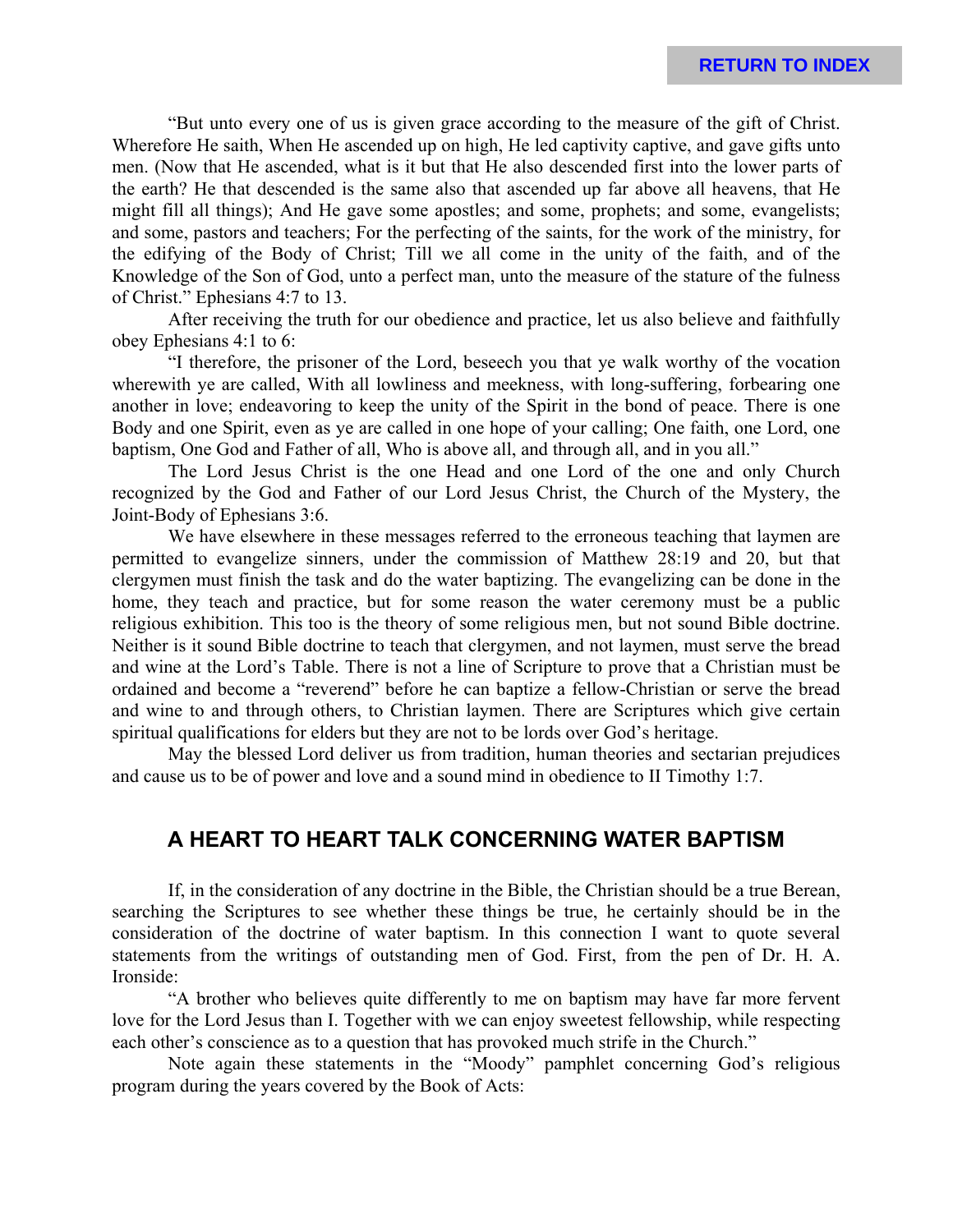"Is it the Spirit of God or Satan, who attempts to revive the sign gifts that were divinely retired after having fulfilled their purpose? Every widespread attempt to revive them has, without exception, resulted in confusion, divisions, injury and disgrace."

"Is it the Spirit of God or Satan, who turns the eyes of sincere Christians back to Pentecost and away from the goal placed before them in Ephesians, Philippians and Colossians?"

From these true statements we learn that the sign-gifts, found in the early Christian Church, served their purpose and then God retired them. Religious men, who try to revive them, are responsible for much of the confusion, divisions, injury and disgrace among God's people. The Spirit of God never turns a Christian back to Peter and Pentecost for God's spiritual program in this age and dispensation of grace. This is true concerning the sale of property and the surrender of the proceeds, as recorded in Acts 2:44 to 46, the supernatural miracles of that day, with tongues and wonders; and it is also true concerning the message and significance of water baptism as preached and practiced in Acts 2:38; "repent and be baptized every one of you in the name of Jesus Christ for the remission of sins, and ye shall receive the gift of the Holy Spirit."

Looking away from the Pentecost to the Christian's goal, in Paul's last Epistles, as suggested by Dr. Scofield in the "Moody" pamphlet, we most a assuredly find no such message and program as we find on the day of Pentecost. We find quite a difference between the sign gifts of I Corinthians 12:8 to 11 and the gifts of Ephesians 4:7 to 13. We find quite a difference between the two baptisms on the day of Pentecost and the one baptism of Ephesians 4:5. As the sign-gifts were operative only during the "Acts" period, so also were some of the baptisms of that period.

 Yes, water baptism has created much strife in the Church. Every attempt to revive the sign-gifts found in the early Church has resulted in confusion, divisions, injury and disgrace. What spiritual, obedient child of God wants to create strife, or confusion, or divisions, or injury or disgrace among Christians? Perhaps Mr. Darby was thinking of this when he replied to a Christian's question, "what do you hold concerning water baptism"? "I hold my tongue." Can we clear up the confusion by holding our tongues?

Water baptism has created more confusion, divisions, injury and strife among evangelical Christians than all other doctrines combined.

Speaking of strife, some weeks ago a well known Lutheran preacher, with a nation-wide hook-up, broadcast a message, heard by perhaps several million listeners. He is a faithful, loyal servant of the Lord Jesus Christ, and wants to obey Christ's commands. In the broadcast of God's Word that I heard this Lutheran preacher quoted Mark 16:16, to prove that both faith and water baptism are essential to salvation, "he that believeth and is baptized shall be saved." He then remarked, "baptism alone will not save" . . . "it is faith and baptism" . . . "faith alone will not save" . . . "it is faith and baptism." Was not this man true to God's Word? Did not God say, concerning Christ, "this is My Beloved Son in Whom I am well pleased; hear ye Him?" Did not the Almighty, Divine Christ, in resurrection say to eleven apostles, "he that believeth and is baptized shall be saved?" He certainly did not say "he that believeth and is saved shall be baptized." Christ said certain signs would follow believers.

Within a few days after this message, Mark 16:16, was broadcast by this faithful Lutheran preacher, a Baptist preacher spoke in the pulpit of the largest Fundamental church in this country. He referred to the message of the Lutheran preacher and said his teaching concerning water baptism was heresy; but added the preacher, "I am no Bullingerite." This critic of the Lutheran preacher did not do what the Lutheran preacher did do; he did not give any Scripture to prove his theory concerning water baptism. He also forgot the words of another, that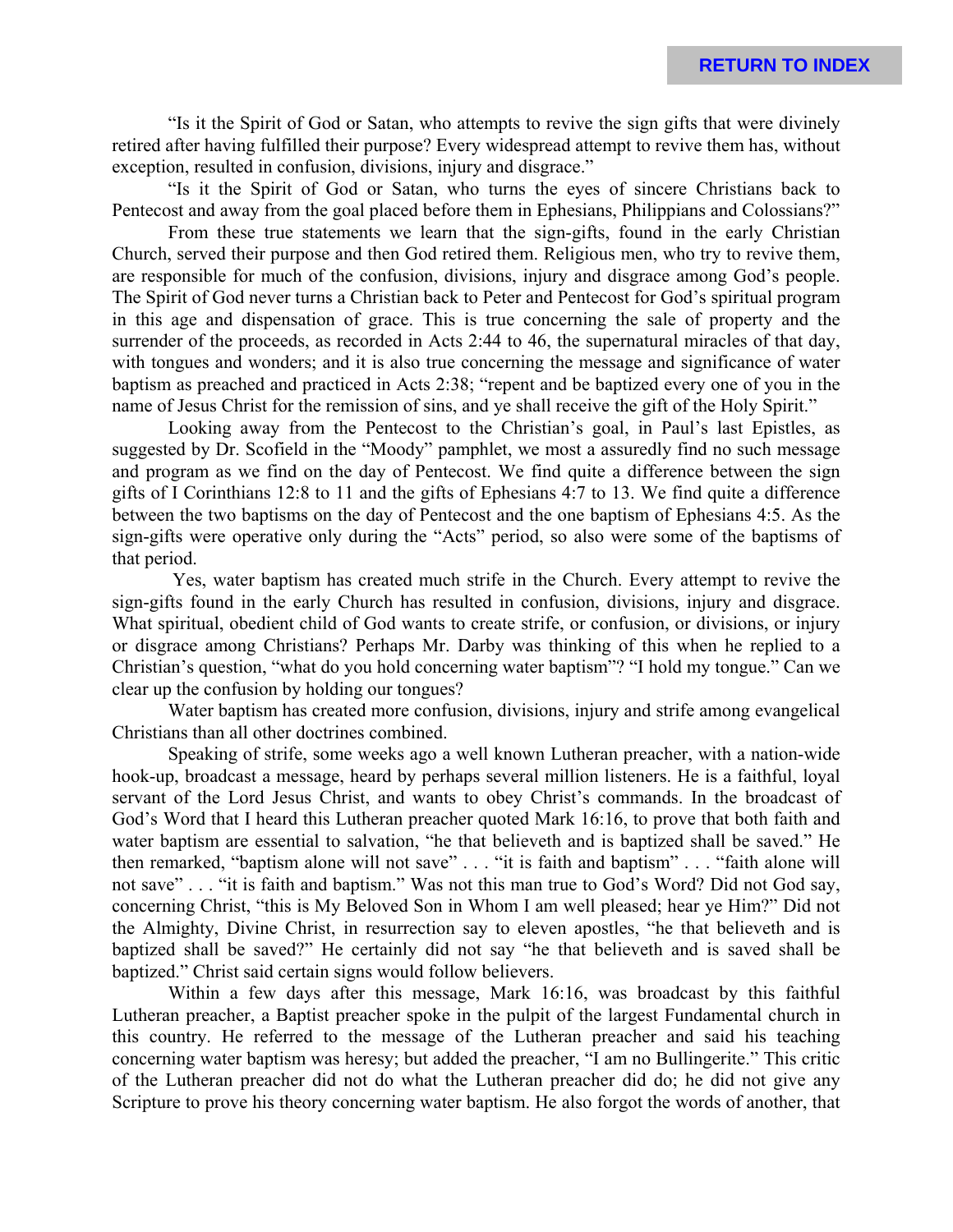a Christian may disagree with him on water baptism and love the Lord Jesus more fervently and together they can enjoy the sweetest fellowship together. This is a nice religious platitude, if there is such a thing, but it just doesn't work. Most religious Christians will not enjoy sweet fellowship with other Christians who disagree with their water baptism theories. The theories of the Lutheran Christians and the Baptist Christians are as far apart as the two poles.

Trying to revive the sign-gifts of the early Church has created confusion, divisions, disgrace and injury. Nothing has been used more successfully by Satan to create discord and hatred among Christians than water baptism. And no one does any more hating than do the zealous immersionists who teach, from Romans 6:1 to 6, that the water ceremony is a witness to the world that the old man of the believer is dead and buried. It must be the old man that hates, not the new man. Of course, if the baptism in Romans 6:3 to 6 is water baptism, then the Lutheran preacher preached the truth when he preached "water regeneration," for the baptism of the sixth chapter of Romans is certainly efficacious and meritorious and makes a new creature out of the believing sinner. Unless and until Christians get together on the one baptism of Ephesians 4:5, the confusion, divisions, injury and disgrace will continue.

Before we consider Mark 16:14 to 18, let us carefully study Hebrews 9:10 and John 1:31. From these Scriptures we learn that in Israel's old testament religious program baptisms had a very prominent place. The words translated "washings," in Hebrews 9:10, is "baptismos." Then we learn, in John 1:31, that John the Baptist came baptizing with water that Christ might be made manifest to Israel. If Christians are to practice water baptism today, in this age and dispensation of grace, they know that it is not because it is one of Israel's divers baptism and it is not to manifest Christ to Israel. It is also true that ninety-nine percent of Christians do not know why they were baptized or why they believe that water baptism has a place in this age and dispensation of grace. There are about fifteen different theories, and they are very different. One baptism is a requirement for Christian unity. (Ephesians 4:1 to 7).

Here are several most important truths that every Christian should know in connection with the question, "to be or not to be baptized with water." These truths are copied from the writings of one of the outstanding evangelical Christians and able Bible teachers of this generation, Dr. H. A. Ironside:

"Let the reader not fall into a mistake very commonly made today. The kingdom is not the Church (Body)."

"That water baptism is not, properly speaking, a Church ordinance, I also admit and teach, because, unlike the Lord's Supper, water baptism had a place before the Church began, and will have one after it (the Church) has been taken to heaven."

Then this man of God adds, that the message of Peter on the day of Pentecost, "repent and be baptized for the remission of sins," was never preached by Paul to the Gentiles. This is sound teaching. He also wrote that the water baptism, which Jesus Christ received from John the Baptist, was not Christian baptism, but was a shadow of Christ's baptism on the cross. Hear the words of the Lord Jesus Christ, in the shadow of the cross, "I have a baptism to be baptized with, and how am I straitened till it be accomplished." (Luke 12:49 to 52). Let us keep in mind this all-important fact; that when Jesus Christ died on the cross He was baptized; that was His baptism. That baptism is the believer's baptism. (Galatians 2:20). In Romans 6:3 we learn that Christians have been baptized into the death of Christ. Every intelligent, Spirit-taught Christian knows that no man can baptize his fellow-man into the death of Christ; that such a baptism must be like the circumcision of Colossians 2:11, "not made with hands." If the circumcision of Colossians 2:11 is "'made without hands," the baptism of Colossians 2:12 is "made without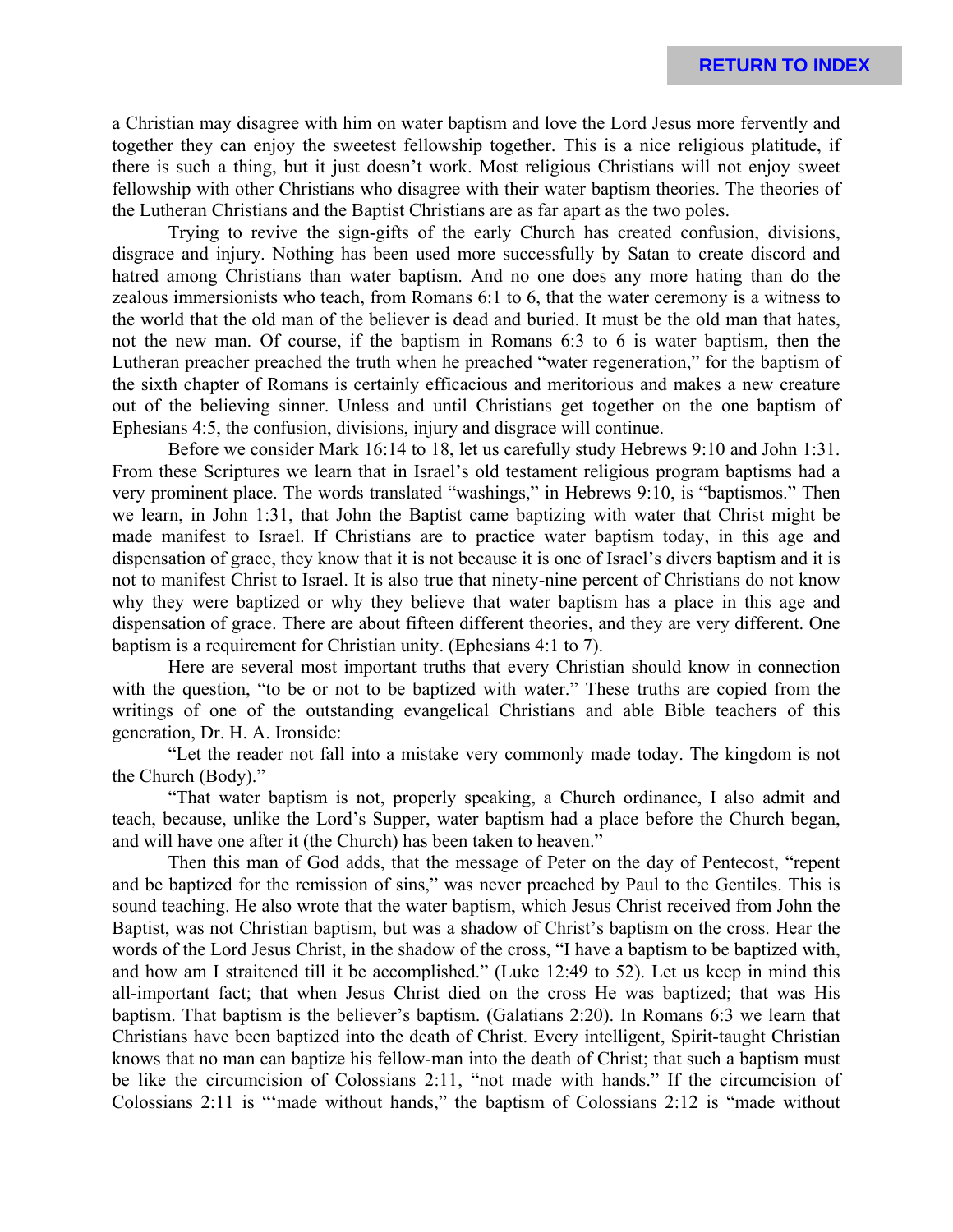hands." This is the one baptism of Ephesians 4:5. Christ's "death" baptism is the believer's baptism by grace.

Whether or not it is Satan, or ignorant leaders, who cause Christians to turn back to Pentecost instead of toward the goal for the Christian in Ephesians and Colossians, two of Paul's prison Epistles written after the close of the "Acts" period, we should not be caught in the trap; but should know the difference between the one Divine baptism in Ephesians 4:5 and Colossians 2:12 and the water baptism for the remission of sins as taught and practiced by John the Baptist and by Peter at Pentecost, also the outpouring of the Spirit, in fulfillment of Joel's prophecy on that Jewish feast day, in the second of Acts, when Peter preached concerning all the house of Israel. (Acts 2:36). To Peter, Christ gave "the keys of the kingdom of heaven." (Matthew 16:16 to 19). To Paul, Christ gave "the dispensation of the grace of God for Gentiles." (Ephesians 3:1 to 8). A great difference.

It is certainly sound doctrine to teach that water baptism had a place in Israel's kingdom program before the historical beginning of the Church, Which is Christ's Body, and will have a place in the coming kingdom age and program, after the Church has been raptured. It is also a fact that the twelve apostles did not receive Christian baptism. If water baptism has any place in this present age and economy of grace, it certainly has not the same significance and meaning that it had when Peter and the Eleven were baptized with John's baptism, when the Twelve were preaching to Israel before and after the dead: of Christ, or that it will have after the Church is taken to glory. When Paul was baptized, as Saul of Tarsus, that water baptism was kingdom baptism: "Arise and be baptized washing away your sin." (Acts 22:16). This is not the significance of water baptism in this present age of grace. John the Baptist said, "I am come baptizing with water, that Christ might be made manifest to Israel." (John 1:31). This certainly is not why one member of the Body of Christ baptizes another member with water. Every intelligent, Spirit taught member of the Body of Christ today teaches that no one should be baptized in or with water until that one too has become a member of the Body of Christ. They are all agreed that water baptism is not essential for salvation, for membership in the true Bible Church, or for entrance into heaven. The one who is to be baptized with water must first be a saved member of the Body of Christ. But then they add their religious traditions and say that baptism is necessary for something else, although they are not agreed as to what that something else is, and they offer no Scripture proof for the requirement. They only contribute to the confusion, the divisions, the injury and the disgrace. And they are much disagreed as to what is the one baptism of Ephesians 4:5, whether it is man's work or God's. But surely they should all agree that "one" does not mean "two." Just think of the stupidity of any supposed-to-be spiritual Christian reading the work of man into Ephesians 4:5.

The Presbyterians and some of the members of the Reformed and Christian Reformed churches teach that water baptism is the seal of the new covenant, as circumcision was the seal of the old covenant: and therefore, water baptism, by sprinkling, takes the place of circumcision One of their experts on this subject, Dr. Albatross Pieters, acknowledges that no one can find a positive statement in Scriptures that little children, not old enough to exercise intelligent faith in Christ, should be baptized. But says he, "it is taught by implication." Other Christians do not like this implication. Then these "sprinkling" Christians do not like the implication that Romans 6:3 to 6 teaches that a believer should be buried in water to witness to the world that the believer's old man has been crucified and buried. Then the Christians, with this burial ceremony, do not like the implication that the children of Christians should be immersed, because it is stated in I Corinthians 10:1 to 4 that the children of Israel were baptized unto Moses in the cloud and in the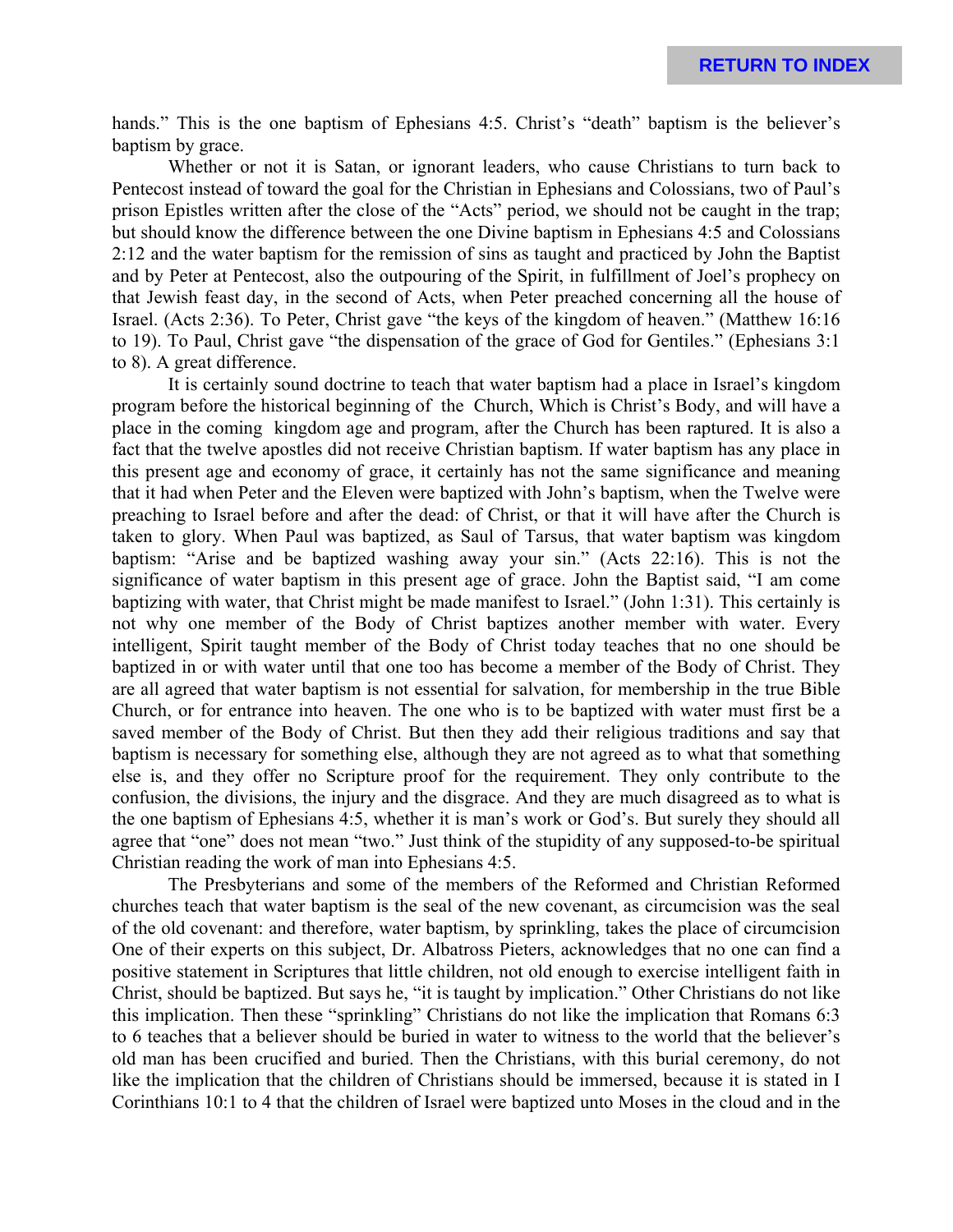Red Sea. Christians bring on that confusion and disgrace, mentioned in the "Moody" pamphlet, by trying to prove something by implication.

Water baptism is not the seal of the believer's salvation. The Holy Spirit is. (Ephesians 1:13 and 14). If water baptism takes the place of circumcision, then little girls should not be baptized, for they were not circumcised. According to Galatians 3:8, Romans 4:7 to 9, and Galatians 2:7, if water baptism takes the place of circumcision, then Gentile believers should not be baptized, only Jews; for Abram was called and justified in uncircumcision, that he might be the father of the uncircumcised Gentiles. The true circumcision are believers described in Philippians 3:3. During the ten years from Mark 1:1 to Acts 10:28 no man received water baptism who had not first received circumcision.

We shall presently refer to Romans 6:3 to 6, but as to the Israelites, who, with their little ones, were baptized unto Moses by the two great miracles which God performed by the hand of Moses, as we read the thirteenth to the fifteenth chapters of Exodus we learn that it was the ungodly Egyptians who were baptized into death in that sea, but all of the Israelites crossed on dry land. Therefore, if members of the Body of Christ are to have a baptistery in their religious buildings because of I Corinthians 10:1 to 3, they should not have any water in it. Here we have more of man's theories and traditions to confuse the Christians and here we see why all Christians should be true Bereans and search the Scriptures to see whether these things be so. Many of us know of the unpleasant controversies among the brethren divided into "believers' baptism" camp and "household baptism" camp.

The Presbyterian president of a leading Bible Institute teaches that a believer can be buried with several drops of water as well as in a tank or a river, and therefore a sprinkled believer is a buried believer.

But the zealous immersionists have a controversy with that brother. They will not accept such a theory for one moment. But no Christians have any more controversies than do the immersionists among themselves. If you know of the long-standing feud between the Disciples (the Christians) and the Baptists, you know real confusion and disgrace. The Disciples believe and teach that water baptism by immersion is absolutely necessary for salvation, to get into heaven, while the Baptists call this, "heresy." The Baptists demand immersion for membership in the local, visible church organization. Others say, it also is a witness to the world. But offer not one Scripture. You see what is meant by confusion, divisions, injury and disgrace.

The one baptism of Ephesians 4:5 is for unity.

There are in this country about five million church-members, including Lutherans, Disciples (Church of Christ) (Christians), and several other denominations, who believe and teach "water regeneration that water baptism is essential for salvation. There are many more than this number in the Catholic denomination, who have been taught that christening with holy water removes original sin. The Lutherans and Disciples cannot fellowship together, because he Disciples insist that water baptism must be by immersion and that no one can be saved by "sprinkling" baptism. So saved Lutherans and saved Disciples, all in the same one Body, are divided by water.

But virtually all Christians, who teach water regeneration, are opposed to the teaching, "once saved always saved," that is, the eternal security of believers. They teach that after a person is saved by faith and water baptism, that person can lose his or her salvation. According to their water theory, the person helped to obtain salvation by submitting to water baptism. Then of course he or she must hold on to that salvation by doing something as they continue to believe. If the person once saved loses his or her salvation because of the lack of good works or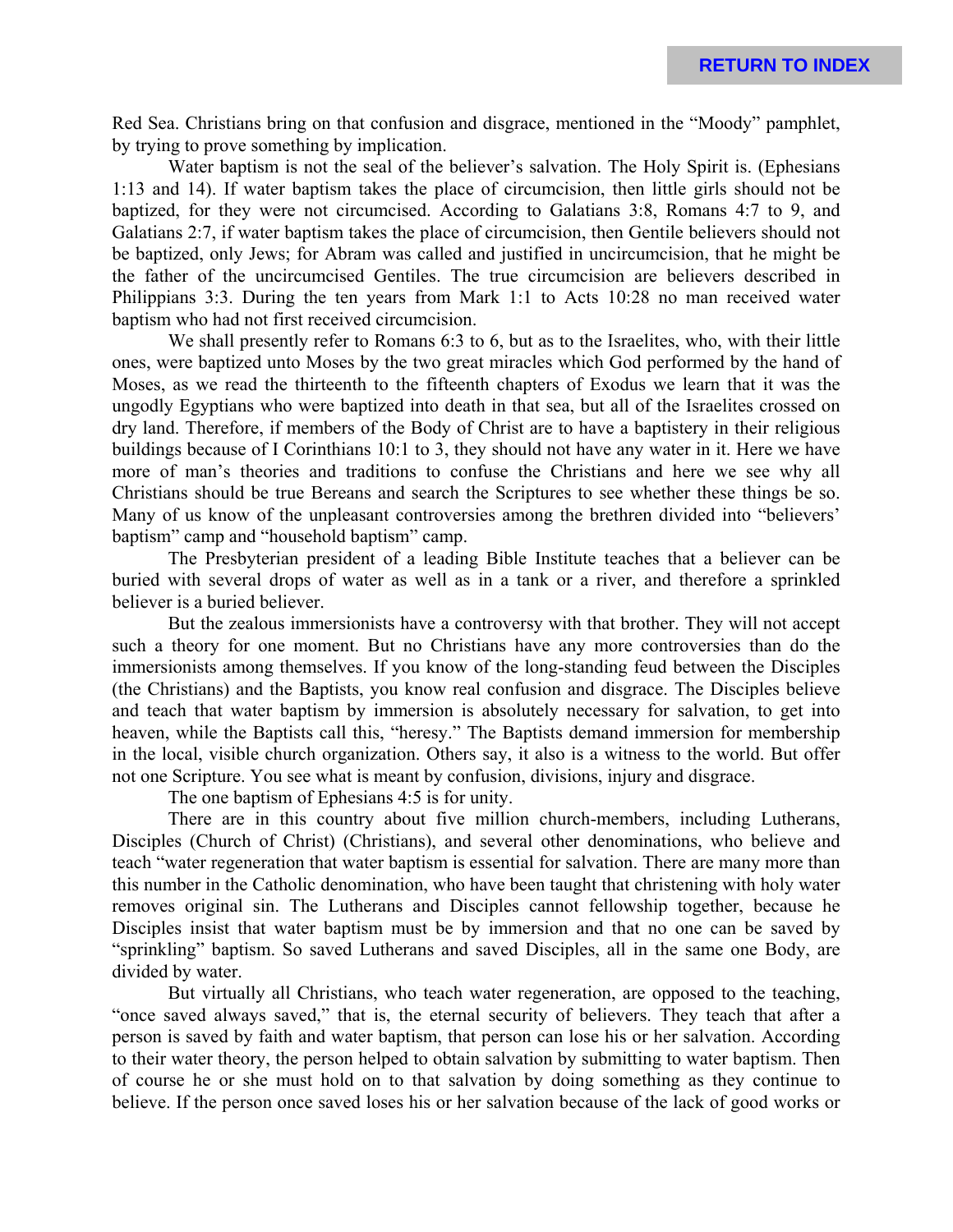religious doings, then surely that person is unsaved again. What must that person do the second, or third or fourth time? The answer is Mark 16:16: "He that believeth and is baptized shall be saved." So of course the person who loses his salvation should be baptized again with or in the water, and he should he re-baptized every time he loses his salvation. The only way for one to be sure that he is eternally secure in such a doctrine is to live in a submerged submarine. Who is to be the judge as to just how many good deeds the believer must do, or how many evil deeds he must refrain from doing, to be sure that he is holding on to salvation? Then the Disciples ask the Lutherans, if faith and water are both required for salvation, and a person cannot be saved by one without the other, how can a little baby become a Lutheran Christian by water baptism, without faith?

Of course, all of this teaching of both denominations is contrary to the "grace" message in Romans 4:4 and 5 and II Timothy 1:9 and Titus 3:5 to 8 and Ephesians 2:8 to 10. In all of these salvation messages we learn that the believer's salvation does not depend upon any merit, good works or religious deeds, but is altogether, wholly, by God's grace; that the believer does not, and cannot earn salvation or pay for it, either before he is saved or after he is saved. This proves that it is more than important to recognize the development of grace in the principle of progressive revelation. Remember the question in the Moody pamphlet, "is it the Spirit of God or Satan who turns the believer back to Pentecost away from the goal in Ephesians and Colossians?"

Only as we move from John 1:31, John's water baptism, to Luke 12:49 to 52, Christ's death baptism, to Acts 8:5 to 15 where Philip preached Christ and baptized with water and then Peter and John came later to impose hands for the Holy Spirit baptism, then to I Corinthians 1:17, Paul's statement, "Christ sent me not to baptize," and then to Ephesians 4:5, the one baptism, will we be delivered from the awful "baptism" confusion and disgrace that has existed for many years and which today is creating more hatred and lying and name-calling among Fundamentalists than any other one thing. As we eliminate the "transitional period" signgifts by the principle of progressive revelation, so also "sign" water baptism.

The intelligent, Spirit-led Christian will neither join in the slogan, "back to Pentecost," or "let's follow the program of Jesus with a red-lettered testament," but will say, "on to perfection." (Hebrews 6:1 to 3) (Ephesians 4:12 to 14). What is the Christian's goal, according to the "Moody" pamphlet and according to sound Bible doctrine?

The prison Epistles of Paul. Only as we study and apply and interpret all other Scriptures concerning water baptism and all other doctrines in the light of Paul's prison Epistles, will we be workmen who need not to be ashamed, rightly dividing the Word of truth. Think of intelligent Christians remarking that they followed Christ in baptism!

In this message we have referred to an able, outstanding, gifted Bible teacher. Something has happened to him. We would put to him the same question Paul put to the Galatians, "ye did run well, who did hinder you?" That man, in four of his splendid written messages, held the prison Epistles of Paul before Christians as their goal. But now he is doing what that unfortunate California football player did a few years ago. You know what he did in his dazed condition. He grabbed the fumbled ball and ran in the wrong direction, toward the wrong goal. His team-mates and almost all of the spectators in the stands yelled and yelled to stop him; but he stopped too late. This illustrates what our brother is now doing. He is running back to Pentecost, in his later written messages, away from the Christian's goal, in Ephesians, Philippians and Colossians. Not only is he running toward the wrong goal, but backwards. But most of his teammates are not trying to stop him. They are cheering and encouraging him and with him, they too are running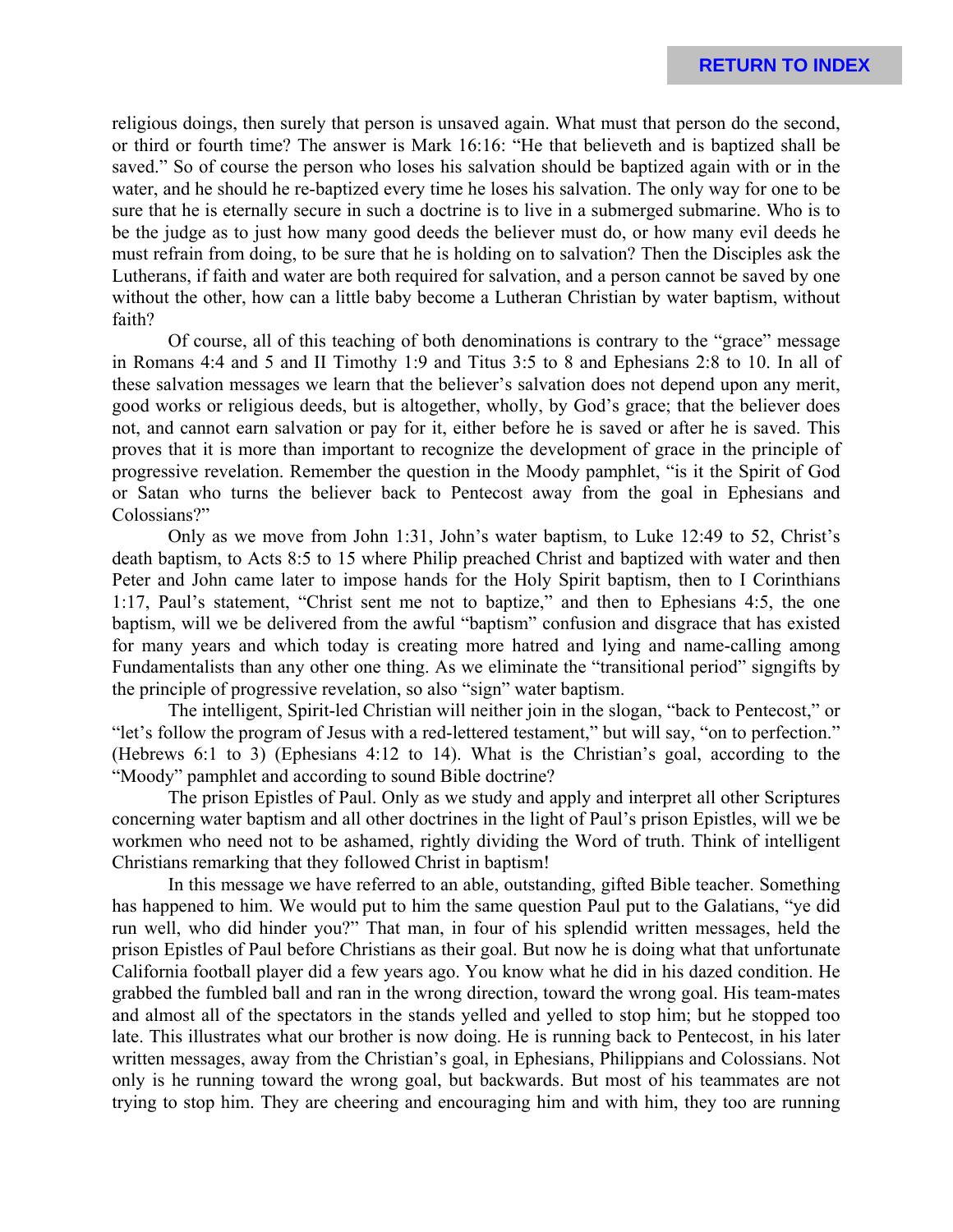backwards, away from the goal. In his excellent books he wrote truthfully that the dispensation of the mystery did not begin until Israel had been given every opportunity to receive or reject Christ in resurrection. And to the Epistles of Paul alone must we turn for this truth. You cannot reach a goal running in the opposite direction. Our brother is one of the outstanding ball-carriers for the Baptist Fundamentalists and they are surely running interference and doing some real blocking for him and ''together they are interfering with the recovery of God's truth for this age. He now writes that "the dispensation of the grace of God," mentioned in Ephesians 3:1 to 4, and "the dispensation of the mystery (Ephesians 3:9), revealed to the apostle Paul by the risen Christ, began on the day of Pentecost. He says that the Pentecost Church was the Church of purity and power and faith. If that is so, and Pentecost is our goal, then let us join those who call themselves Pentecostalists and commend them for their stand against all tradition, as they cry, "back to Pentecost" and "the full gospel," including baptismal regeneration, miracles, healing, tongues and visions. But even the Pentecostalists balk when it comes to the sale of property, and putting the money in a common treasury. (Acts 2:42 to 45) (Acts 4:32 to 35). This brings us to the consideration of the so-called great commission.

### **THE MATTHEW AND MARK COMMISSIONS**

Let us now consider the so-called great commission of Matthew 28:19 and 20, and with it the commission of Mark 16:14 to 18:

To the Eleven (Matthew 28:16) . . . "Go ye therefore, and teach (disciple) all nations baptizing then in (into or unto) the name of the Father, and of the Son, and of the Holy Ghost: Teaching them to observe all things whatsoever I have commanded you: and lo, I am with you always, even unto the end of the age."

Let us always read with this, Matthew 24:13: "But he that shall endure unto the end shall be saved."

Now Mark 16:14 to 18:

To the Eleven (Mark 16:14): "And He (Christ in resurrection) said unto then, Go ye into all the world, and preach the gospel to every creature. He that believeth and is baptized shall be saved; but he that believeth not shall be damned. And these signs shall follow them that believe; In My name shall they cast out demons; they shall speak with new tongues; they shall take up serpents; and if they drink any deadly thing, it shall not hurt them; they shall lay hands on the sick and they shall recover."

With this "Mark" commission let us read first the agreement between Peter and Paul, in Galatians 2:9: "And when James, Peter and John, who seemed to be pillars, perceived the grace that was given unto me (Paul), they gave to me and Barnabas the right hands of fellowship; that we should go unto the heathen (Gentiles) and they unto the circumcision (the Jews)." Surely we know that if Peter and his fellow-apostles were to go unto the Jews, they were not going to preach the gospel to every creature in the world. But now Colossians 1:5, 6 and 23, the words of Paul, to whom Christ said, "get out of Jerusalem; I will send you far hence unto the Gentiles (Acts 22:17 to 21)." "The gospel which is come unto you, as it is in all the world" . . . "the gospel, which ye have heard, and which was preached to every creature which is under heaven; whereof I Paul am made a minister." Shortly after Paul wrote these truths to the Colossians, the end of his earthly career came. But what about the end of Matthew 24:14, . . . "And this gospel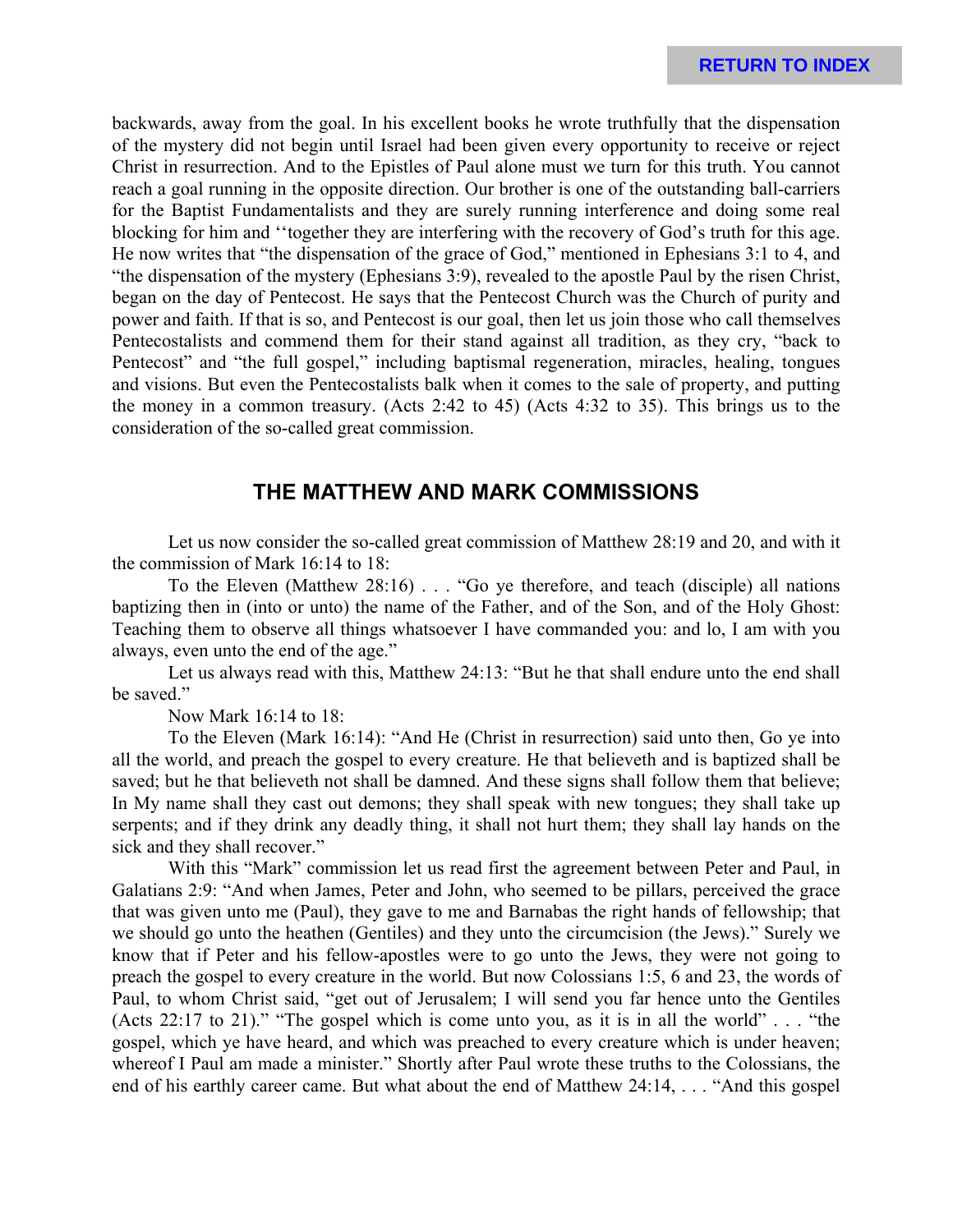of the kingdom shall be preached in all the world for a witness unto all nations; and then shall the end come." What end?

The "end" mentioned in Matthew 24:14 did not come at the time Paul had preached the gospel to every creature under heaven. The end, mentioned in Ephesians 4:13, will come before the end mentioned in Matthew 24:14 or 24:13. The end of Matthew 28:19 and 20 is not the culmination mentioned in Ephesians 4:13 and Titus 2:13. One is the end of this present dispensation of grace, the other is the end of Israel's tribulation. Paul was not sent to preach "the gospel of the kingdom" to heathen, according to Acts 20:24, but "the gospel of the grace of God."

Why did such outstanding men of God as Mr. John Darby, Dr. William Pettingill and Dr. James M. Gray, and many others, teach that the commission of Matthew 28:19 and 20 is not God's program or message for this age of grace? Because they knew, what any intelligent student of the Word of God should know; that the twelve apostles remained in the land of the Jews, so far as the "Acts" record is concerned, and they believed what Christ said in Matthew 10:23, "Ye shall not have gone over the cities of Israel till the Son of man be come." If the twelve apostles, in Matthew 28:19 and 20, were to preach the gospel of grace to Gentiles all over the world, they were miserable failures, disobedient servants of Christ. The great commission of Matthew 28:19 and 20 has to do with Israel and the Son of man. In Acts 15:7 Peter explains that his one mouth, of the twelve mouths of the twelve apostles, was chosen by God to preach to Cornelius and his friends. This with the keys of the kingdom of heaven. And then, according to Galatians 2:9, an agreement was reached, whereby Peter and his associates went to the Jews. How could twelve Jews remain in the land of the Jews (Acts 8:1; Acts 15:1 to 19 and Acts 21:18 to 28) and preach to all the heathen all over the world? The gospel of the circumcision was committed unto Peter, the gospel of the uncircumcision unto Paul. (Galatians 2:7).

It is little wonder that Christians, who do not know the difference between the gospel of the circumcision and the gospel of the uncircumcision, do not know the difference between the commissions of Mark 16, Matthew 28, and the commission in II Corinthians 5:18 to 20. Since the day that John Darby, that great leader and Bible-teacher, went forth with truth concerning the Body of Christ and the blessed hope of that Body God has expected Mr. Darby's followers to continue in the recovery of lost truths. But instead most of them have gone the other way. Two of their outstanding leaders recently filled a bath-tub with water and immersed parents and believers in that tub and called it "household baptism," while they claimed they were working under the great commission of Matthew 28:19 and 20, which their own founder taught was not for the dispensation of grace. Some of these men of God, and others, who claim to be "grace" preachers, should know that this religious water ceremony has no place in God's program and message of grace. Some of them do know, but they have exchanged conviction for convenience; just anything to take away the offense of the cross.

Think of the many, many Bible-teachers and preachers, who have revised and abridged Mark 16:14 to 18. They preach what the Bible does not say, "he that believeth and is saved shall be baptized, and no signs shall follow:" This is neither intelligent nor honest. But they must thus corrupt the Scriptures to support their unscriptural water baptism theory. Most of the immersionists among the non-sectarian Fundamentalists preach this changed order, although they say that salvation is by grace, without water baptism. "But," they say. But what? But the saved person should put on some old clothes and old shoes and go into a tank of water or down to the pool, creek, river or lake and be submerged in the water to witness to the world that he has put on the new man and put off the old man; that his old man has been crucified; that by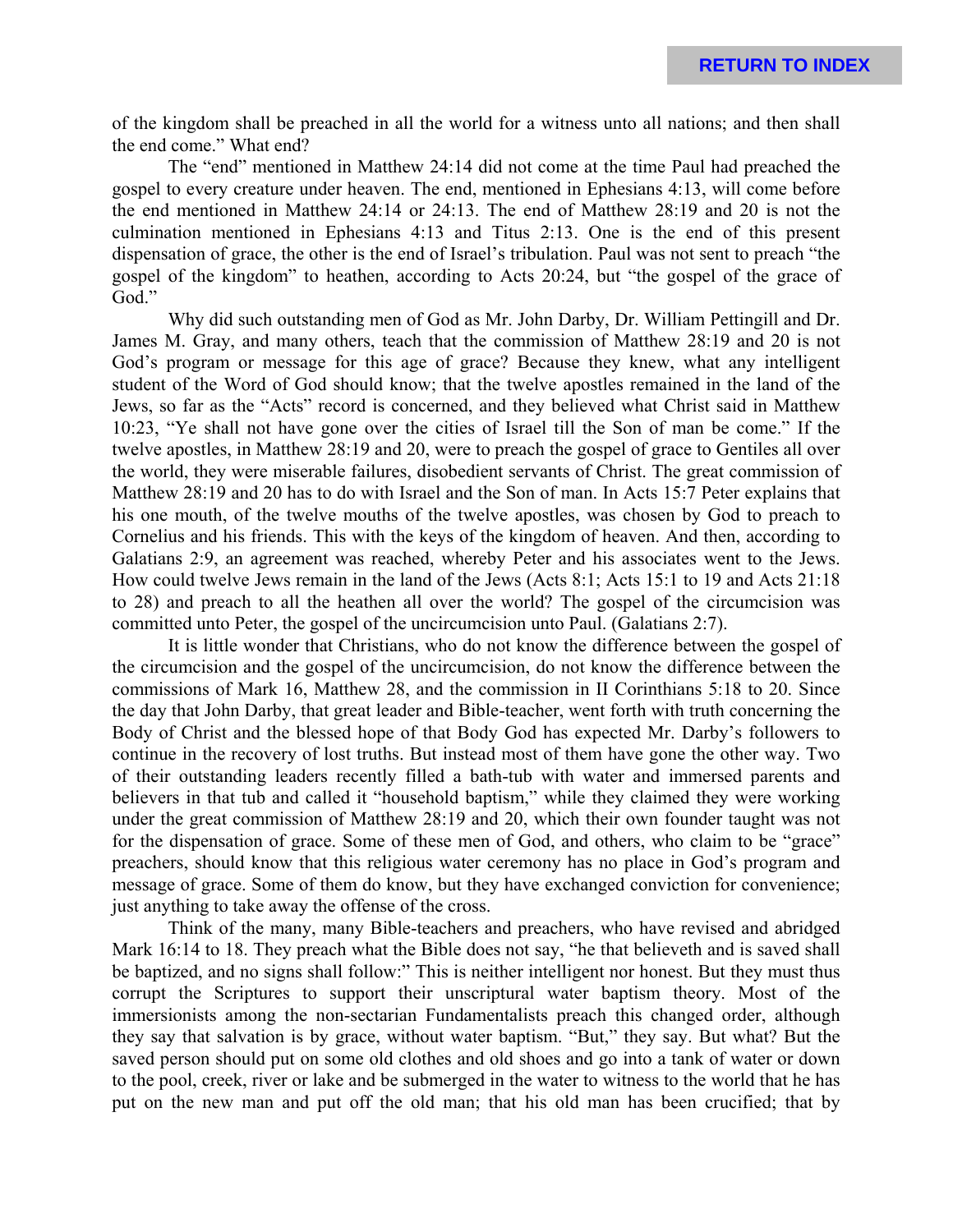believing he was baptized into the death of Christ, buried and raised to walk in newness of life. But the world must know this by his watery grave. This is quite modern, and surely quite fantastic; and there is not one verse of Scripture to support the teaching. Where is the believer's new man while he and his old man are under the water? Surely the new man should not be buried.

The Scriptures tell the believer how to prove that he is a new creation; that he has been raised to walk in newness of life. Read it in Romans 6:7 to 19 and in Colossians 3:1 to 17. A believer proves nothing to the sinner by putting on old clothes and going under the water. And our Lord has nothing to do with some of the baptismal scenes when women are immersed. The believer is to put on the new man, not once-for-all in a tank of water, but every day. If he puts to death the deeds of the flesh and proves that his members have been crucified with Christ by yielding them every day to God, as those who are alive from the dead, sinners will believe that he has experienced Romans 6:3 to 6. If he quits his lying about his fellow-Christian and is really baptized with the love of Christ, the world will be convinced that the change mentioned in Romans 6:3 to 6 has taken place. May God deliver us from the religious water ceremony that has covered up the glorious doctrine of identification, and made as many Christians carnal as any one thing.

We have just heard from a missionary in the heart of Africa, in a territory where the missionaries from nine different sectarian groups are working, and every one of them is teaching the heathen something different about water baptism. The poor heathen are as confused as the Christians at home; and that surely is some confusion. And yet some of our leaders among the Fundamentalists say that water baptism is a splendid testimony for the unsaved heathen to see. Which one, sprinkling for regeneration, sprinkling for children of the covenant, sprinkling to take the place of circumcision, immersion for salvation and the baptism of the Holy Spirit, or immersion as a burial ceremony? Every one of these different interpretations are given in that Africa mission field. The Quakers are also doing a good work right in the same field and say that all of the others are wrong as to their water baptism teaching.

If the Church of the Lord Jesus is working under the commissions of Matthew 28:19 and 20 and Mark 16:14 to 18, who is right the Baptist and Plymouth Brethren, who change the order to read, "he that believeth and is saved shall be baptized," or the Disciples (Campbellites) who leave the order as Christ gave it, "he that believeth and is baptized shall be saved?" Of these two, the Disciples are right.

But again who is right, the Disciples who preach, "he that believeth and is baptized shall be saved, and no signs have followed since the apostles died," or the Pentecostalists, who say, "what God hath joined together, let no man put asunder," and they preach, "he that believeth and is baptized shall be saved and these signs shall follow them that believe, tongues, serpents, healing and the full gospel?" The Pentecostalists are the only consistent group of all the groups, if the Church in this age and dispensation of grace is to work under the commission in Mark 16:14 to 18 and Matthew 28:19 and 20.

Speaking of the commission in Matthew 28:19 and 20, nothing would more frustrate the grace of God than to teach members of the Body of Christ, in this age and dispensation of grace, to observe all that Christ taught His eleven apostles, according to Matthew 28:20. Their question in Acts 1:6, "wilt Thou at this time restore again the kingdom to Israel," proves that they did not know the first thing concerning the Body of Christ and the dispensation of the grace of God. It is difficult to understand how any intelligent student of the Scriptures can read Ephesians 3:1 to 4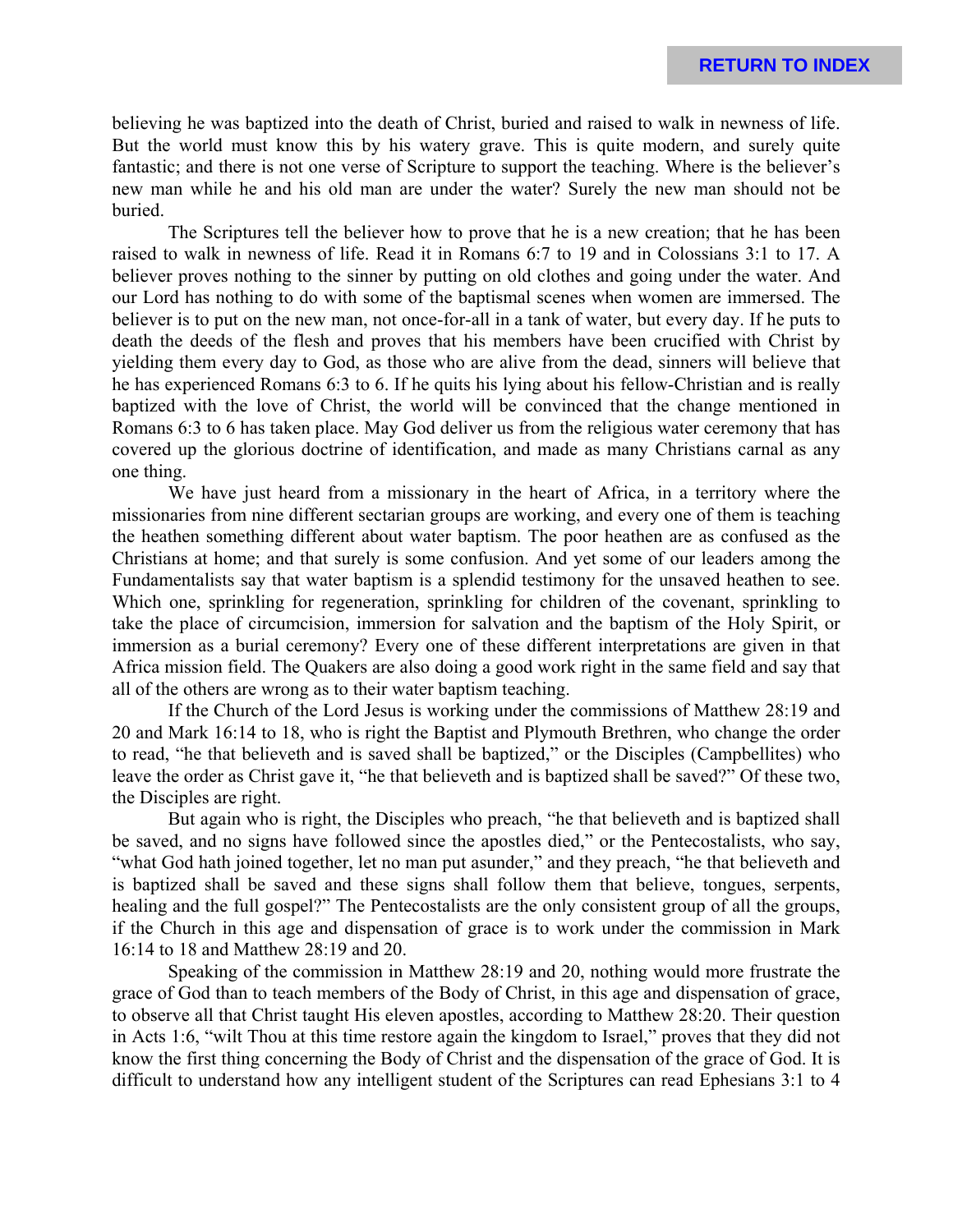and then believe that Paul worked under the commissions of Matthew 28:19 and 20 and Mark 16:14 to 18.

Water baptism was to manifest Christ unto Israel. (John 1:31). Signs and miracles were to manifest Christ unto Israel. (Acts 2:22). John baptized but performed no miracles. Christ performed miracles but did no water baptizing. Beginning with the announcement by Christ, "the kingdom of heaven is at hand" (Matthew 4:17), until the announcement by Paul that reconciliation was sent to the Gentiles, because Israel was cast away (Romans 1:15), water baptism and signs were together. There is not one mention of water baptism where there is not a supernatural demonstration, or some sign or some Jewish feast, day or ceremony in the same chapter. When Cornelius was baptized he spoke in tongues. (Acts 10:41 to 48). In the chapter in which is recorded the baptism of Lydia, we read of her worship on the Jewish sabbath. In that same sixteenth chapter of Acts is recorded the baptism of the Philippian jailer, and with that baptism an earthquake. In Acts 18:7 to 12 we read of Corinthians who were baptized. There are not only Jewish things in that same chapter, but in I Corinthians 12:8 to 11 we read that those baptized Corinthians performed many miracles. Is it not strange that some zealous "water baptism" Christians prove their theory with Acts 18:8 to 11, but wholly ignore the miracles by the same people in I Corinthians 12:8 to 11

Then in Acts 19:2 to 6 we read the last Bible record of water baptism, and there we find that following baptism, those twelve men received the Holy Spirit by the imposition of hands and then spoke with tongues and then Paul healed the sick with handkerchiefs and aprons. The consistent "water baptism" Christians are those who contend as earnestly for imposition of hands, signs, tongues, healing and visions as they contend for the water baptism.

Which would cause you to rejoice more, if one member of your family was raised from the dead or another member was buried alive in water? The same Christ Who told His apostles to baptize, told them to raise the dead. (Matthew 10:6 to 8). On the authority of Christ I have the same right to raise the dead as has some other preacher to baptize.

Honest and intelligent Christians will acknowledge, after a thorough study of the Scriptures, rightly divided; that any exegesis that will eliminate the signs and sign-gifts will likewise eliminate water baptism. They stand or fall together. On the authority of God's Word, Christians have the same right to speak with tongues, lay hands on the sick, anoint with oil, raise the dead, bless handkerchiefs and aprons for healing. expect miraculous jail-deliverances, that they have to baptize fellow-Christians with water. And the careful student of the Scriptures knows that the twelve apostles were not members of the Body of Christ when they were baptized with water. Neither were the three thousand whom they baptized on the day of Pentecost. Most of the people whom Christ healed were not Christians. The general order was, that He healed their bodies first and saved them from sin afterward. There were just a few exceptions.

Now in closing let us consider Luke 12:50, Romans 6:3 and 4 and Ephesians 4:5:

First, the words of the Lord Jesus Christ, in the shadow of the cross: "I have a baptism to be baptized with, and how am I straitened until it be accomplished." Luke 12:50. Here we see that the crucifixion or death of our Lord Jesus Christ was called His baptism.

Now Romans 6:3 and 4: "know ye not, that so many of us as were baptized into Jesus Christ were baptized into His death? Therefore we are buried with Him by baptism into death; that like as Christ was raised up from the dead by the glory of the Father, even so we also should walk in newness of life."

Now Ephesians 4:5: "One Lord, one faith, one baptism."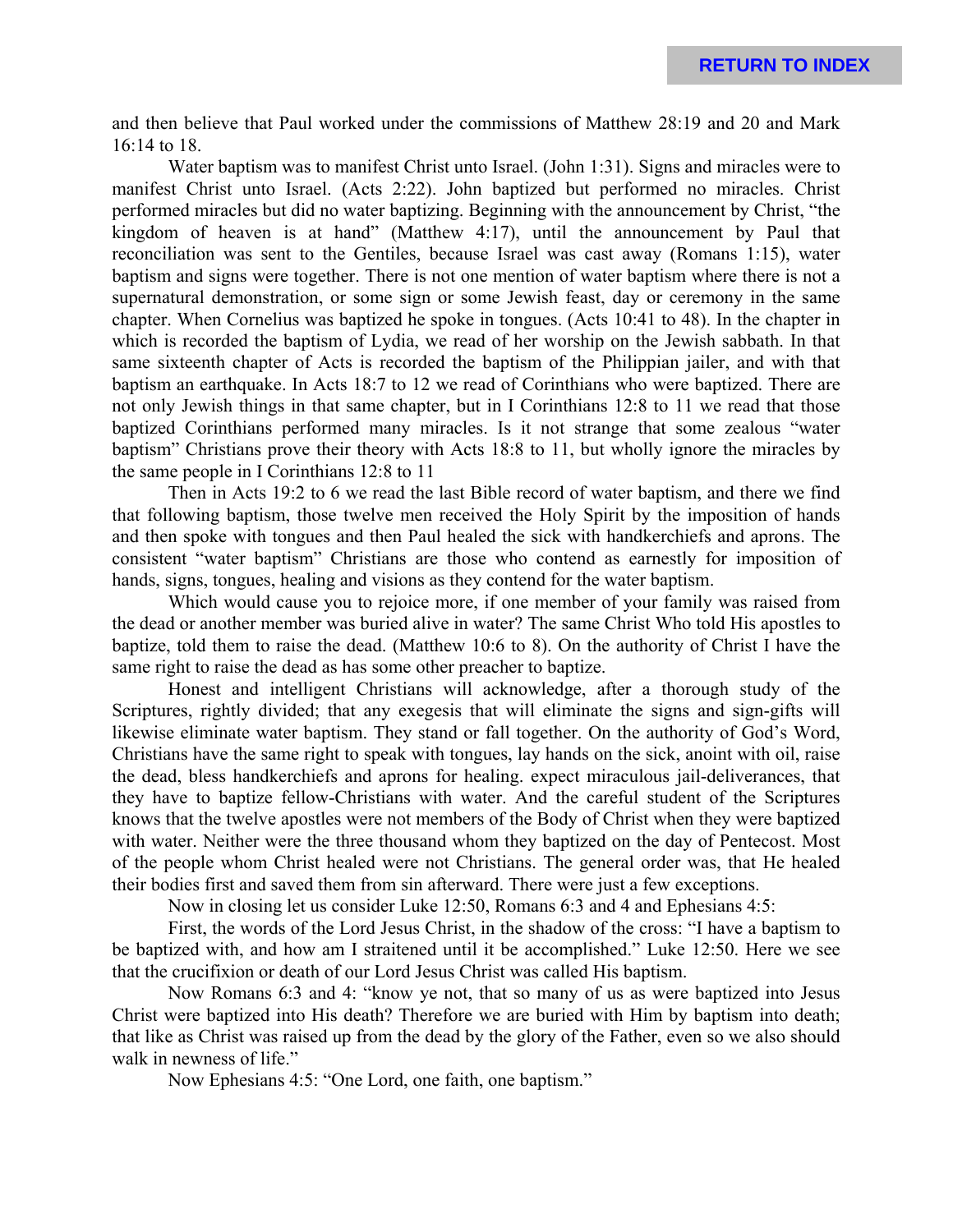Three glorious doctrines are connected in Paul's messages, "reconciliation," "the new creation," and "identification." With the first mention of "reconciliation" (Romans 5:11) we have the record of "by Adam" and "by Christ" (Romans 5:12 to 21), that is the "old creation" and the "new creation." The "new creation" is mentioned in connection with "reconciliation" in II Corinthians 5:16 to 21. Note the great change indicated in II Corinthians 5:16 and if you will diligently search the Scriptures, you will learn that no mention is made of water baptism after the mention of "Adam," "reconciliation" and the "new creation."

What a pity and a shame that any Christian, who claims to be a faithful steward of the mysteries of God, will ruin the glorious doctrine of identification by reading any religious ceremony of man into the sixth chapter of Romans! There is only one baptism in Romans six, and that baptism makes a living saint out of a dead sinner. That "death" baptism makes the "death" baptism of Christ efficacious for the believer. Without any one of the dozen or more water baptism ceremonies practiced by religious Christians, the believer, the very moment he is saved by grace, is baptized into the death of Christ, buried with Him, by baptism, raised to walk in newness of life, seated with Christ in the heavenlies, baptized into His Body, joined to Christ, one Spirit one flesh, risen to seek those things which are above. The Scriptures are clear as to how the believer is to witness this great change to the world. Read Romans 6:12 to 23)—and every line in the third chapter of Colossians.

There are some religious Christians, who read "water" into Galatians 3:27, "for as many of you as have been baptized into Chris have put on Christ." The Christians, who read water into this verse, are of several different groups of religious Christians, the "water regeneration group and the "water witness" group. One group teaches that a miracle takes place when the believing sinner goes down under the water. They teach that he is born of the water. The water mixed with the dead sinner's faith makes him a living saint. The Bible plainly teaches that the men and women on this earth are divided into two groups, "dead sinners" and "living saints."

Now, let's use a little common sense and answer this question: if there had been any merit in water baptism, if it had helped to the any sinner, do you suppose that the greatest of all soul-winner; (Paul), who preached continuously for eighteen months in Corinth, would have said that he didn't know whether or not he had baptized more than four or five persons and he really thanked God that he had baptized but very few of them (I Corinthians 1:14 to 17)?

Then concerning Galatians 3:27, the "water witness" Christian, who read "water" into the verse have a different interpretation. One of their outstanding leaders uses this illustration. He said, "a soldier in the United States Army must be accepted by Uncle Sam before he dons his uniform. But then he not only puts on his uniform, but he is proud to wear and witness to the whole world that he is soldier in Uncle Sam's army." "So," said he, "the one who receives Christ, is expected to be a soldier, and to prove to the world that he a Christian, he puts on his uniform, water baptism."

Such a theory is repudiated by a true Berean. From two to two hundred sinners may see the believer receive water baptism and unlike he soldier who walks about in his uniform the baptized believer cannot walk about in a tank of water. He puts on and puts off his uniform in very short order and if water baptism is the uniform to witness to the world that he is a Christian he should wear some kind of a sign saying, "I have been baptized with water."

God wants every Christian to put on a spiritual armor but not a religious uniform. Christians are to endure hardness as good soldiers of Jesus Christ and fight the good fight of faith. They are not wrestling against flesh and blood but against Satan. Water baptism will not help them one whit in that fight, for very many of his religious servants have received water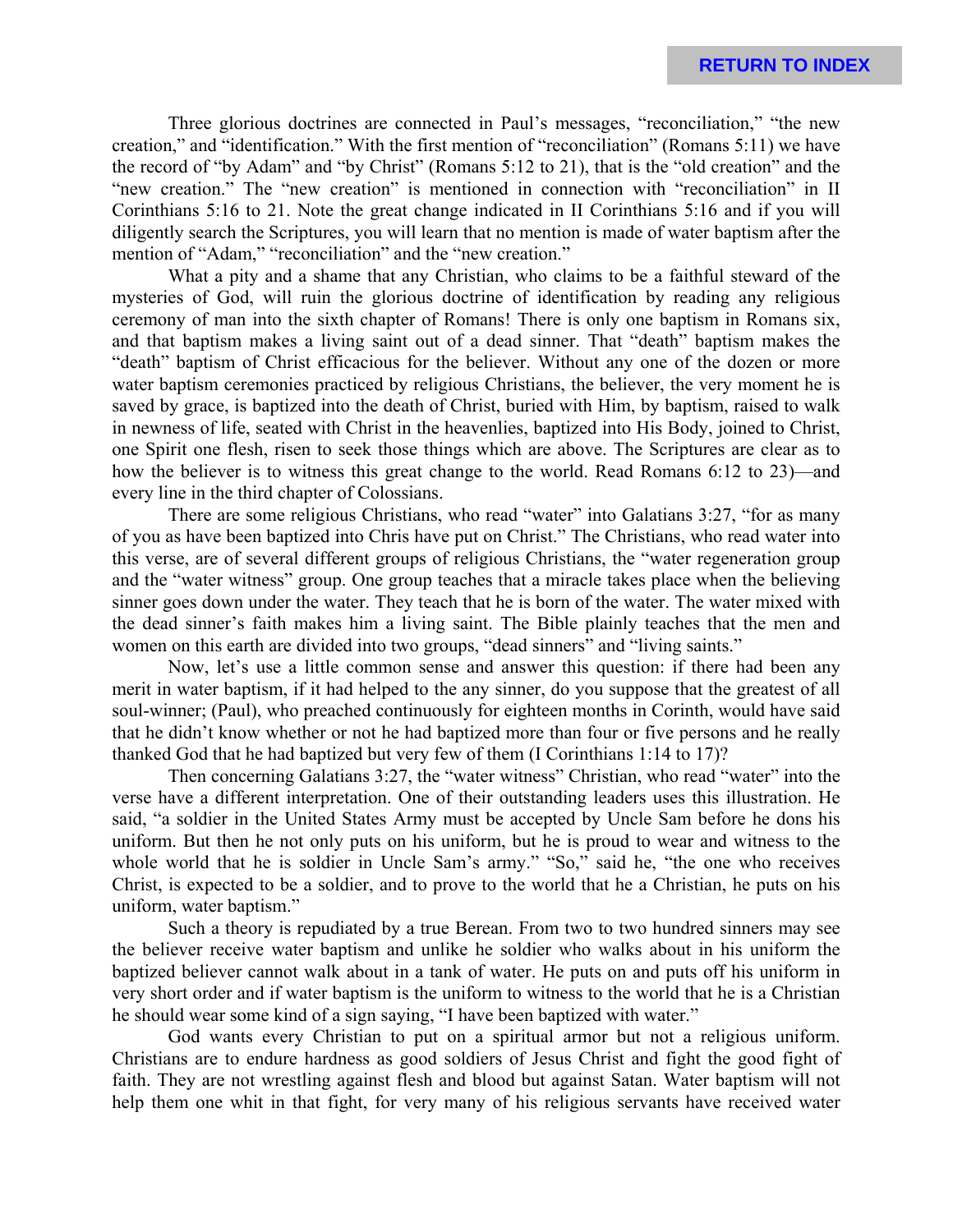baptism. The Christian's uniform is Ephesians 6:11 to 20 and the "new man" of Ephesians 4:24 to 30; and Colossians 3:5 to 17.

Just as foolish is the "water baptism" Christian explanation of Noah's baptism in I Peter 3:21. The one Divine baptism of Ephesians 4:5 is the baptism of Colossians 2:12 and Romans 6:3 and 4, all that the believer needs for heaven on earth.

## **THE GOSPEL OF THE KINGDOM**

### **THE GOSPEL OF THE GRACE OF GOD**

### **THE MYSTERY OF THE GOSPEL**

According to I Corinthians 4:1 to 3, Christ's ministers are supposed to be faithful stewards of the mysteries of God. Every faithful minister of Christ will help other Christians to obey Ephesians 3:9, "And to make all men see what is the dispensation of the mystery, which from the beginning of the world hath been hid in God."

Every Christian should see and help others to see this glorious truth. But according to I Corinthians 3:1 to 4, this truth is not for carnal Christians. According to Hebrews 5:9 to 6:1 and I Peter 2:1, this truth is rather strong meat for the babe in Christ. Of course, it is more than a mystery to the natural man, no matter how wise or religious he may be:

"Howbeit we speak wisdom among them that are perfect: yet not the wisdom of this world, nor of the princes of this world, that come to nought: But we speak the wisdom of God in a mystery even the hidden wisdom, which God ordained before the world unto our glory." I Corinthians 2:6 to 8.

"But the natural man receiveth not the things of the Spirit of God: for they are foolishness unto him: neither can he know them, because they are spiritually discerned. But he that is spiritual judgeth all things, yet he himself is judged of no man. For who hath known the mind of the Lord, that he may instruct him? but we have the mind of Christ." I Corinthians 2:14 to 16.

The wisdom of God in a mystery was God's secret until His glorified Son revealed it to the apostle Paul. It was ordained to the glory of members of the Body of Christ before the world began. Note how this is stated in Ephesians 1:3 and 4 and 11—II Timothy 1:9 and Romans 8:28 to 31:

"Blessed be the God and Father of our Lord Jesus Christ, Who hath blessed us with all spiritual blessings in the heavenlies in Christ: According as He hath chosen us in Him before the foundation of the it world that we should be holy and without blame Him in love." In Whom also we have obtained an inheritance, being predestinated according to the purpose of Him Who worketh all things after the counsel of His own will."

"Who hath saved us, and called us with an holy calling, not according to our works but according to His own purpose and grace, which was given us in Christ Jesus before the world began."

"And we know that all things work together for good to them that love God, to them who are the called according to His purpose For whom He did foreknow, He also did predestinate to be conformed to the image of His Son, that He might be the Firstborn among many brethren. Moreover, whom He did predestinate, them He also called; and whom He called, them He also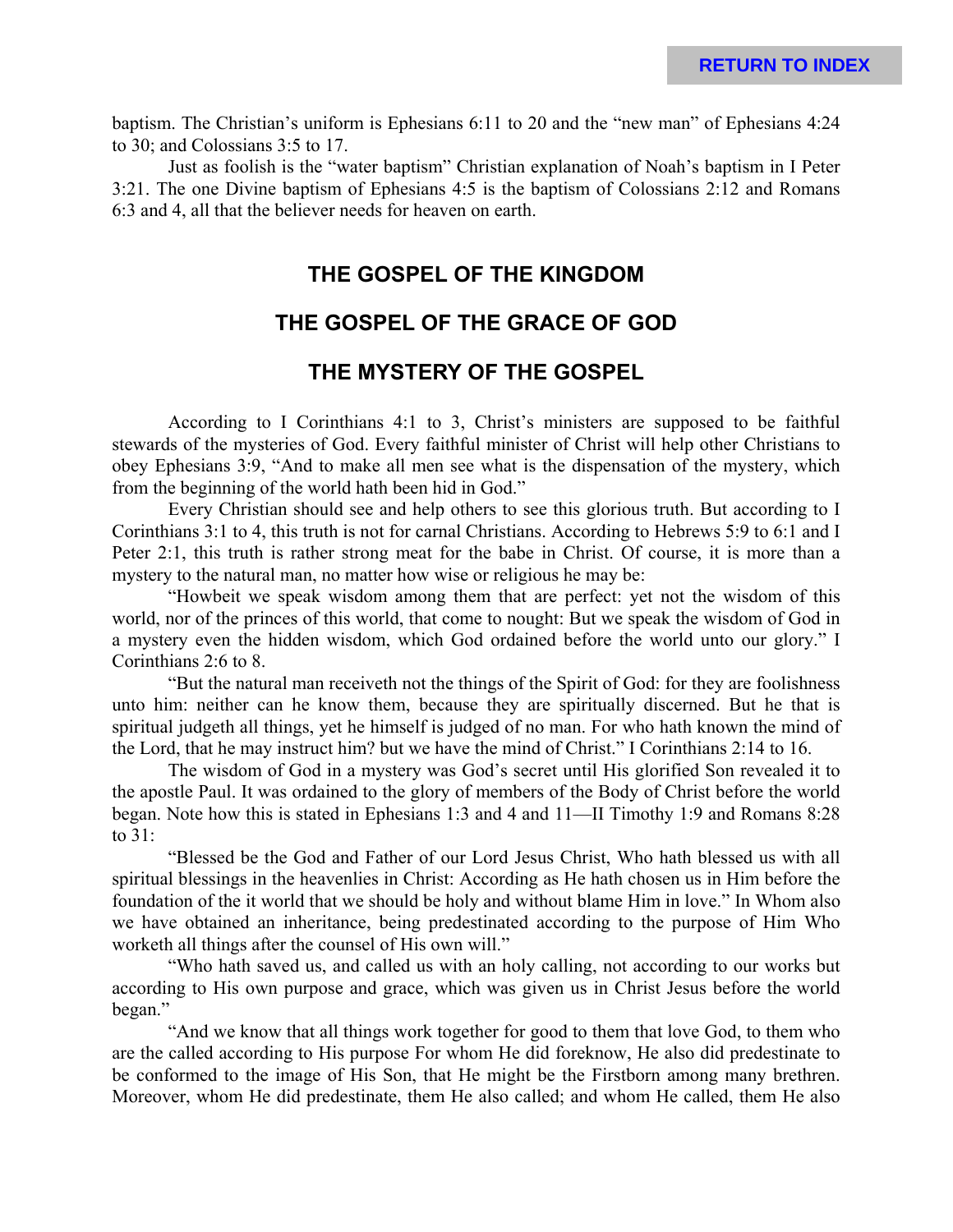justified; and whom He justified, them He also glorified find. What shall we say then to these things: If God be for us who can be against us?"

Here we learn of God's grace and eternal purpose purposed in Christ before the world began (Ephesians 3:11). God knew all about it. God foreknew, predestinated, called, justified and glorified. But God did not reveal His eternal purpose to His prophets and servants in other ages and generations. (Colossians 1:25 and 26; Romans 16:25; Ephesians 3:5).

The administration of this Divine eternal "grace" purpose was given by revelation to the apostle Paul by the risen Christ. This is the message of Ephesians 3:1 to 4.

In Roman 11:25 the Holy Spirit says to the Christians, "I would not have you ignorant of this mystery." In order that Christians should not be ignorant of "the dispensation of the mystery," also called "the mystery of God's will" in Ephesians 1:9, and "the mystery of the gospel" in Ephesians 6:19 and 20, the Holy Spirit would have every Christian read, believe and obey Ephesians 1:17 to 23:

"That the God of our Lord Jesus Christ, the Father of glory, may give unto you the spirit of wisdom and revelation in the knowledge of Him: The eyes of your understanding being enlightened; that ye may know what is the hope of His calling and what the riches of the glory of His inheritance in the saints, And what is the exceeding greatness of His power to usward who believe, according to the working of His mighty power, Which He wrought in Christ, when He raised Him from the dead, and set Him at His own right hand in the heavenlies, Far above all principality and power, and might, and dominion, and every name that is named, not only in this world, but also in that which is to come; And hath put all things under His feet, and have given Him to be Head over all things to the Church, Which is His Body, the fulness of Him that filleth all in all."

Christians are taught some very important truths in these verses. Here we learn that special, definite prayer is to be offered by Christians, if they are to have the eyes of their understanding enlightened to know "the mystery of God's will," "the hope of His calling;" "the exceeding greatness of God's power" with respect to Christ far above principalities and powers in the heavenlies.

Is it because of the failure on the part of Christians to pray for this spirit of wisdom and revelation that there is such universal, appalling ignorance concerning the most glorious truth for Christians in all the Bible? For some reason not three per cent of the outstanding Bible teachers, including the leading Premillenarians among the Fundamentalists, seem to know the first thing concerning "the dispensation of the mystery," which the Lord wants all Christians to see. If you have not prayed the prayers of Ephesians 1:17 to 23 and Ephesians 3:14 to 20, why not begin today?

The Lord wants Christians to know the difference between the gospel for sinners and the gospel for saints, so that Christians might walk worthy of the calling wherewith they are called (Ephesians 4:1) and know how to behave in the House of God, the Church of the living God, the Pillar and Ground of the Truth, without controversy. a great mystery. (I Timothy 3:15 and 16).

The Lord wants all Christians to see "the dispensation of the mystery," not merely a few. Why? "To the intent that now unto the principalities and powers in the heavenlies might be known by the Church the manifold wisdom of God. According to the eternal purpose which He purposed in Christ Jesus our Lord." Note this most carefully, spiritually and prayerfully.

Have you thought of God's will in the matter? God wants the Church to show something to the principalities and powers in the heavenlies, to these forces who are at war with Christians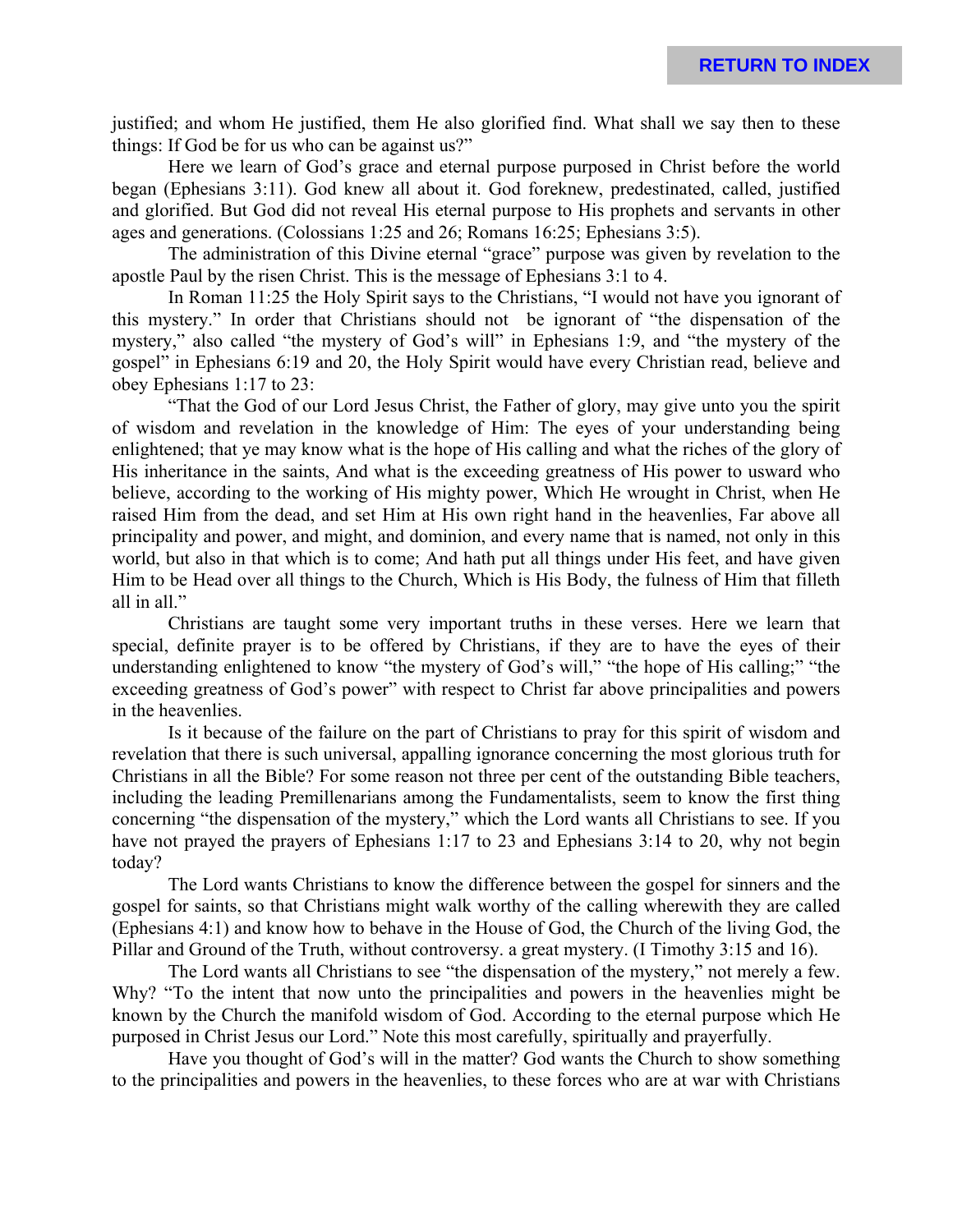(Ephesians 6:11 to 14) What? The wisdom of God in a mystery which was ordained to our glory before the world was. (I Corinthians 2:6 to 8). The manifold wisdom of God.

Let us think of these great facts. Christ through death destroyed him who had the power of death, the devil (Hebrews 2:14 and 15). Christ said that the coming of the Holy Spirit would be proof that the prince of this world was judged (John 16:7 to 10).

Now note Colossians 2:15: "And having spoiled principalities and powers, He made a show of them openly, triumphing over them in it." By His death, resurrection and ascension Christ spoiled principalities and powers. By God's mighty power Christ has been raised far above all principalities and powers to fill all in all. Christians wrestle against these principalities and powers In the heavenlies, (Ephesians 6:11 to 14), although they have been raised up and are seated in the heavenlies in Christ and there blessed with all spiritual blessings. (Ephesians 2:6 and 1:3).

Satan does not want Christians to understand "the mystery of the gospel." Religious rulers who are running sectarian churches in competition with God, Who is building one Church, do not want Christians to obey Ephesians 3:9. The mystery is God's death-blow to all sectarianism and religious Christianity. Satan and the religious leaders of Paul's day joined together to get Paul in jail because Paul made known God's secret which had to do with Satan's principalities and powers in the heavenlies. Note Paul's testimony

"And for me, that utterance may be given unto me, that I may open my mouth boldly, to make known the mystery of the gospel, For which I am an ambassador in bonds; that therein I may speak boldly, as I ought to speak:" Ephesians 6:19 and 20.

"Withal praying also for us, that God would open unto us a door of utterance, to speak the mystery of Christ, for which I am also in bonds: That I may make it manifest, as I ought to speak." Colossians 4:3 and 4.

"Consider what I say; and the Lord give thee understanding in all things. Remember that Jesus Christ of the seed of David was raised from the dead according to my gospel: Wherein I suffer trouble, as an evil-doer, even unto bonds; but the Word of God is not bound." II Timothy 2:7 to 9.

"For this cause I Paul, the prisoner of Jesus Christ for you Gentiles, If ye have heard of the dispensation of the grace of God which is given me to you-ward: How that by revelation He made, Known unto me the mystery; as I wrote afore in few word; Whereby when ye read, ye may understand my knowledge in the mystery of Christ:" Ephesians 3:1 to 4.

If you are a Christian answer this question: "if you had not been prejudiced by a religious Christian leader, what truth is clearly taught in these testimonies of Paul?" You see that Paul was in jail for preaching very special Divine Truth, made known to him by very special revelations; that Paul was much concerned about having boldness and an open mouth and open doors to proclaim the glorious truth. Then we see that religious Christians were ashamed of the "all grace" message and of Paul, the prisoner of the Lord Jesus Christ for Gentiles. The Lord wants you, Christian friend, to help open doors of utterance to open your mouth and speak boldly this "mystery of the gospel." Some Christians, who have compromised for a good position, are trying to secretly sneak up on their religious hearers with the message, but they are not meeting with much success. "Boldly" is God's way.

After all these centuries conditions have not changed much, except in this country we have a "Bill of Rights" to keep us out of jail for making others to see "the dispensation of the mystery." The religious Christians today hate the mystery as much as did the religious rulers in Paul's day. So also does Satan. These religious men, as well as Satan, are highly pleased that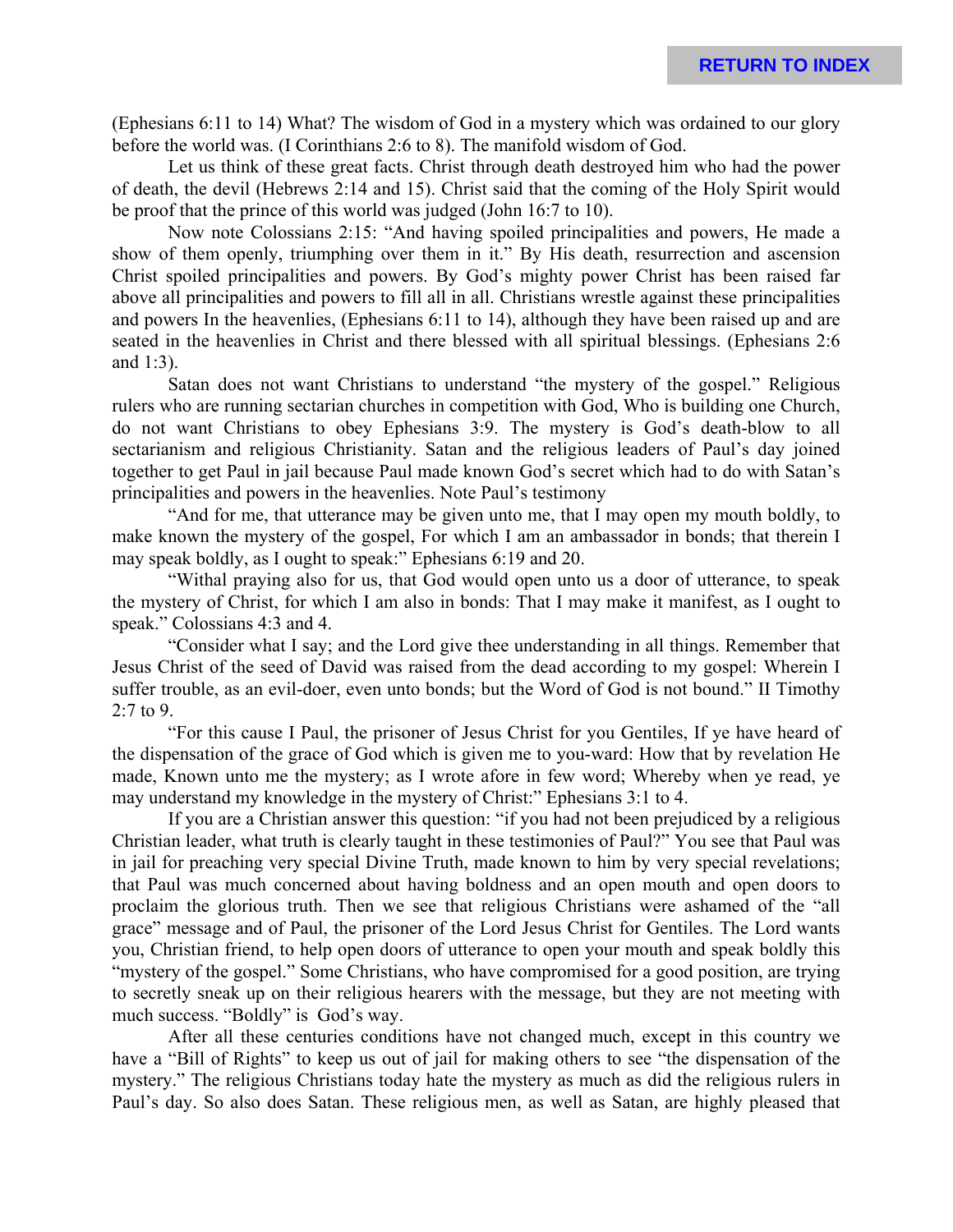comparatively few Bible-teachers are obeying Ephesians 3:9. But they do unite with little mercy and much hatred, in their persecution of the comparatively few. They condemn, malign, ostracize and disfellowship them with real hatred and malice. In their ignorance they join with the mob in the cry of "Bullingerism." They are as ignorant concerning "Bullingerism" as they are concerning "the mystery," and that is some ignorance. They do know however that either of them will take away their religious water ceremony which they cherish far more than any desire to know the most glorious blessed truth for saints in all the Bible.

Why does Satan so hate the mystery? Well let us read Isaiah 14:12; Ezekiel 28:14; Luke 10:18; John 12:31; Revelation 12:9; Revelation 20:2 and 3 and Revelation 20:14.

In these Scriptures we learn that the anointed cherub was cast down from the mountain of God into the heavenlies above the earth, that he will yet be cast out of the heavenlies on to the earth, as the Dragon, then to the bottomless pit, then to the lake of fire.

In his political activities Satan is the prince of the world, and what he is able to do is recorded in Luke 4:4 to 8. Satan hindered saints. (I Thessalonians 2:18; Acts 5:1 to 10). Satan, as the prince of the power of the air, works in the children of disobedience. (Ephesians 2:1 to 3). Satan, as the serpent, through his subtlety beguiled Eve. (II Corinthians 11:1 to 3). Satan can and does transform himself into an angel of light and has preachers of righteousness even preaching Jesus. (II Corinthians 11:13 to 15; II Corinthians 11:3 to 6). Satan takes advantage of saints through his devices (II Corinthians 2:11). Satan, as the god of this age, blinds sinners. (II Corinthians 4:3 and 4). The course of Satan is down, down, down, down, down; from the mountain of God to the lake of fire. Already he has been cast down from the mountain of God. He is now the ruler of world darkness in the heavenlies, having under him principalities, powers and dominions. He will yet be let down to earth after Christ is filled up by having the last member of His Body added, after the glorified bodies of every member of the Body, in a moment, in the twinkling of an eye, shall have passed right through Satan's domain in the heavenlies. After his awful reign of terror on earth Satan will go to the bottomless pit; then to the lake of fire.

Note again Ephesians 1:20 to 23:

"Which He (God) wrought in Christ, when He raised Him from the dead, and set Him at His own right hand in the heavenlies, Far above all principality, and power, and might, and dominion, and every name that is named, not only in this world, but also in that which is to come; And hath put all things under His feet, and gave Him to be the Head over all things to the Church, Which is His Body, the fulness of Him that filleth all in all:"

Why do Christians seem to make these plain statements so difficult to understand? Pause until you understand them.

With these verses note Genesis 5:2 and 3; I Corinthians 12:12; Genesis 2:23 and Ephesians 5:31 and 32:

"Male and female created He then; and blessed them and called their name Adam in the day when they were created:" (Genesis 5:2).

Consider this prayerfully. God called their name "Adam." This is most significant. Adam was a figure of Christ. (Romans 5:14).

"For as the body is one, and hath many members, and all the members of that one body, having many, are one body, so also is Christ."

Consider this prayerfully—So also is Christ.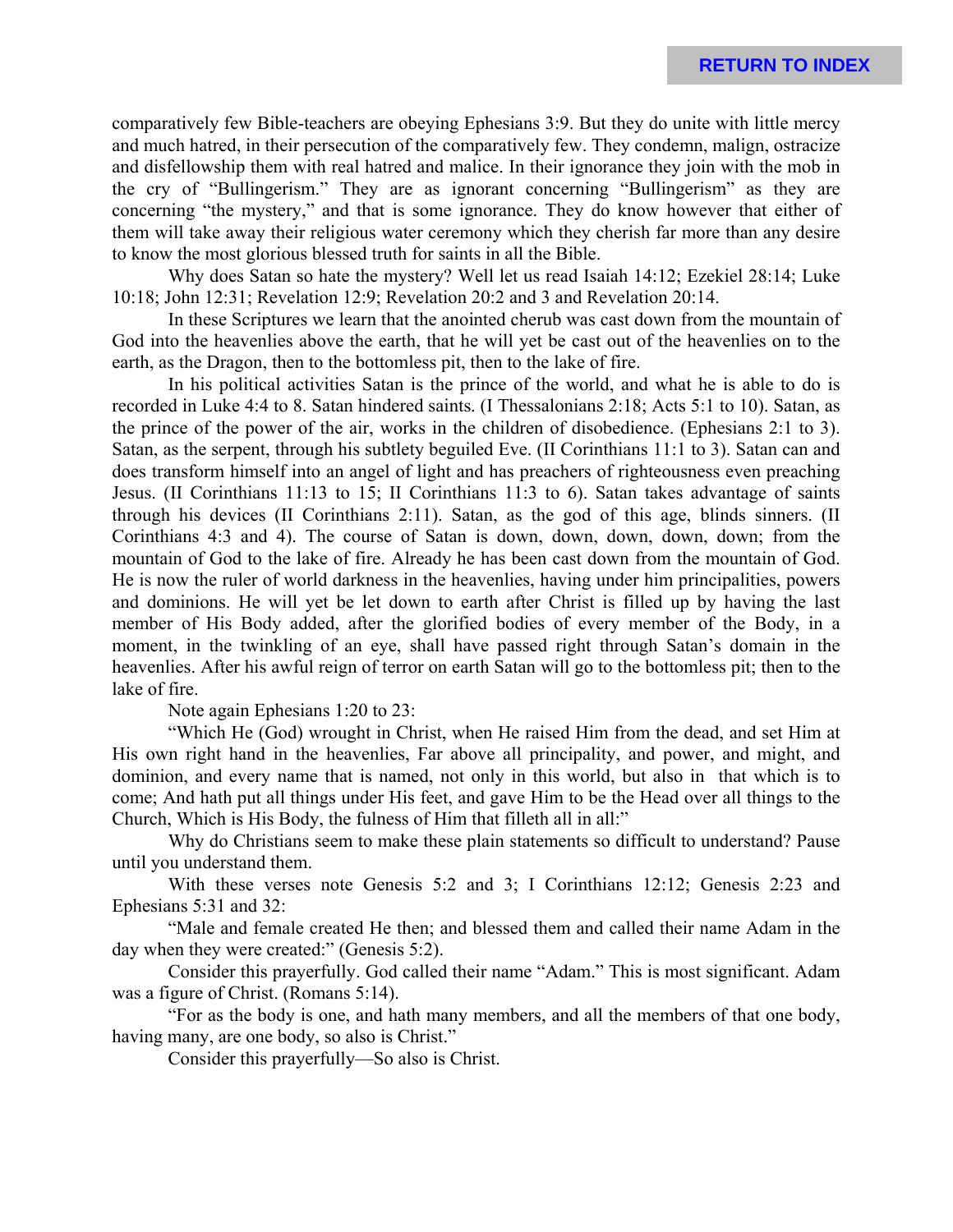"And Adam said, This is now bone of my bones, and flesh of My flesh: She shall be called Woman because she was taken out of man. Therefore shall a man leave His father and mother, and shall cleave unto His wife: and they shall be one flesh:" Genesis 2:23 and 24.

"For this cause shall a man leave His father and mother, and shall be joined unto his wife, and they two shall be one flesh. This is a great mystery: but I speak concerning Christ and the Church." Ephesians 5:31 and 32.

Christ is far above all principalities and powers. The mighty power of God, which placed Christ there, is for Christians. (Ephesians 1:19 and 20). The "Church of the Mystery" is the filling-up of Christ. Concerning Adam and Eve, God called their name "Adam." Concerning Christ and the Church, God will call their name "Christ." They two shall be one flesh. Note Ephesians 2:15 and 4:13.

"Having abolished in His flesh the enmity, even the law of commandments contained in ordinances; for to make in Himself of twain, One New Man, so making peace:"

"Till we all come in the unity of the faith, and of the knowledge of the Son of God, unto a Perfect Man, unto the measure of the stature of the fulness of Christ:'

Here we learn of the One New Man and the Perfect Man, Christ. Do you see what God proposes to accomplish during this present parenthetical age and economy of grace? Do you see the stature of the fulness of Christ? Do you see the culmination, the Perfect Man God has not only set aside Adam, the first man, and established Christ latest, the Second Man, the Last Adam, but He has raised Christ and His Church far above Satan's present heavenlies, even to the place in the mountain of God which Satan once occupied, if not higher. Christ is far above all heavens (Ephesians 4:10). Christians are identified with Christ, raised up, seated in the heavenlies in Christ. Satan is very much displeased with all of this and because Christians do not obey Ephesians 6:11 to 20, Satan takes advantage of them and they help him in his work of opposing those who are obeying Ephesians 3:9.

Just to think of the stupidity of Christians who read Matthew 28:19 and 20 with Ephesians 3:1 to 11, and then say, Paul carried on God's "grace" program under the great commission.

Now in closing compare Matthew 4:23; Acts 20:24 and Ephesians 6:19 and 20:

"And Jesus went about all Galilee, teaching in their synagogues, and preaching the gospel of kingdom, and healing all manner of sickness and all manner of disease among the people."

"But none of these things move me, neither count I my life dear unto myself, so that I might finish my course with joy, and the ministry, which I have received of the Lord Jesus, to testify the gospel of the grace of God."

"And for me, that utterance may be given unto me, that I may open my mouth boldly, to make known the mystery of the gospel, For which I am an ambassador in bonds; that therein I may speak boldly, as I ought to speak."

Jesus of Nazareth was a man approved of God in Israel's midst, by miracles. (Acts 2:22). He was a minister of the circumcision, with a prophesied, confirmation ministry. (Romans 15:8). He was born to be Israel's Saviour. (Acts 13:23). He was sent only to Israel, and He sent His twelve apostles only to Israel. (Matthew 15:24 and 10:5 and 6). He was made under the law. (Galatians 4:4 and 5). He was made like unto His brethren, of the seed of Abraham, of the seed of David, to make reconciliation for Israel, and to reign over the house of Israel on the throne of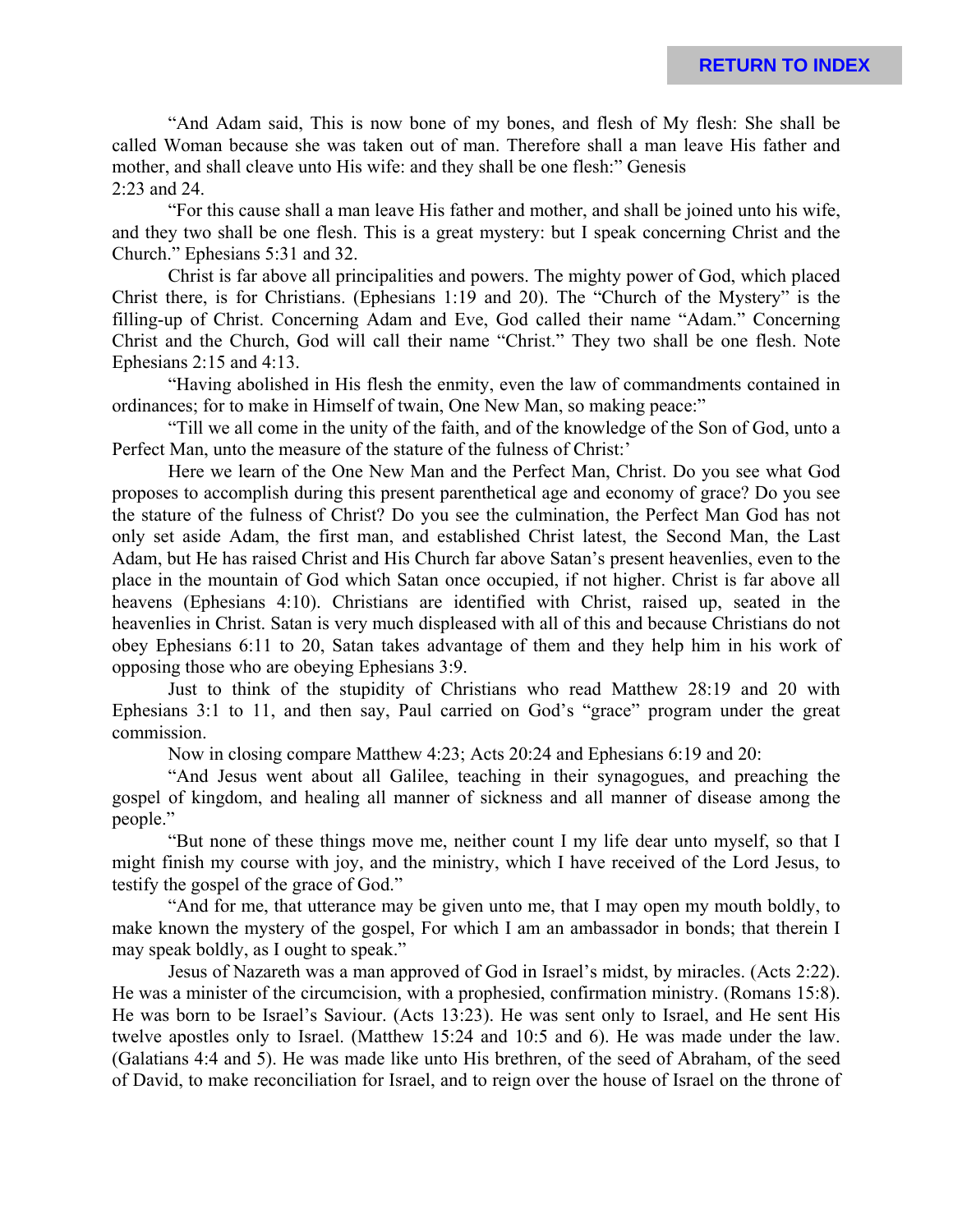David, and to deliver Israel from Gentile domination. All of this is taught clearly in Hebrews 2:16 to 18; Luke 1:29 to 33 and Luke 1:67 to 77.

Then Christ was raised from the dead to be Israel's Saviour, to give to Israel the sure mercies of David. (Acts 5:29 to 32; Acts 13:30 to 35). Christ was raised from the dead to take David's throne. (Acts 2:27 to 33). Because the death of Christ was inevitable and according to God's determinate counsel and foreknowledge, (Acts 2:23; Matthew 26:24; Luke 24:22 to 27; Acts 4:25 to 29; Acts 3:18 and Acts 13:29), Christ prayed to His Father to forgive Israel for their sin against the Son of man. (Luke 23:24; Matthew 12:31 and 32). God was willing to forgive and forget, on the grounds of ignorance, (Acts 3:17 and Acts 3:26), if Israel's rulers would repent.

Read that wonderful parable of the vineyard in Matthew 21:33 to 46, and note the Lord's doing in Matthew 21:42. Read Acts 7:51 to 60 after the rejected Stone was put to death by the builders. Again Israel, in their land, rejected God's offer. They killed Stephen. Like Christ on the cross, Stephen prayed to God to forgive Israel. When Israel, out of their land, rejected the sure mercies of David, Paul said to Israel, "It was necessary that the Word of God should FIRST have been spoken to you; but seeing ye put it from you, and judge yourselves unworthy of everlasting life, lo, WE TURN to the Gentiles." (Acts 13:46).

Israel's sin against the Son of man was pardonable. Israel's sin against the Holy Spirit's witness concerning the resurrected Son of man was unpardonable. (Acts 5:42; Acts 7:51 to 53; Acts 13:45 and 45: Acts 18:5 and 6).

Then something happened. With the exception of the elect remnant Israel was blinded. Romans 11:5 to 11. Then the Gentiles obtained mercy because of Israel's unbelief. Paul went out to the heathen with the gospel of the grace of God: so different from the gospel of he kingdom. No one was ever saved, or ever will be saved, except by the gospel of I Corinthians 15:1 to 4: "Christ died for our sins, was buried, and was raised:" That was all "according to the scriptures" and in fulfillment of prophecy. (Acts 13:29 to 31; Acts 26:21 to 23; Luke 24:41 to 46).

But now note Colossians 1:24 to 27: "Who now rejoice in my sufferings for you, and fill up that which is behind of the afflictions of Christ in my flesh for His Body's sake, which is the Church; Whereof I am made a minister, according to the dispensation of God which is given to me for you, to fulfill (complete) the Word of God; Even the mystery which hath been hid from ages and from generations, but now is made manifest to His saints; To whom God would make known what is the riches of the glory of this mystery among the Gentiles: which is Christ in you, the hope of glory:"

A great difference between Jesus of Nazareth, a Man in the land of the Jews with miracles for Israel, (Acts 2:22), and Christ in the Gentiles, the hope of glory.

Before Christ came to earth the prophets foretold (Acts 26:22 and 23) the sufferings of Christ and the glory that should follow. (I Peter 1:11 to 13). They foretold that Gentiles would be saved and be in subjection to Israel in God's kingdom program. But no prophet of Israel foretold God's "all grace" program during this present parenthetical period or said anything concerning the "Church of the Mystery," the JointBody of Ephesians 3:6.

So we learn that the Bible is "prophecy," "the fulfillment of prophecy" and "the Mystery." The mystery completes the Word of God, is the capstone of Divine Truth.

Paul was not in jail for any truth that fulfilled prophecy. He would undoubtedly have been released from the Roman jail, if he could have proved by Israel's Scriptures what he was preaching, but he could not, for it was a secret hid in God from before the foundation of the world. Paul was the very first servant of the Lord to receive it.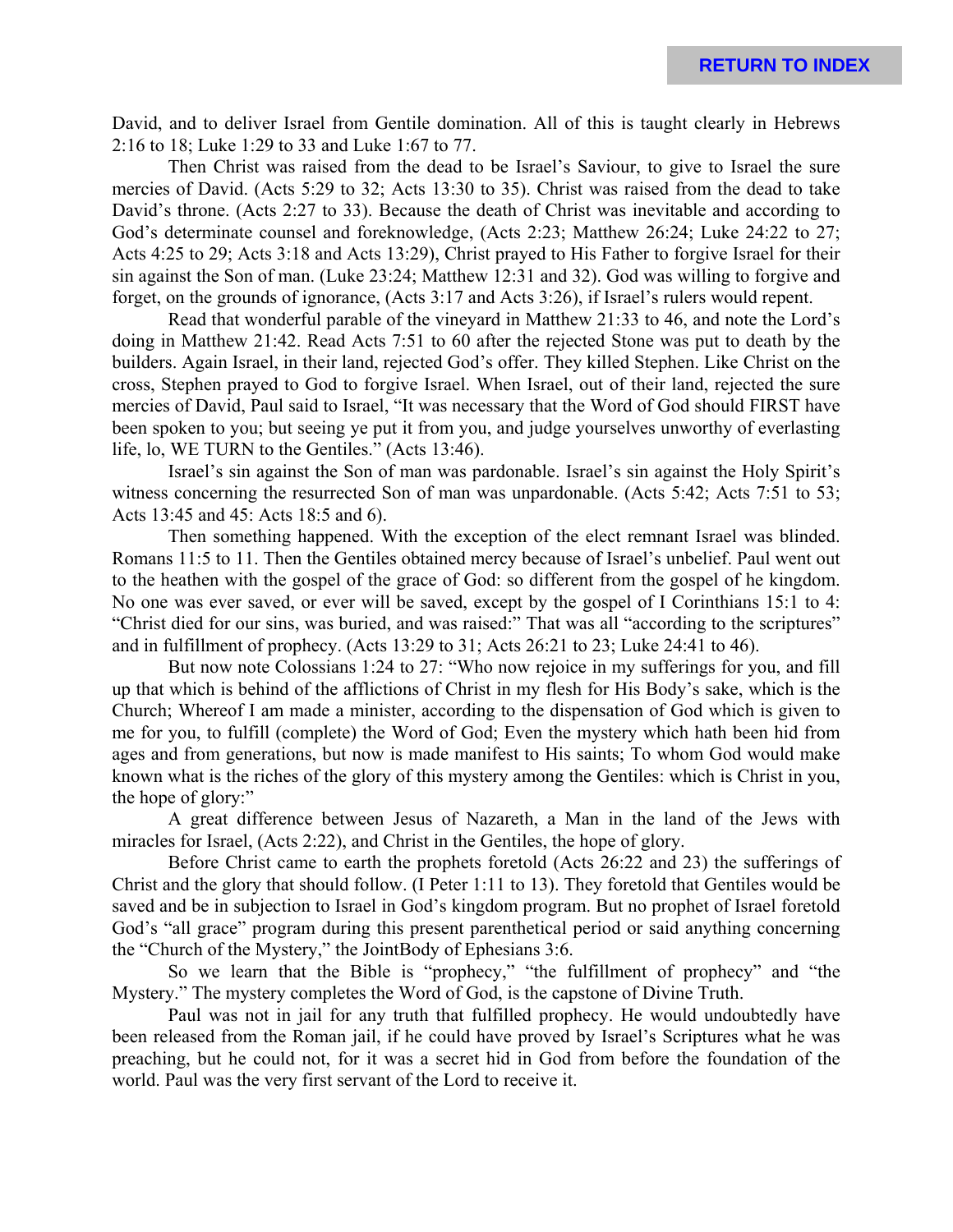So let us not confuse "the mystery of the gospel," according to God's eternal purpose but not prophesied—with the gospel of salvation for sinners, according to the Scriptures in fulfillment of prophecy.

This will help us to understand Ephesians 3:8:

"Unto me who am less than the least of all saints, is this grace given that I should preach among the Gentiles, the UNSEARCHABLE riches of Christ."

The word "unsearchable" is from the Greek word meaning "track" or "step" and means "untraceable." That is, Paul's message concerning "the mystery" was truth that could not be traced in prophecy or the fulfillment of prophecy.

Remember this fact, no Christian, who teaches that the Church is working under the great commission of Matthew 28:19 and 20, or who teaches that the one baptism of Ephesians 4:5 is "water," is making any effort to make others see "the mystery."

The setting of the mystery is in an eternity of grace and predestination.

"Who hath saved us, and called us with a holy calling, not according to our work, but according to His own purpose and grace, which was given us in Christ Jesus before the world began." II Timothy 1:9.

"And we know that all things work together for good to them that love God, to then who are the called according to His purpose. For whom He did foreknow, He also did predestinate to be conformed to the image of His Son, that He might be the Firstborn among many brethren. Moreover, whom He did predestinate, them He also called; and whom He called, them He also justified: and whom He justified; them He also glorified." Romans 8:28 to 30.

"In Whom also we have obtained an inheritance, being predestinated according to the purpose of Him Who worketh all things after the counsel of His own will." Ephesians 1:11.

"That in the ages to come He might show the exceeding riches of His grace in His kindness toward us, through Jesus Christ." Ephesians 2:7.

Is it any wonder Paul wrote:

"But where sin abounded, grace did much more abound: That as sin hath reigned unto death, even so might grace reign through righteousness unto eternal life by Jesus Christ our Lord." Romans 5:20 and 21.

"But by the grace of God I am what I am: and His grace which was bestowed upon me was not in vain; but I labored more abundantly than they all: yet not I, but the grace of God which was with me:' I Corinthians 15:10.

### **THE SPOTLESS LAMB AND THE SPOTLESS CHURCH**

#### BEFORE THE FOUNDATION OF THE WORLD THE DEATH OF CHRIST AND THE BODY OF CHRIST

In Ephesians 1:20 to 23 we learn that Christ is far above and that He is Head over all things to the Church, Which is His Body, the fulness of Him that filleth all in all. Now note very carefully in this same chapter, verse four:

"According as He hath chosen us in Him (Christ) BEFORE the foundation of the world, that we should be holy and without blame."

Then in the fifth chapter of Ephesians, verse thirty-two, we learn that Christ and the Church are one flesh. In this same fifth chapter we read that Christ gave Himself for the Church;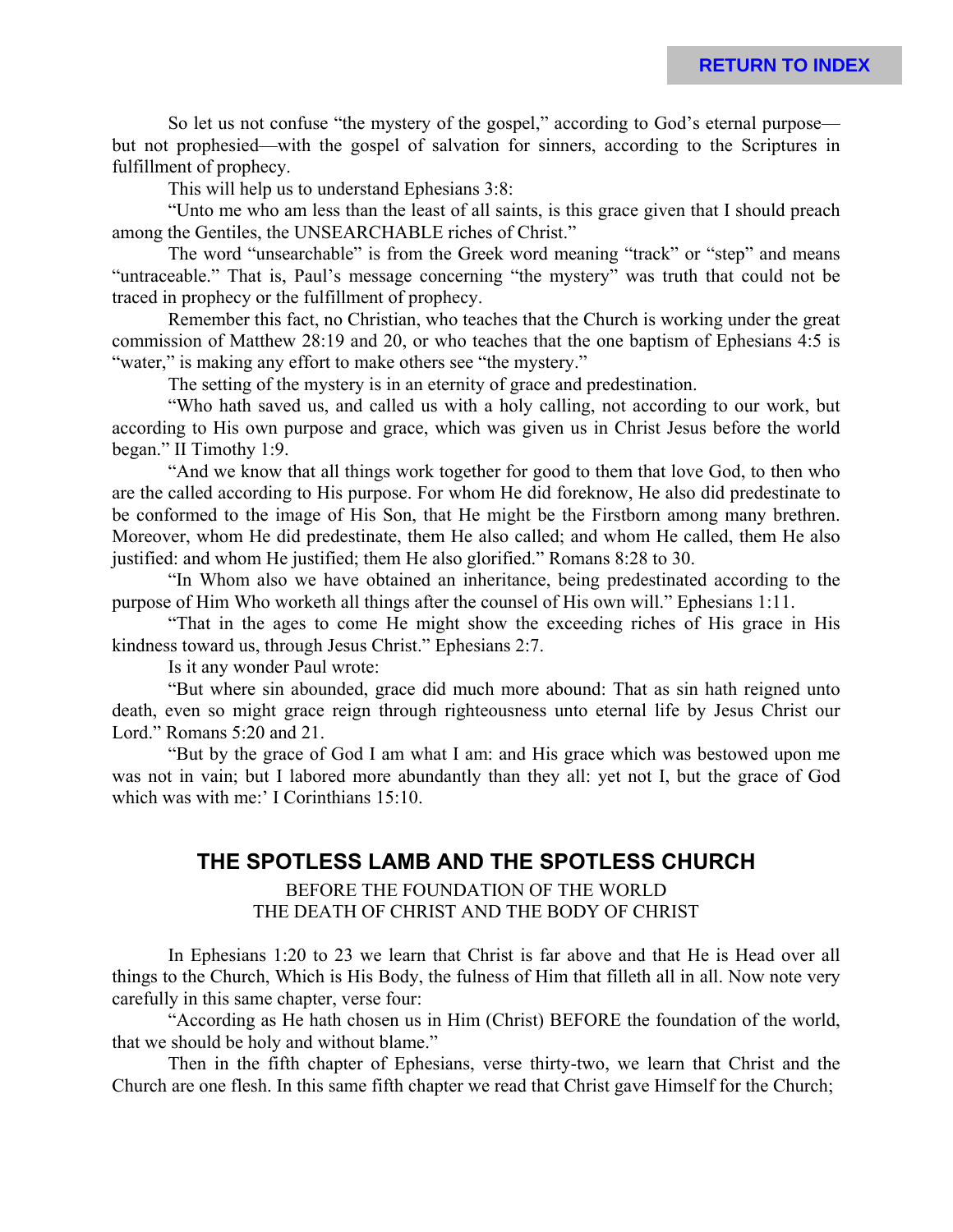"That He might present it to Himself a glorious Church, not having spot, or wrinkle, or any such thing; but that it should be holy and without blemish:"

Let us emphasize several wonderful facts:

- 1. The Church is the filling-up of Christ.
- 2. The Church and Christ are one flesh.
- 3. The Church, Which is Christ's Body, was chosen before the foundation of the world.
- 4. The Church is going to be presented to Christ, without spot, without wrinkle and without blemish.

This truth in Ephesians, concerning Christ and the Church, is called "the mystery of God's will;" "the mystery of Christ," "the dispensation of the mystery, hid in God from the beginning of the world," "God's eternal purpose:" "And make all see the dispensation of the mystery." (Ephesians 3:9). "An inheritance, being predestinated according to the purpose of Him Who worketh all things after the counsel of His own will:" (Ephesians 1:11).

What God and Christ are going to do for and with the Church in the ages to come (Ephesians 2:7) was predestinated before the foundation of the world, so it will all be according to God's eternal purpose. So the spotless Church of the Lord Jesus Christ was foreordained from before the foundation of the world and when presented to the Lord Jesus Christ it will be without wrinkle and without blemish, a glorious Church. Note the order in Romans 8:28 to 31, "Whom He foreknew, He predestinated, He called, He justified and He glorified."

Why is all of this called. "the dispensation of the mystery (secret)?" Because it was God's own holy secret not made known by or to any servant of the Lord until Christ, in heaven, revealed it to the apostle Paul, after Israel had rejected Christ in resurrection, as we read in Acts 13:30 to 46, Acts 18:5 and 6, and Romans 11:5 to 8, Romans 11:11 and Romans 11:30.

God has another program for the earth and humanity, a kingdom prepared FROM the foundation of the world. (Matthew 25:34; Acts 3:21; Acts 15:18). This kingdom was prophesied by all of the holy prophets since the world began. Samuel and all of Israel's prophets spoke of these days. Acts 3:24. But this prophesied kingdom is different from the "Mystery" Body.

Truly the Prince of peace will come to this earth. He will be the same Son of man who visited Israel and declared that Israel knew not the time of her visitation. Luke 19:41 and 44. He will redeem Israel and establish through Israel God's prophesied kingdom on this earth. Luke 21:27 to 33. This kingdom which will be established when the King comes back to earth was prophesied but not predestinated. The Body of Christ, which God is now edifying, was predestinated but not prophesied.

When the Lord of glory was crucified He was delivered according to the determinate counsel and foreknowledge of God. He was predestinated to be the spotless Lamb to die as He died and when He died. (Acts 2:22 and 23; Acts 3:18 and I Peter 1:18 to 20 and I Corinthians 2:6 to 8). Christ also died according to the Scriptures, in fulfillment of prophecy. (I Corinthians 15:3 to 5 and Acts 13:29).

"A Lamb without blemish and without spot; Who verily was foreordained before the foundation of the world." (I Peter 1:20).

The Lord Jesus Christ was made lower than the angels for the suffering of death. (Hebrews 2:9). When He was going as a Lamb to the slaughter He said, "for this cause came I unto this hour." (John 12:27 to 32). His death was neither premature nor accidental. He was not the helpless victim of circumstances in the hour of death, not merely a martyr, but God's foreordained Sin-bearer. As Christ is going to present the Church unto Himself a glorious